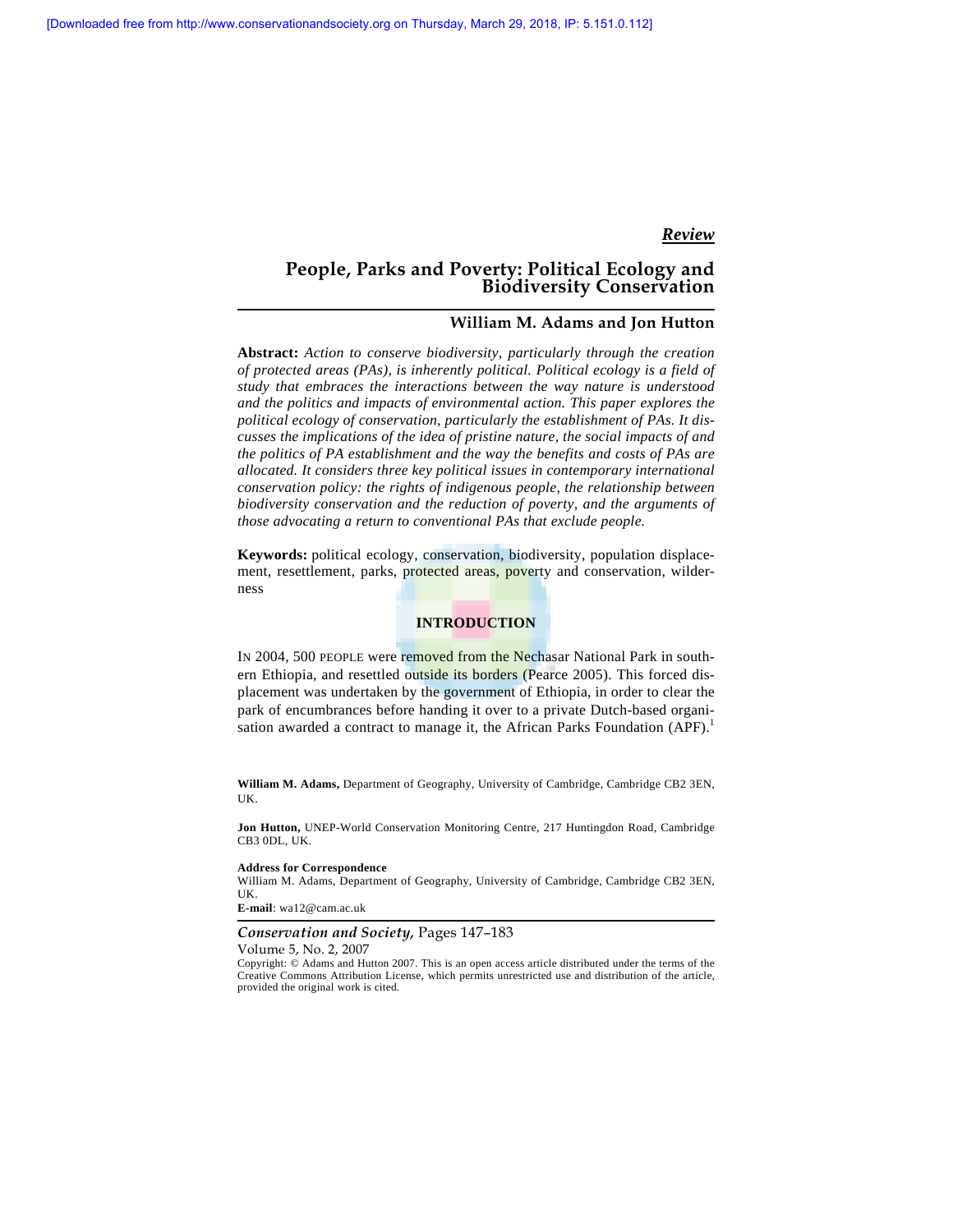This, and related displacements in Omo National Park, were swiftly condemned by international human rights NGOs.<sup>2</sup> Two years later, on 13 December 2006, the Botswana High Court ruled that the Botswana government's eviction of Bushmen from the Central Kalahari Game Reserve was 'unlawful and unconstitutional', and that they had the right to live on their ancestral land inside the designated area.<sup>3</sup>

 These cases illustrate the contemporary importance of debates about the place of people on land set aside for the conservation of nature.<sup>4</sup> These have received increasing attention from academic researchers and human rights activists (e.g. Fairhead and Leach 2000; Colchester 2002; Chapin 2004; Dowie 2005). The stated aim of the APF, which also runs parks in Zambia, Malawi and South Africa, is 'to restore, manage and maintain the natural resources of the parks to ensure long-term ecological and financial sustainability'.<sup>5</sup> This framing of protected areas (PAs) in ecological and financial terms excludes any consideration of the social and political context of the establishment and management of PAs, despite the obvious importance of such issues. For whom are such areas set aside? On whose authority? At whose cost?

 These issues are central to the growing public and policy debate about the social impacts of conservation. That debate, however, is much broader than just the question of the displacement of people from parks. It embraces the whole relation between biodiversity conservation and human welfare, especially the compatibility of conservation and poverty alleviation and the feasibility of 'win-win' policy strategies (Adams et al. 2004; Agrawal and Redford 2006).

There is growing policy literature about conservation and poverty in general, and the specific issue of the social impacts of PAs. This draws to only a limited extent on an explicit understanding of the political and economic dimensions of conservation policy. One important reason for this is the disciplinary gulf that exists between predominantly natural science-trained conservation planners and predominantly social science-trained critics of conservation. This gulf is profound and long standing, but the need and opportunity for creative approaches to bridge it are being addressed from both sides (e.g. Brosius 1999a, 2006b; Mascia et al*.* 2003; Thornhill 2003; Campbell 2005).<sup>6</sup> One particular feature of this divide is the different capacity of natural and social scientists to engage with the politics of conservation action as a subject for analysis. Social science integrates politics centrally within its analysis of conservation; natural science typically places it outside, as a constraint on practical action. The field of political ecology offers productive possibilities for developing understanding of political dimensions of conservation (Stott and Sullivan 2000; Zimmerer and Basset 2003; Peet and Watts 2004; Robbins 2004).

 Political ecology is a diverse and transdisciplinary field. It emerged in the 1970s, and developed in the 1980s, particularly as an explanatory framework for the problem of soil erosion (Blaikie 1985; Blaikie and Brookfield 1987). Political ecologists analyse environmental or ecological conditions as the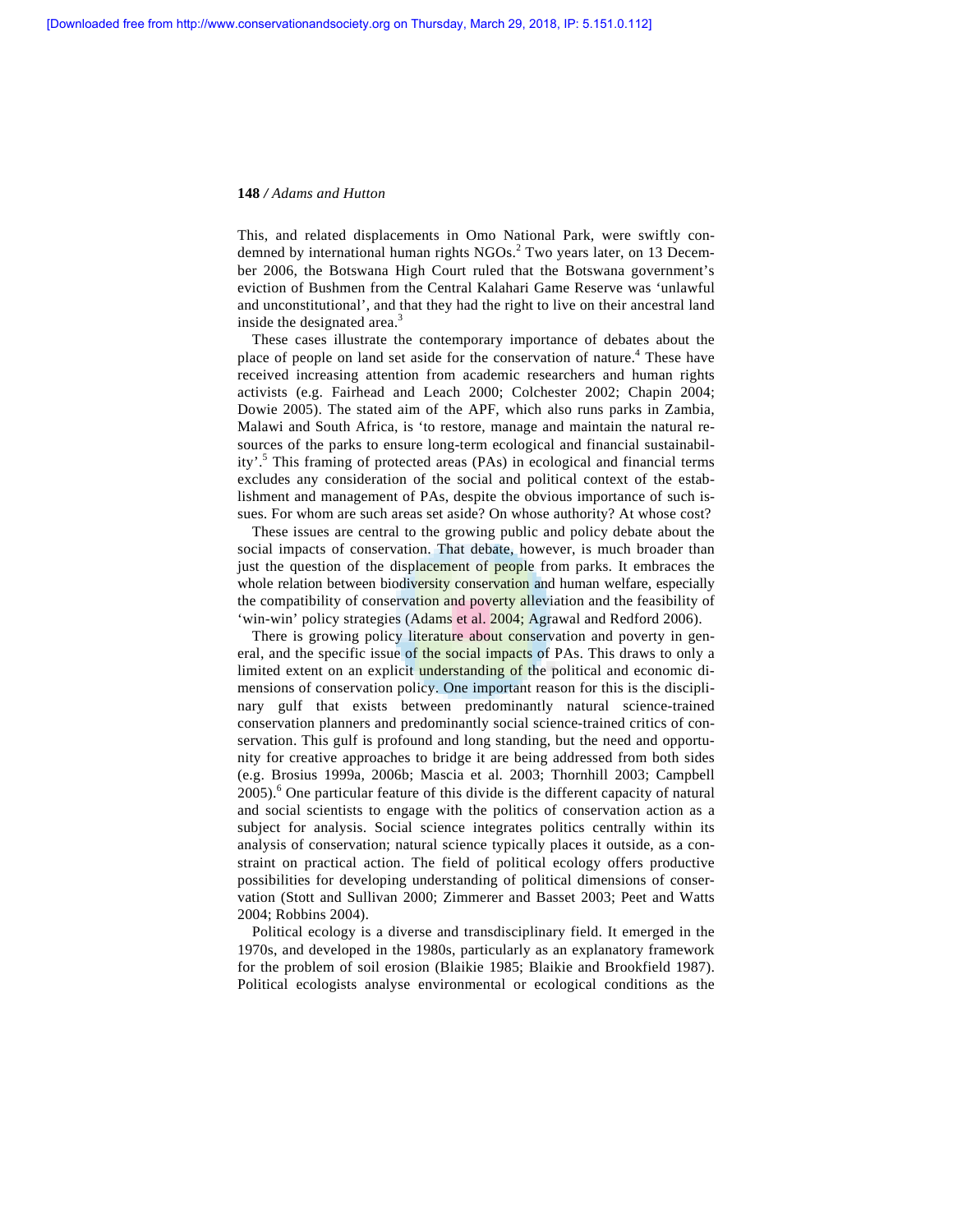product of political and social processes, related at a number of nested scales from the local to the global (Bryant and Bailey 1997). Thus political ecology attempts to link an understanding of the logics, dynamics and patterns of economic change the politics of environmental action and ecological outcomes (Peet and Watts 2004), a set of relationships fundamental to conservation. Political ecologists typically engage in field-based empirical research (often case-study research), a localised or regional approach with roots in geography, anthropology, sociology and environmental history (Zimmerer and Young 1998). Many of the insights of political ecology are shared with environmental anthropology (e.g. Brosius 1999a, b; 2006b).

 The field of political ecology explicitly addresses the relations between the social and the natural, arguing that social and environmental conditions are deeply and inextricably linked. Moreover, it emphasises not only that the actual state of nature needs to be understood materially as the outcome of political processes, but also that the way nature itself is understood is also political. Ideas about nature, even those that result from formal scientific experimentation, are formed, shared and applied in ways that are inherently political (Escobar 1999). There is particular interest in the place of the apparatus of the state in directing, legitimising and exercising power and control (Forsyth 2003; Peet and Watts 2004; Robbins 2004).

There is a growing literature explicitly drawing on a political ecological analysis to explore conservation. Key issues include the politics and economy of the spatial strategy of PA declaration in colonial and post-colonial contexts (e.g. Schroeder 1999; Neumann 1992; 2004c; Brockington 2002), the role of the state as the central agent in the direction, legitimisation and exercise of power and control in the name of conservation (Peluso 1993; Neumann 2004b) and the role of non-governmental conservation actors (Bryant 2002; Brosius 1999b; Hecht et al. 2006). This paper engages with this literature, examining the way conservation policies on the ground reflect wider and more general ideas about nature, particularly through the development and application of scientific knowledge (e.g. Fairhead and Leach 2003; Stott and Sullivan 2000) and the problematic relationship between PAs and human communities. It should be noted that other important dimensions of the political economy of conservation, such as the politics of global environmental change, are not discussed here. Anthropogenic climate change is increasingly recognised as a significant global threat to biodiversity, and an analysis of political responses and outcomes in specific environments and social contexts has considerable promise, but lies beyond this paper. The focus here is on conservation policy and its implications, especially through the establishment of PAs.

## **PEOPLE AND PROTECTED AREAS**

 $PAs<sup>7</sup>$  have been the mainstay of international conservation strategies since the start of the twentieth century (Adams 2004), although their history is much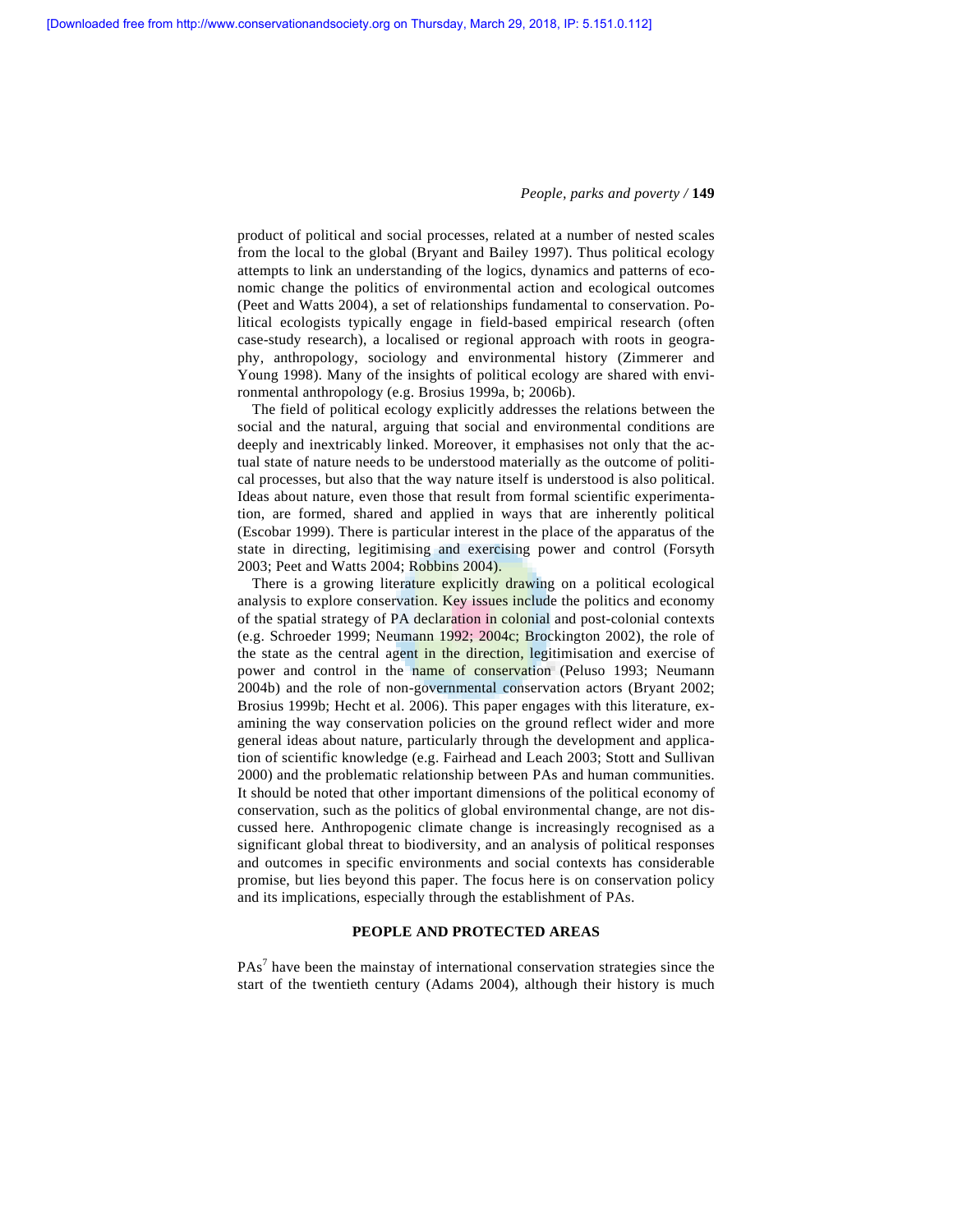older. The place of people in PAs, particularly residents using local resources, has varied, but it has long been problematic. The first national parks were established in the USA in the late nineteenth century, and widely copied internationally in subsequent decades. The number of PAs expanded rapidly following World War II, especially in regions such as Africa, which underwent a 'conservation boom' at this time (Neumann 2002). In 1958, IUCN established a Provisional Committee on National Parks, which developed into today's World Commission on PAs (Holdgate 1999).<sup>8</sup> After 4 years, in 1962, the United Nations General Assembly adopted a 'World List of National Parks and Equivalent Reserves'.<sup>9</sup> Creation of this list demanded standardisation of the various models of PA then being developed in Europe, the USA and the developing world, and IUCN duly developed a classification that defined different kinds of PAs. This has been repeatedly refined over the years (Ravenel and Redford 2005), and currently consists of six different categories, including both highly exclusionary Category 1 and 2 PAs (including classic National Parks) and a variety of other kinds of PAs that are more inclusive of human activities, such as protected landscapes and reserves intended to maintain flows of products and services for human society.<sup>10</sup>

 The area protected globally more or less doubled over the 1970s as the national park model spread to late adopters such as Latin American countries (Harrison et al. 1982). The area in PAs continued to grow, doubling again between the fourth international parks congress in Caracas in 1993 and the fifth in Durban in 2004 (Terborgh  $2004$ ). By  $2005$ , over 100,000 PAs covered more than 2 million  $km^2$ , or 12 per cent of the earth's land surface (Chape et al. 2005). Systems of PAs existed in every country, wealthy and poor alike (Naughton-Treves et al. 2005).

 The social impact of PAs began to be widely recognised in the 1970s. The idea that parks should be socially and economically inclusive slowly began to become part of mainstream conservation thinking (e.g. Western et al. 1994; Ghimire and Pimbert 1997; Hulme and Murphree 2001; Adams 2004). UNESCO's 'biosphere reserve' concept, developed in the 1970s, was based on zoning, with a strictly protected core and a surrounding buffer zone where only appropriate economic activity could take place. The specific issue of the displacement of people from PAs was recognised by the 1970s. In 1975, the IUCN General Assembly passed the Kinshasa Resolution on the Protection of Traditional Ways of Life, calling on governments not to displace people from PAs, and to take specific account of the needs of indigenous populations (Colchester 2004). In 1984, the World Bank published guidelines that ruled out resettlement of indigenous people (World Bank 1984). In 1975, the UNESCO World Heritage Convention made specific provision for the conservation of areas of historical and cultural significance, admitting to the UN system PAs whose special qualities were created by human action.

 By the 1980s, the whole conservation paradigm had changed to feature social inclusion rather than exclusion (Adams and Hulme 2001a; Hulme and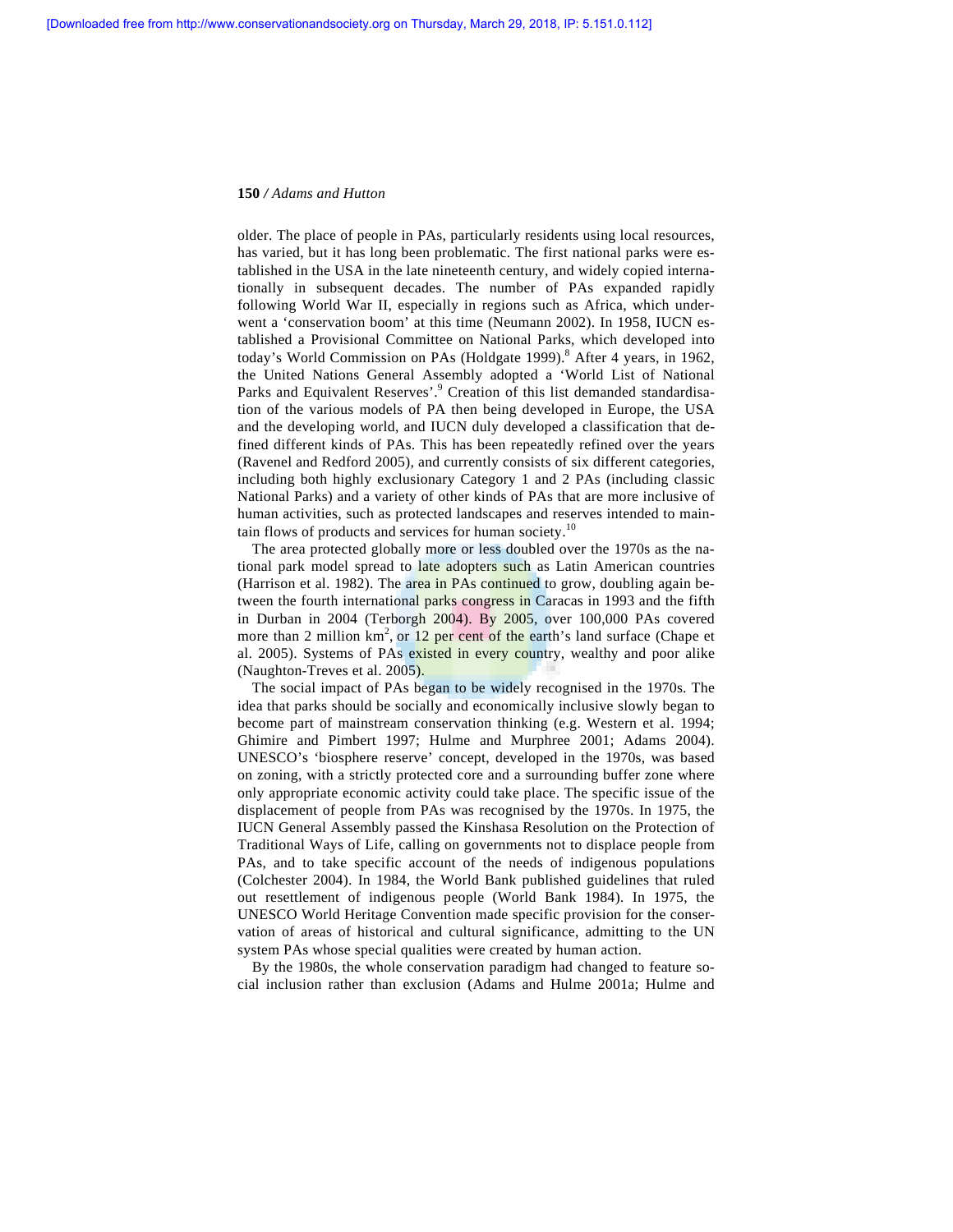Murphree 1999). On paper at least, the needs of local people were firmly on the conservation planning agenda. Community-based approaches dominated debate about conservation strategies in the rural developing world in the last two decades of the twentieth century (see for example Wells and Brandon 1992; Brosius et al*.* 1998; 2005, Adams and Hulme 2001a; 2001b; Hulme and Murphree 1999; 2001; Ghimire and Pimbert 1996; Western et al. 1994; Wilshusen et al. 2002). 'People and park' projects were developed in many countries, although many involved simply a repackaging of existing approaches.

 The World Conservation Strategy (IUCN 1980) marked a change in the approach taken by conservation planners to development, from damage limitation (e.g. Dasmann et al. 1973) to a focus on sustainability (Adams 2001). The World Conservation Strategy argued that sustainable development depended on the conservation and sustainable use of living organisms and ecosystems. This idea became an important element of mainstream sustainable development thinking (Adams 2001), and the basis for a substantial flow of funds into conservation work in the 1990s, for example through the Global Environment Facility and the work of bilateral donors such as USAID.

 Such funding was the primary fuel for the experiments that were made with 'community' approaches to conservation, including Integrated Conservation and Development Projects (ICDPs) and community-based natural resource management (CBNRM). Advocates of 'sustainable use', or 'incentive-based conservation', propose that conservation can best be achieved by giving rural people a direct economic interest in the survival of species, thus literally harnessing conservation success to the issue of secure livelihoods (Hutton and Leader-Williams 2003). Sustainable use strategies based on hunting, for example safari hunting in southern Africa, show some success, although they are opposed by the animal rights movement and its supporters in Northern conservation NGOs (Duffy 2000). There is a better fit between the sustainable use approach to non-consumptive uses of wildlife (e.g. ecotourism) and the ethical and ecological predispositions of conservationists.

 The issue of people in and around PAs was central to discussion at the Third World Congress on National Parks in Bali in 1982 (McNeely and Miller 1984), as were the rights and needs of indigenous people at its successor in Caracas in 1992 (McNeely 1993). The 'Durban Accord', agreed at the Fifth World Parks Congress in 2003, defined a new paradigm for PAs, which would integrate them with the interests of 'all affected people' such that they provide benefits 'beyond their boundaries on a map, beyond the boundaries of nation states, across societies, genders and generations' (World Conservation Union 2005: 220). Such language reflects very real struggles to define what PAs are and what social (and indeed biological) purposes they might serve.

 The relationship between people and nature, particularly in the context of PAs, is highly political, embracing issues of rights and access to land and resources, the role of the state (and increasingly non-state actors in NGOs and the private sector), and the power of scientific and other understandings of nature.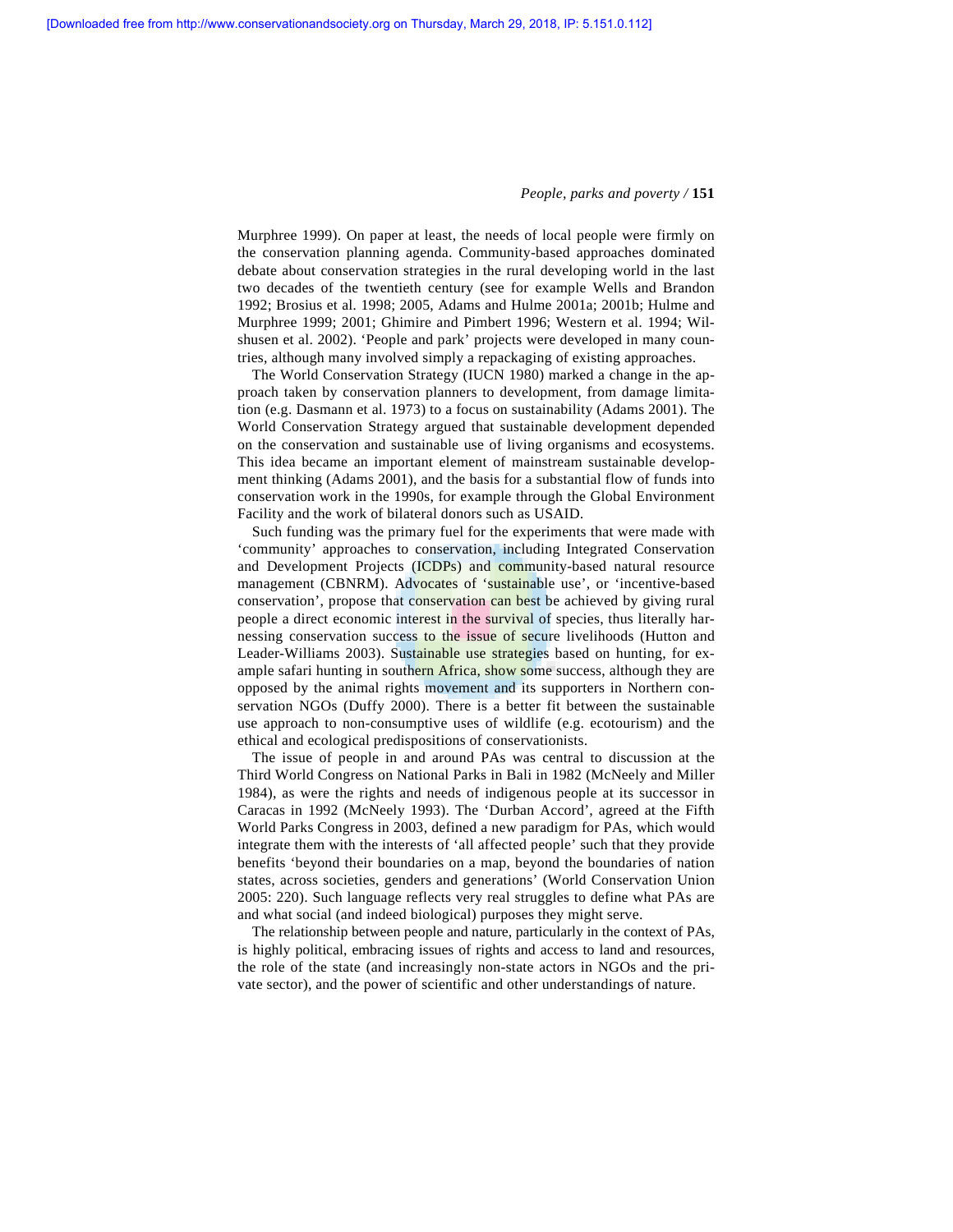This paper reviews this emerging political ecology of conservation. It looks first at the significance of ideas about nature for the way conservation has been thought about and practiced. It discusses the importance of Enlightenment divisions between 'natural' and 'human', and the complex implications of the idea of nature as pristine, something conceptually separate and physically set apart from the human, for example as 'wilderness'. Second, it reviews the social impacts of PAs, particularly on people displaced. It discusses the nature, extent and significance of population displacement for conservation, and the issue of coercion. Third, it considers the political economy of conservation benefits, which (like costs) tend to be unequally shared. Some are widely spread (e.g. ecosystem services), while others are more restricted (e.g. tourism revenues). Not all benefits are acquired legally. Fourth, the paper considers the growing debate about the rights and needs of indigenous people in the context of state designation of PAs. In many ways the issues this raises are similar to general debates about people and parks, although ethnicity, identity and indigenousness provide a more urgent political context as well as extra complexities. Fifth, the paper reviews attempts to connect (or disconnect) the issues of poverty and conservation. The political ecology of conservation is increasingly being framed in the context of the contrast between global wealth and local poverty. Sixth, the paper considers the significance of the renewal of calls for strictly protected parks that exclude resident people. An important element here is the role of natural science in the thinking of conservationists, and a corresponding lack of familiarity with political, social and economic issues.

## **CONSERVATION AND THE IDEA OF NATURE**

Political ecologists argue that the way nature is understood has profound political significance (Peet and Watts 2004; Neumann 2004c). This is certainly true of conservation, where, especially in creating PAs, the state or other actors seek to make rules about who can use nature and where, when and how they can do so. The establishment of PAs that exclude people reflects a conceptual division between nature and human society that has deep roots in Western thought. The displacement of people in this way needs to be understood in the context of wider modern engagement with nature (Neumann 2004a). Indeed, conservation has to be understood in the historical context of the wider political structure of colonial societies, and the extension of capitalism to the global periphery.

 The efficient mastery of nature has been a central principle of the 'formal rationalisation' associated with the modern state (Murphy 1994). Rationalisation is recognised as the dynamic and self-driving process that underpins capitalism and bureaucracy; it involves treating non-human nature as if it were fully plastic, malleable to meet human demands (Murphy 1994). This approach to nature underpinned the development of science and the ambition of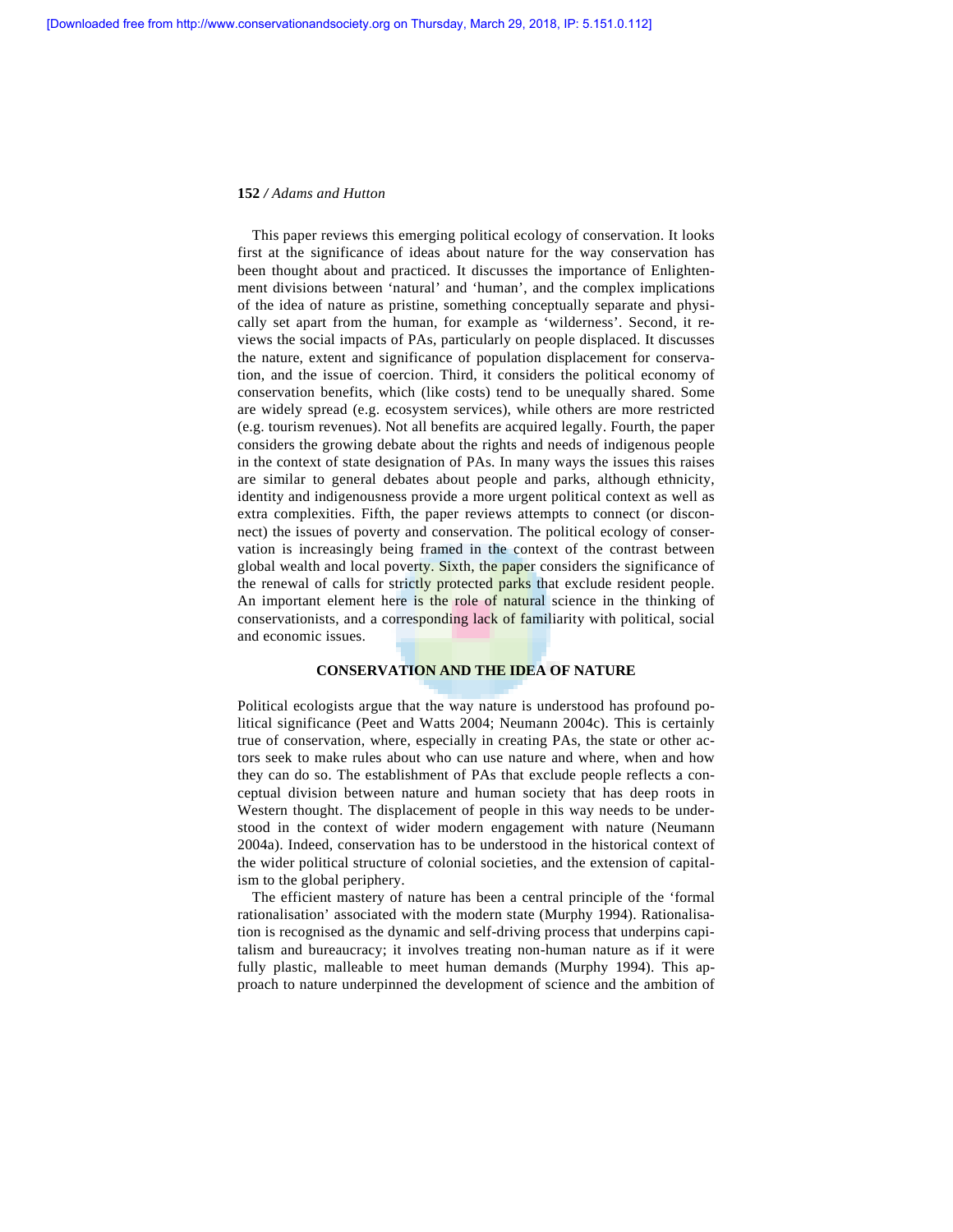European imperialism from the sixteenth century onwards, a process of tightening 'government' of nature (Drayton 2000). Indeed modern state governance was built on the idea that nature could be understood, manipulated and controlled for social benefit through the development of schematic (increasingly scientific) knowledge (Scott 1998).

 Thus, for example, a new science of forestry was developed in eighteenthcentury Prussia. Through this lens, the complex interactions of trees, wildlife and people of former woodlands were re-expressed in narrow and simplified scientific terms that allowed the calculation and measurement of productivity and efficient physical management. Scientific forestry was adopted in the nineteenth century, in France, in British colonial possessions (notably India, where imperialism, science and environmentalism became inextricably interlinked, Barton 2002), and in the USA (Demerrit 2001). The abstraction of the complex ecosystem of the forest in terms of statistical units allowed nature to be represented in terms such as 'maximum sustainable yield' or 'annual allowable cut'. In the twentieth century, such thinking became the standard global approach to 'renewable resources' such as forests.

 Historically, therefore, science allowed nature to be classified, counted, and (at least in theory) to be controlled by government bureaucracies set up to optimise relations between state, society and nature (Hays 1959; Willems-Braun 1997; Demerrit 2001; Mackenzie 2000). The same reductionist approach was applied to the people in colonial territories (Mackenzie 2000). In forestry, and in conservation, the dynamics of power and knowledge interacted in the regulation of people and nature through what social theorists call 'governmentality' and 'biopolitics' (Foucault 1975; McNay 1996; Bryant 2002).

 The conceptual divisions between natural and human (e.g. between empty and inhabited land, or wild and sown) were made physical on the landscape by cartography, in both the USA and the British Empire (Adams 2003). Thus the US government separated settlers, native peoples and nature both conceptually and in space (Jacoby 2001), while the government of colonial Tanganyika created 'a new spatial order of nature and human occupation' in Liwale District (Neumann 2001: 662). This conceptual distinction led to the imposition by the state of physical separation between people and nature, and often to a denial of rights and of historic human presence.

 The most influential model for conservation in twentieth century was the US national park, developed in the late nineteenth century, and epitomised by Yellowstone and Yosemite (Runte 1987; 1990). This was founded on a conception of nature as something pristine that could be distinguished and physically separated from human-transformed lands. The speed and scale of human-induced ecological change in tropical environments, especially on islands, was an important factor in the development of modern western environmentalism from the seventeenth century (Grove 1992; 1995), and remained important in the nineteenth century where the twentieth-century conservation movement had its roots (Marsh 1965).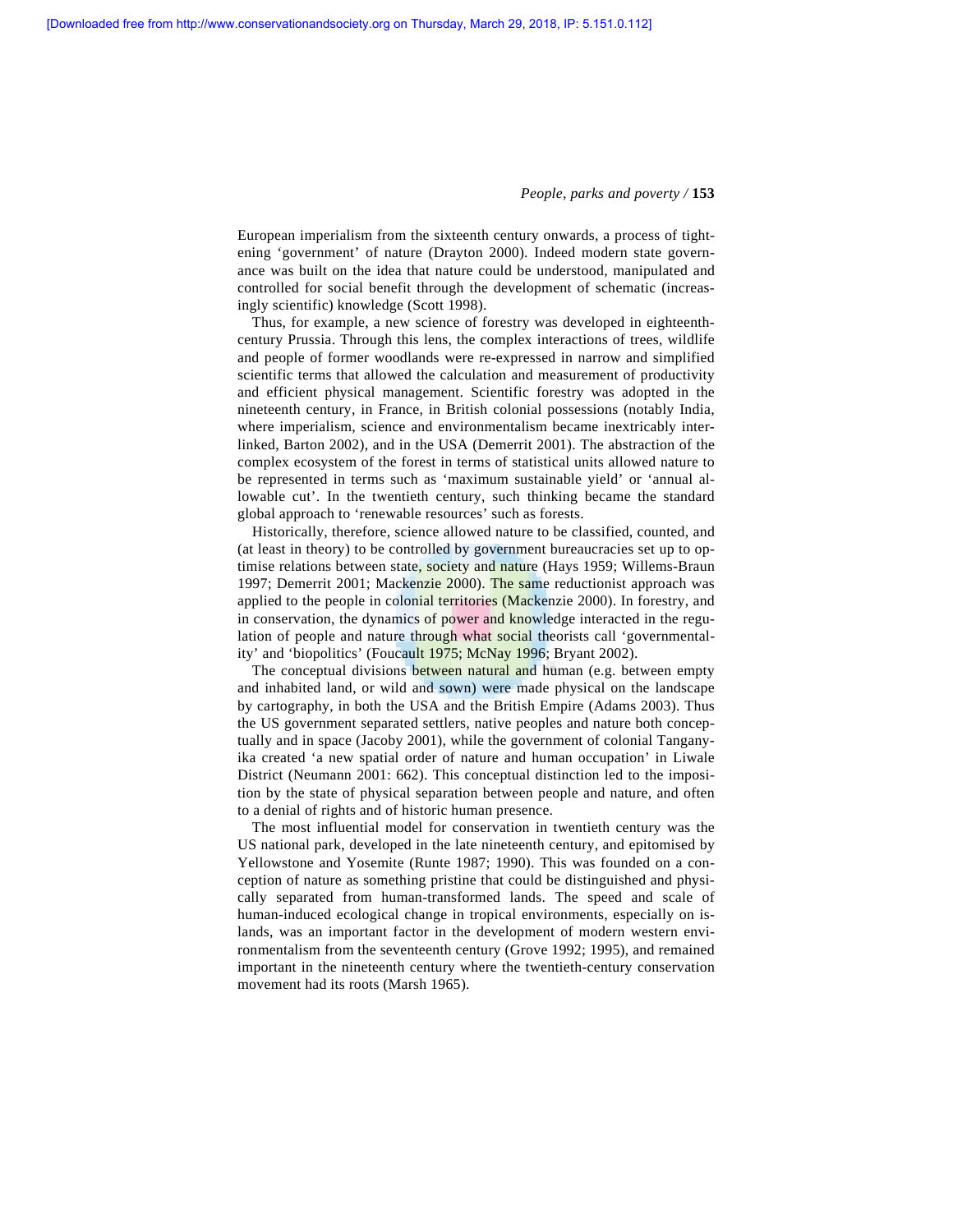Like development, conservation in its modern form is a fruit of Enlightenment thinking. The same conceptual distinction between 'nature/natural' and 'human/social' was essential to the creation of conservation as a practical project. The idea of nature as 'pristine', with complexes of species existing in a natural state, matched a view of humanity as a destructive force analytically external to the natural world. In colonial Africa, governments explicitly conceived PAs to protect beleaguered nature against such assaults: protected against rapacious and unnatural humanity (Neumann 2004a). Not only was 'nature' physically set apart on the ground (in PAs), but also to a large extent human-created natures were conceptually disqualified from consideration as legitimate objects of conservation concern.

 The idea of wilderness as a positive statement of the value of lands free from human presence and believed un-transformed by human action has long been a powerful motivator of conservation action (Nash 1973; Schama 1995; Cronon 1995, Rangarajan and Shahabuddin 2006). In the USA, and in Australia, wilderness became an important element in emergent national identity (Nash 1973; Dunlap 1999; Pyne 1997). However, the extent of the human transformation of the ecology of pre-Colonial North America has only been widely recognised relatively recently (Denevan 1992; Whitney 1994). For many years, previous human occupation of US parks was not acknowledged. Indian heritage was excluded from maps, whose new place names featured the parks' 'natural' wonders. Indigenous people were actively suppressed by military and bureaucratic action, and removed (Runte 1990; Jacoby 2001). Both indigenous people and settlers found themselves increasingly prevented from obtaining livelihoods from their former lands, now declared as parks (Jacoby 2001; Neumann 2004a).

 In colonial Africa, strictly protected game reserves became the mainstay of British colonial conservation through the first-half of the twentieth century, a resort for gentleman hunters, whether traveller or colonial servant to experience hunt and kill 'wild' nature (MacKenzie 1988; Neumann 1996; Prendergast and Adams 2003; Adams 2004). Arguably, colonial conservationists maintained and policed in British Africa a version of the Victorian sportsman's country estate, a private wild land, long after that world had disappeared at home (Neumann 1996). Areas such as the lowveld of Southern Rhodesia (now Zimbabwe) were idealised in colonial discourse as wild and exotic lands, where colonial youth could develop a sporting spirit (Wolmer 2005) and African land was alienated to allow the creation of game reserves, in a process that the archival record demonstrates was a self-conscious attempt at wilderness creation in formerly inhabited lands. Similar ideologies were at work elsewhere in Africa (Ranger 1999; Neumann 1996; 2001), and in South Asia (Rangarajan and Shahabuddin 2006).

 This model of a state-designated game reserve was underpinned by the British tradition of private reserves where the elite could hunt, and where nonproprietors lacked rights of access and use. Interestingly, in Britain itself,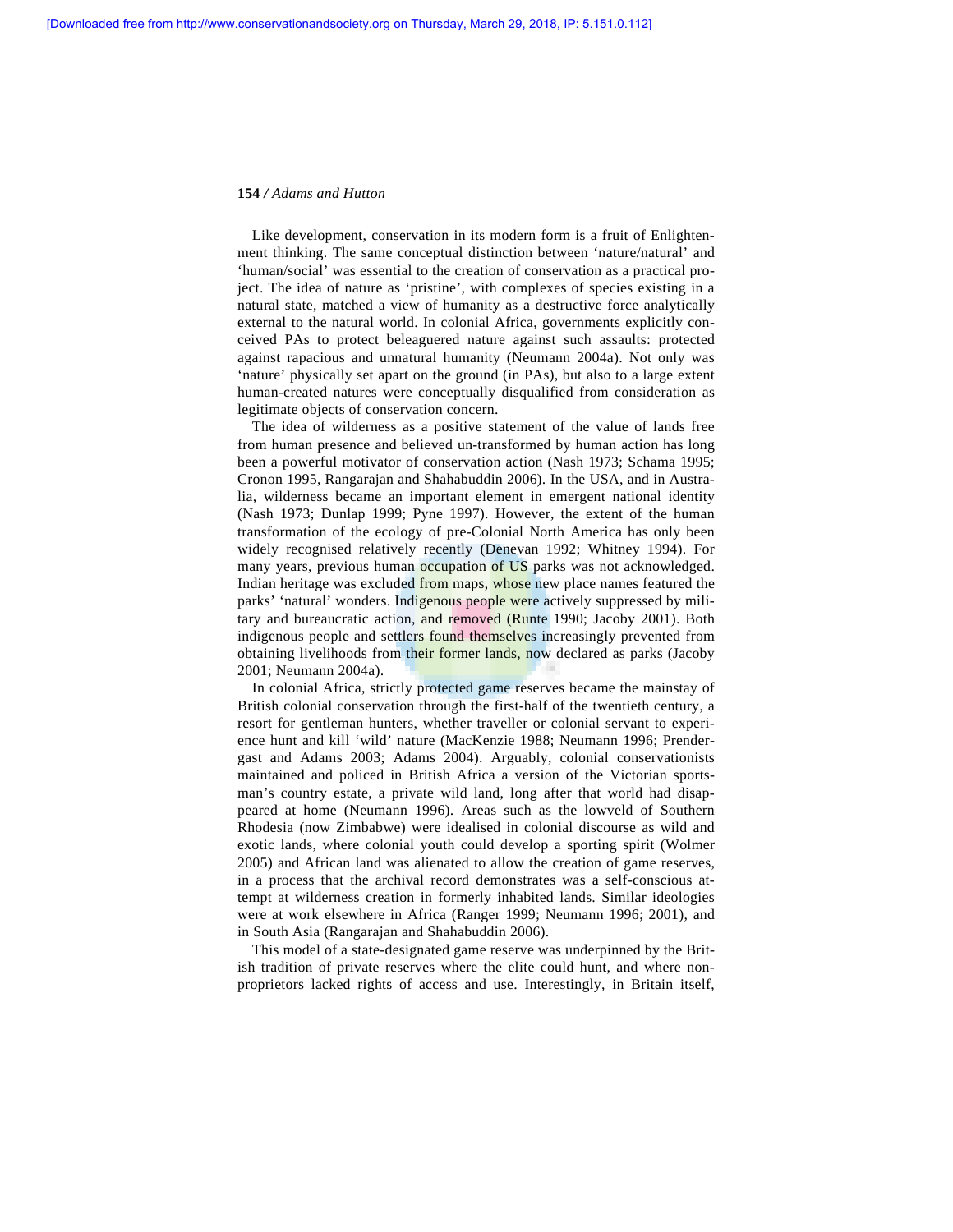there was an understanding that nature was not particularly pristine. When national parks were eventually designated in England and Wales (after 1949), they were essentially planning designations, to protect beautiful lived-in landscapes (Sheail 1981; MacEwen and MacEwen 1982). They were created in fairly remote hill or coastal areas such as the Peak District, Lake District, Exmoor or Dartmoor (Sheail 1975; Adams 1996). These parks comprised mosaics of private landholdings, mostly under low-intensity agriculture and livestock farming. In contrast, PAs in the British Empire were imagined as wilderness, not human-fashioned landscapes.

 The ideas of pristine nature and un-peopled wilderness spread in the twentieth century as an ideological framing of nature. Thus the idea of Africa as an 'unspoiled Eden' (Anderson and Grove 1987: 4), or 'a lost Eden in need of protection and preservation' (Neumann 1998: 80) was a potent element in colonial thinking about national parks in that continent. The 'wilderness' of the Selous Game Reserve was created by the displacement of some 40,000 people (Neumann 1998). This wilderness, like that of the first national parks in the US, had to be created before it could be protected (Neumann 2004a).

 Yellowstone and its successors in the USA became the dominant global model for national parks, and with them came the concept of wilderness. In London in 1906 a delegation from the recently established Society for the Preservation of the Wild Fauna of the Empire told the Secretary of State for the Colonies that it was 'the duty and the interest of Great Britain' to follow the US example in East Africa.<sup>11</sup> That did not happen until the 1940s, but the model was already being copied in the British Dominions (Australia 1879, $^{12}$ ) Canada 1887 and New Zealand 1894), as it was in the Belgian Congo in 1925 and in South Africa in 1926 (Fitter with Scott 1974; McNamee 1993). Later, the Yellowstone model of state-owned exclusive 'wilderness' parks was adopted in East Africa and then globally (Neumann 2002; Jepson and Whittaker 2002; Adams 2004). With the Yellowstone model often went the same experience of evictions and exclusions, for example in Australia, Russia and Canada (Poirier and Ostergren 2002; Langton 2003; McNamee 1993) and widely in European colonial territories (Homewood and Rodgers 1991; Neumann 1998; Ranger 1999) and elsewhere (Colchester 1997; 2002).

 The demarcation of separate spaces for nature and human settlement continues to the present day, an integral aspect of the way the modern state classifies, organises and simplifies complexity (Scott 1998). The specific idea that sparsely settled lands can usefully be described as 'wilderness' or 'Eden' continues to dominate popular accounts of PA creation. It is typical that the title chosen by National Geographic for an article about the 1200 km 'mega transect' by American biologist Michael Fay through central Africa, which helped stimulate a decision by the President of Gabon to announce a series of thirteen new national parks in 2002 (some of which turned out to be inhabited by hunter-gatherer people), was entitled 'Saving Africa's Eden' (Quammen 2003).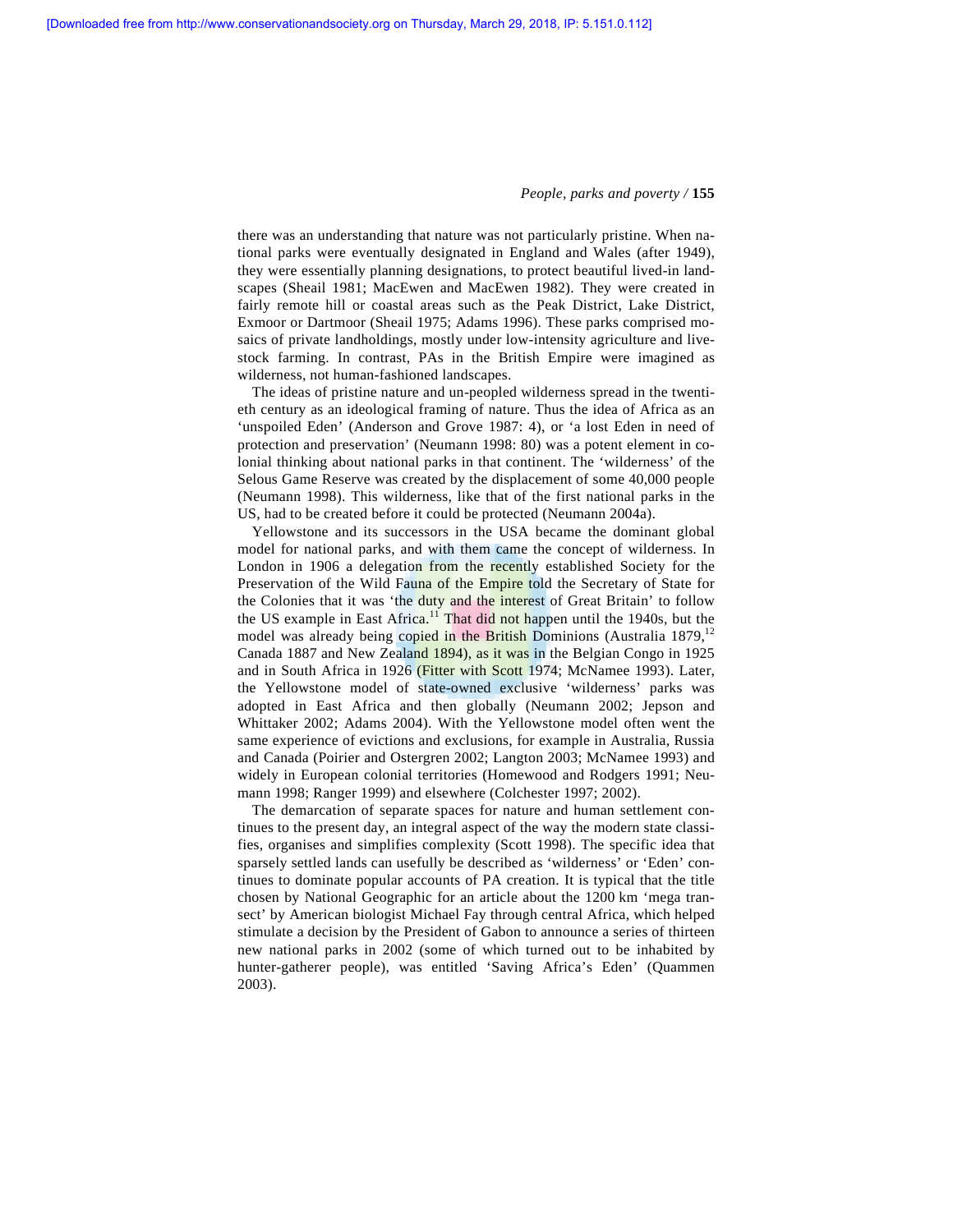The ideas of wilderness, or pristine nature, set apart in PAs and sheltered from human impacts, also continues to underlie the science-based planning approaches to the selection of PAs developed in the 1990s (Margules and Pressey 2000). Satellites, imaging systems, global positioning systems and geographic information science software allowed new assessments of land cover change to be made and repeated. Computers, of increasing power and decreasing cost, provided new mechanisms for information storage and exchange. The aim of this development of 'cartographically enabled priority setting' (Brosius 2006a) or 'conservation biogeography' (Whittaker et al. 2005) was to concentrate conservation effort on areas of greatest need in a systematic response to the challenge of extinction (Myers et al. 2000: 853). This new biodiversity science was inherently global in scope, both in the scale of its analysis and in its view of conservation resources as essentially globally flexible (Zimmerer 2006a, b; Brooks et al. 2006). Priority-setting approaches such as the idea of 'hotspots' (Myers et al. 2000; Mittermeier et al. 2005) have proliferated (Mace et al. 2000). Brooks et al. (2006) identity nine 'global biodiversity prioritisation templates' developed by NGOs, variously mapping the vulnerability of habitat and its irreplaceability in terms of living diversity.

 The power of conservation planning lies in the development of protocols that identify categories of both nature and people, and fix them into a planning process that sets priorities, and uses GIS analysis and maps to specify zones and targets for action (Fairhead and Leach 2003). In the Philippines, largely external perceptions of biodiversity led to a process of strategic conservation planning by international conservation NGOs (Bryant 2002). This used expert knowledge of the distribution of species and ecosystems to frame and focus government policy. Local uses of nature had little or no place in this analysis, and local people played little or no part in the planning process itself.

## **THE SOCIAL IMPACTS OF PARKS**

The spatial strategy of setting aside PAs for conservation has inevitable social and economic impacts. These have long been acknowledged (McNeely and Miller 1984; McNeely 1993; Adams and Hulme 2001a) and are relatively well understood and widely reported (Emerton 2001; O'Riordan and Stoll-Kleeman 2002a; Igoe 2006). Direct costs to neighbours include hazards from crop raiding wild animals such as elephants, buffalo, primates and a host of smaller species (Naughton-Treves 1997; Sekhar 1998; Woodroffe et al. 2005). Problems include crop damage, the labour and opportunity costs of crop defence (e.g. impacts on children who do not attend school), physical hazard (and fear of hazard) and death. Park neighbours can also be exposed to corrupt rent-seeking behaviour by PA staff, particularly linked to minor infringements of park boundaries (e.g. impoundment of stock alleged to be grazing illegally), or of regulations (e.g. informal charges to avoid arrest or fines for cutting fuelwood, or collecting medicinal plants).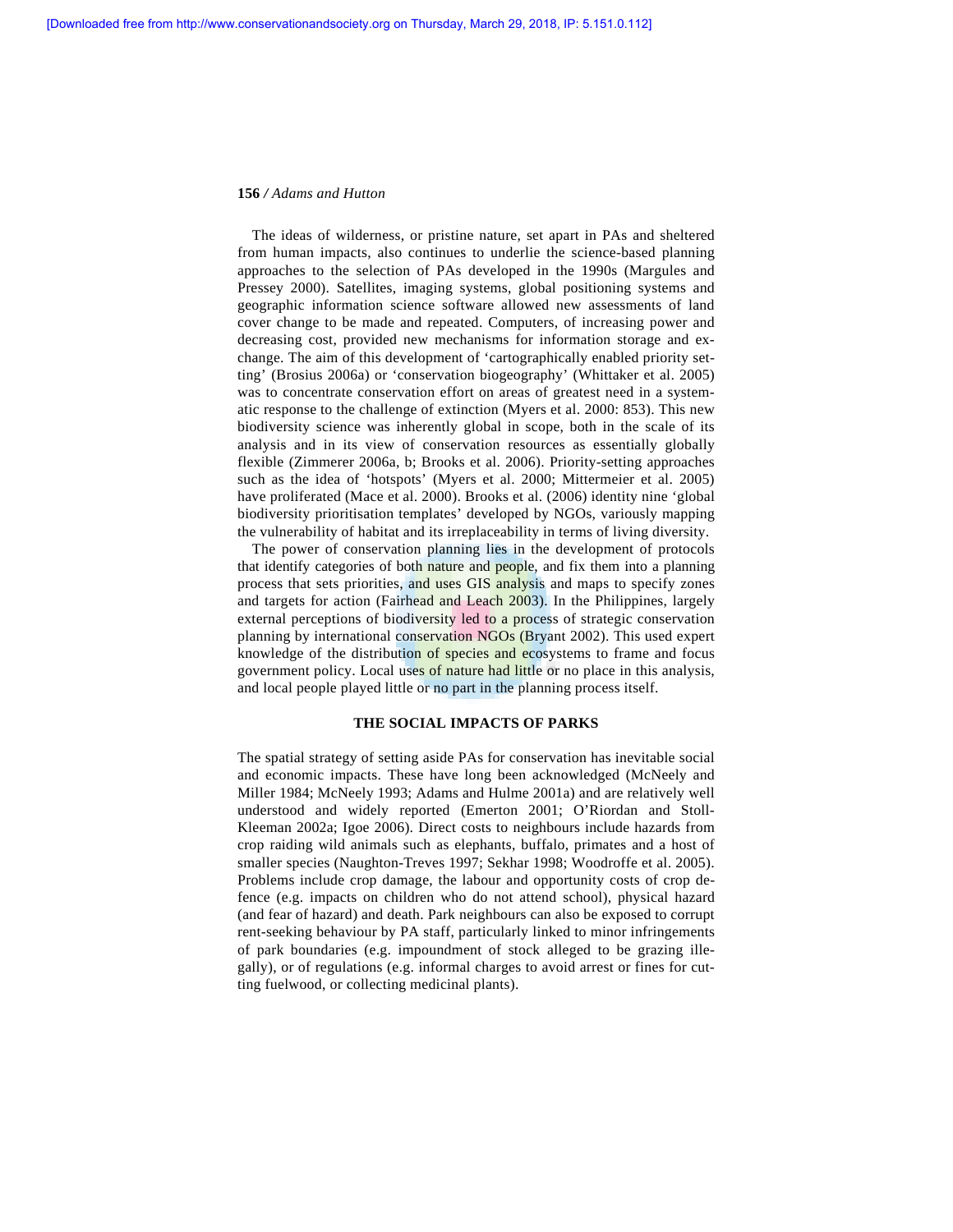The greatest social impacts of PAs, however, relate to population displacement. The issue of resident people in PAs is widely recognised (West and Brechin 1991), especially in the case of indigenous people (Colchester 2002; Chatty and Colchester 2002). There have been a number of reviews the problem (e.g. Geisler 2003a; Rangarajan and Shahabuddin 2006; Agrawal and Redford 2007). The complexity and enduring nature of post-resettlement impacts is known from research on the short- and long-term impacts of forced displacement in contexts such as dam construction (e.g. Scudder 1993; 2005; Cernea and McDowell 2000).

 Displacement from PAs needs to be understood in a broad context. In 2004, the World Bank changed its guidelines on resettlement, extending the definition of 'involuntary displacement' to include the restriction of access to resources in PAs, even where no physical removal occurs (Cernea  $2006$ ).<sup>13</sup> The phrase 'involuntary restriction of access' covers restrictions on the use of resources imposed on people living outside a PA as well as those living inside it. In the context of PAs, displacement includes loss of rights to residence, loss of rights to use land and resources, foreclosure of rights to future use and loss of non-consumptive use values, for example access to places of religious or cultural value. The economic cost to local or national economies of PAs can be considerable. Agricultural benefits foregone can be significant (e.g. Norton-Griffiths and Southey 1995), even if offset by factors such as carbon storage in protected forest vegetation (e.g. Kremen et al. 2000).

 Population displacement from PAs has a direct impact on livelihoods (e.g. Brechin et al. 2003; Chatty and Colchester 2002; McElwee 2006). Forced resettlement exposes displaced people and those in receiving communities to a wide range of risks of impoverishment (Scudder 1993; Cernea and McDowell 2000). These include landlessness, joblessness, homelessness, economic marginalisation, food insecurity, increased morbidity and mortality, loss of access to common property and services and social disarticulation (Cernea 1997).

 There is no accepted estimate of the total numbers of people displaced from PAs across the globe. Most published studies focus on particular cases, for example in Nicaragua (Kaimowitz et al*.* 2003), Tanzania (Neumann 1998; Brockington 2002), Uganda (Feeny 1999) or Zimbabwe (Ranger 1999). Some widely quoted cases of eviction, notably Turnbull's account of the plight of the Ik people following removal from Kidepo National Park, have subsequently been judged inaccurate (Turnbull 1974; Heine 1985). Others are still inadequately documented (Colchester 2002).

 Attempts to establish the scale of evictions quantitatively are still experimental. Some estimates, derived by multiplying average population densities and the area of PAs, lead to surprisingly high figures. Geisler and de Sousa (2001) suggested there may be 14 m to 24 m 'environmental refugees' as a result of exclusionary conservation in Africa alone. Cernea and Schmidt-Soltau (2003) estimated that 40,000 to 45,000 people had been displaced or directly affected economically by displacement from nine PAs in central Africa. They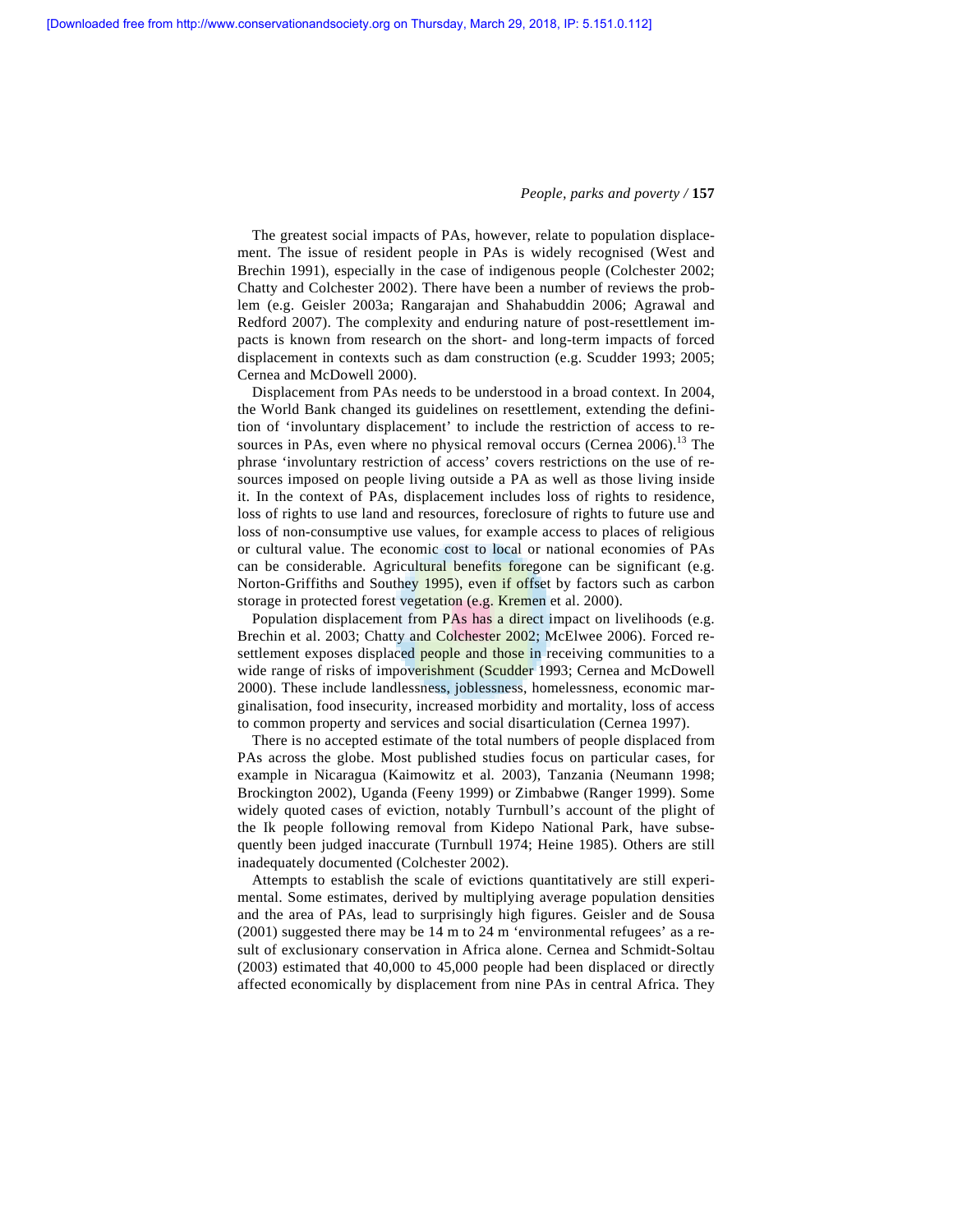subsequently argue that 120–150,000 people have been displaced or impoverished by 12 parks in six central African countries (Cernea and Schmidt-Soltau 2006). The analysis on which these figures are based has been challenged, and they clearly need to be treated with considerable scepticism (Maisels et al. 2007). However, the currently published evidence base does indicate that population displacement is a real, and in many instances a significant, problem associated with PA establishment in a number of contexts (Brockington and Igoe 2006; Agrawal and Redford 2006).

 A number of commentators have drawn attention to the use of force in programmes of involuntary population displacement. States claim legitimate power to enforce socially desirable outcomes, and on this ground, the protection of nature as state policy has often involved coercion, particularly where it has involved the displacement of human communities from PAs (Peluso 1993). The military-style control of PAs that arose from the model of US National Parks has been maintained and developed in many countries, most prominently perhaps in Kenya (Leakey and Morell 2001). Parker (2004) graphically describes the bombing of fleeing Somali poachers in Tsavo National Park in the 1950s with hand grenades. Neumann (2004b) analyses the moral context for the use of extreme force in conservation, drawing attention to the bizarre existence of 'shoot-to-kill' policies against poachers in countries where poaching is not a capital offence. As Peluso (1993) observes, in this militaristic worldview conservationists are constructed as heroes, literally fighting to protect nature against humankind. Military action is legitimised by the ontological separation between people and nature, and the construction of nature's value and threatened state.

 Population displacements for one purpose can often end up serving another. Thus in colonial Tanganyika, the attempt to separate nature and people in Liwale District was driven in part by the sanitary objective of reducing sleeping sickness, concentrating people in agricultural districts, and leaving land further from the coast, deemed both wild and unhealthy, for nature (Neumann 2001). Similarly, the Parc National Albert expanded onto land cleared in 1933 by the colonial state as part of its drastic sleeping sickness campaign in the Belgian Congo (Fairhead and Leach 2000; cf. Lyons 1985). Conservation planners have often been entrepreneurial in this way in recognising the value of 'created wilderness:' the land lost by the Meru Mbise people on Tanzania to the Arusha National Park in Tanzania was initially taken for white settler farms and forest reserves, only subsequently being purchased by the state and conservation NGOs to extend the park (Neumann 1998). Similarly, the violent forced resettlement of Tonga people from their land along the River Zambezi before the flooding of the reservoir behind the Kariba Dam in the 1950s (Howarth 1961) preceded the creation of new 'wilderness' PAs in Zimbabwe (McGregor 2005).

 Attitudes to human presence in PAs have of course varied, even in colonial Africa. 'Squatters' were evicted from the Pongola Game Reserve in the nine-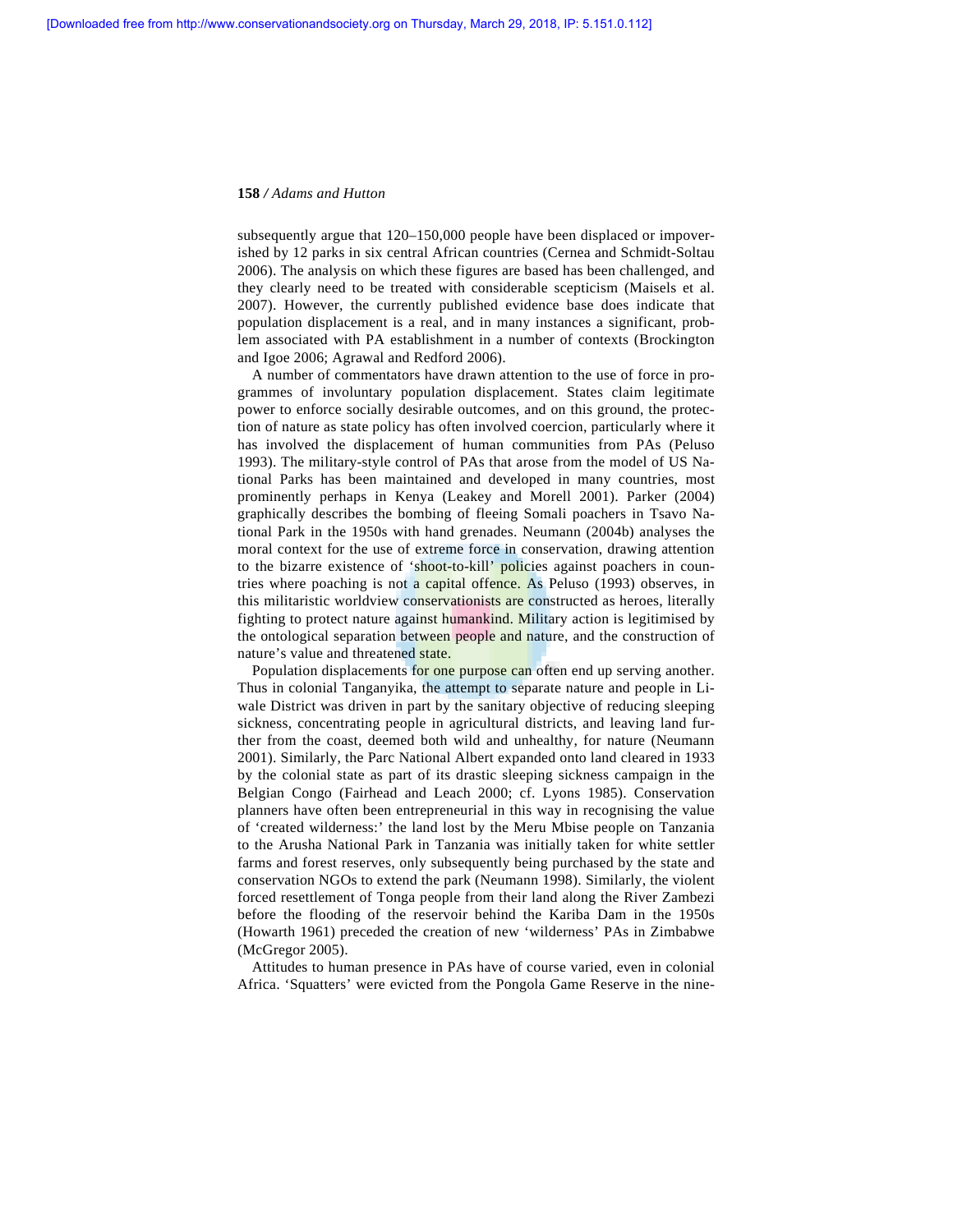teenth century, and its successor the Sabi Game Reserve, but were later (after 1905) tolerated because they provided a source of labour and rent, although the administration continued to complain of their resistance to discipline and their poaching (Carruthers 1995). The more common historical pattern is for initial acceptance of human presence in a park to give way to intolerance either as ideas about the need to protect 'pristine' nature change or as human populations grow, or both. Thus, Brooks (2005) reports a measure of tolerance of people in and adjacent to the Hluhlue Game Reserve in the Zululand in the 1930s, prior to fencing and eventual eviction in the 1940s. Brockington (2002) describes the eventually successful attempt to evict Parakuyo and Maasai pastoralists from the Mkomazi Game Reserve in Tanzania, in 1988, a full four decades after it was first designated.

 Ironically, too, the displacement of people from PAs has long been dependent on identity. Tourists and scientists have conventionally been tolerated in PAs even where local resource users have been excluded. It is easy to imagine why conservationists might think that the work of scientists should be dealt with differently from other human activities, because of the role of natural science in conservation planning. However, it is more surprising that tourism (whose impacts were recognised early in the twentieth century, and whose depredations strengthened the case for Federal involvement in national parks in the USA in the first place) has been so widely treated differently to other kinds of human activity. As discussed in the next section, tourists were on balance thought useful, and their impacts judged a price worth paying. Tourism was tolerated; hunting and other forms of resource use by local people mostly were not.

The use of force by the state in the defence of PAs is but one example of the wider issue of governance and conservation. Where conservation organisations work in countries with poor human rights and governance records (such as Burma, Graham-Rowe 2005) there are major ethical issues for conservationists to face: as the journal *Nature* observed, 'a true believer in any cause can ignore uncomfortable facts that conflict with its goals' (Nature 2005: 855). While the importance of issues of governance and corruption is beginning to be acknowledged by conservation practitioners (Smith et al. 2003), interest so far is as much in the ways these limit the effectiveness of conservation as wider issues of rights and justice (Zerner 2000).

 Terborgh (1999) suggests that 'order and discipline' is needed to preserve biodiversity in the 'dysfunctional societies' of many developing countries (p. 192). He extends his argument for stronger governance to call for internationally financed elite forces legally authorised to carry arms and make arrests (Terborgh 1999). Such forces already exist, outside the control of any state. Clynes (2002) describes the work of non-governmental para-military 'counterpoaching' activities in the Central African Republic, organised by Africa Rainforest and River Conservation specifically to combat commercial Sudanese poaching gangs.14 Neumann (2004b) argues that there has been a systematic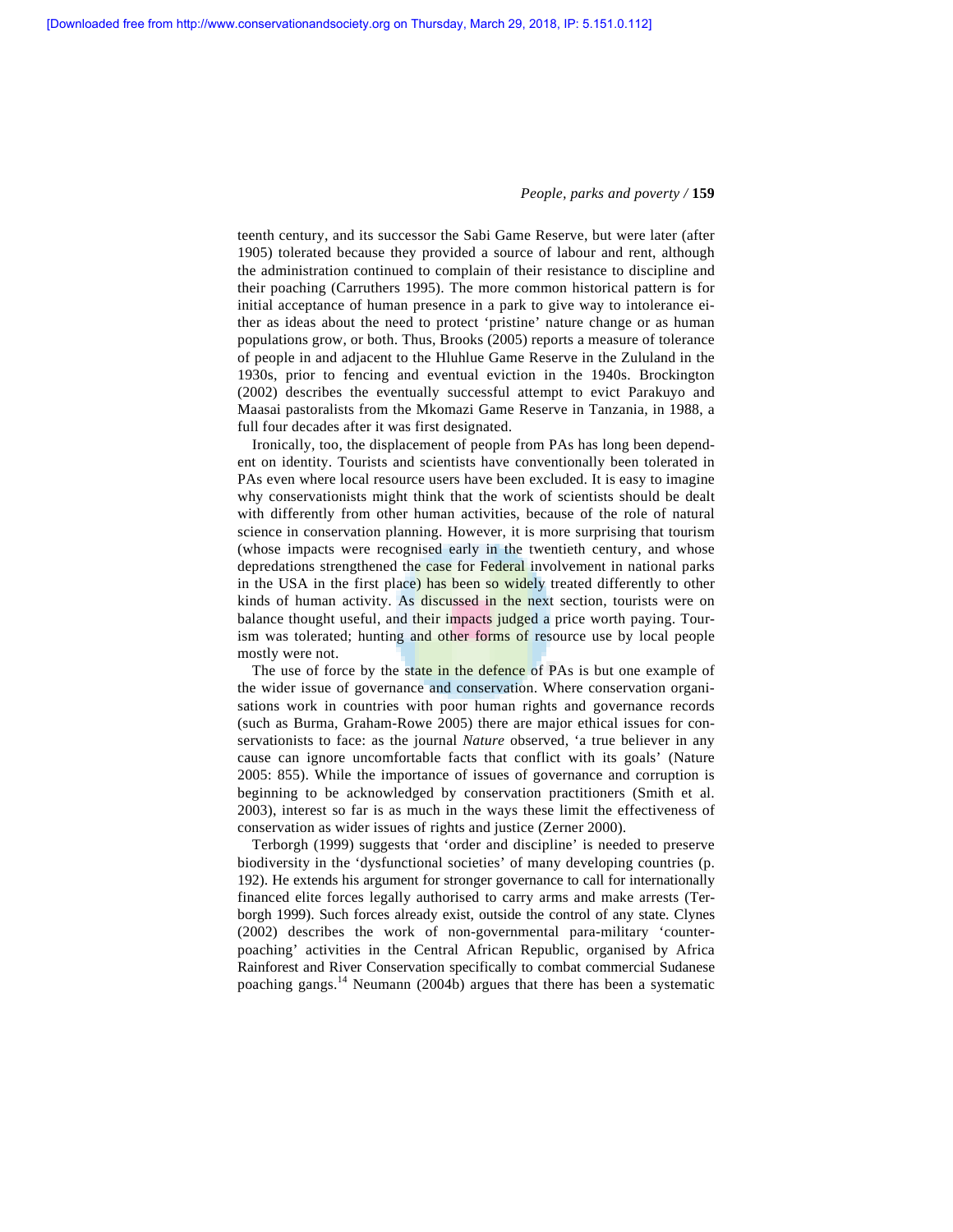qualitative shift in the level of violence with which biodiversity protection strategies are pursued in Africa, as the moral tension between fear of extinction and respect for human rights tightens. Whatever the balance of rights and wrongs in particular cases, it is clear that, as Brockington (2004) cynically notes, coercion has apparently become a feasible long-term conservation strategy where conservation interests are powerful and local opposition is weak.

## **THE POLITICAL ECONOMY OF CONSERVATION BENEFITS**

Of course, PAs also bring benefits. Most fundamentally, perhaps, people locally and regionally can benefit through ecosystem services. The Millennium Ecosystem Assessment identified four kinds of service, provisioning services such as food, water, timber and genetic resources; regulating services such as waste treatment or the regulation of climate or flooding; cultural services such as recreation and aesthetic enjoyment; and supporting services such as soil formation, nutrient cycling and plant pollination (World Resources Institute 2005). It is widely recognised that the presence of habitat in PAs reflects a real, and potentially measurable, contribution to human welfare. The idea of payments for ecosystem services provides a possible mechanism for the conversion if these values into streams of revenue.

The biodiversity and landscape of PAs can also provide the resource for a tourist industry. Local people can receive a share of revenues from tourist fees and from related economic activities (e.g. tourist facilities). Arrangements can include direct employment, land leasing or licensing arrangements, community equity or profit-share schemes, or independent locally owned commercial activities (such as selling curios, food or cultural performances to tourists; McNeely and Miller 1984; Wells and Brandon 1992; World Conservation Union 2005). The idea of parks as the foundation for the development of a tourist industry is long established. In Africa at least, national park advocates pragmatically turned a blind eye to such impacts. They proposed National Parks to provide protection from development that might otherwise attract a shortsighted government, for example mining or agriculture (Hingston 1932). However, by a neat twist of logic, they also argued that national parks provided the basis for economic development, in the form of the tourist industry (Adams 2004). Tourism, by train and later by motor car, was central to arguments for the development of national parks in the USA and Canada (Runte 1987; McNamee 1993; Wilson 1992), and a little later in South Africa (Carruthers 1995; Brooks 2005).

 Economic benefits are also available to park neighbours if development investment is targeted on 'support zones' around a PA (e.g. Archabald and Naughton-Treves 2001). However, such benefits are often much smaller than planners predict (Walpole and Thouless 2005), and many actors in addition to local people demand a share of available funds, including local and national government agencies and departments (Adams and Infield 2003).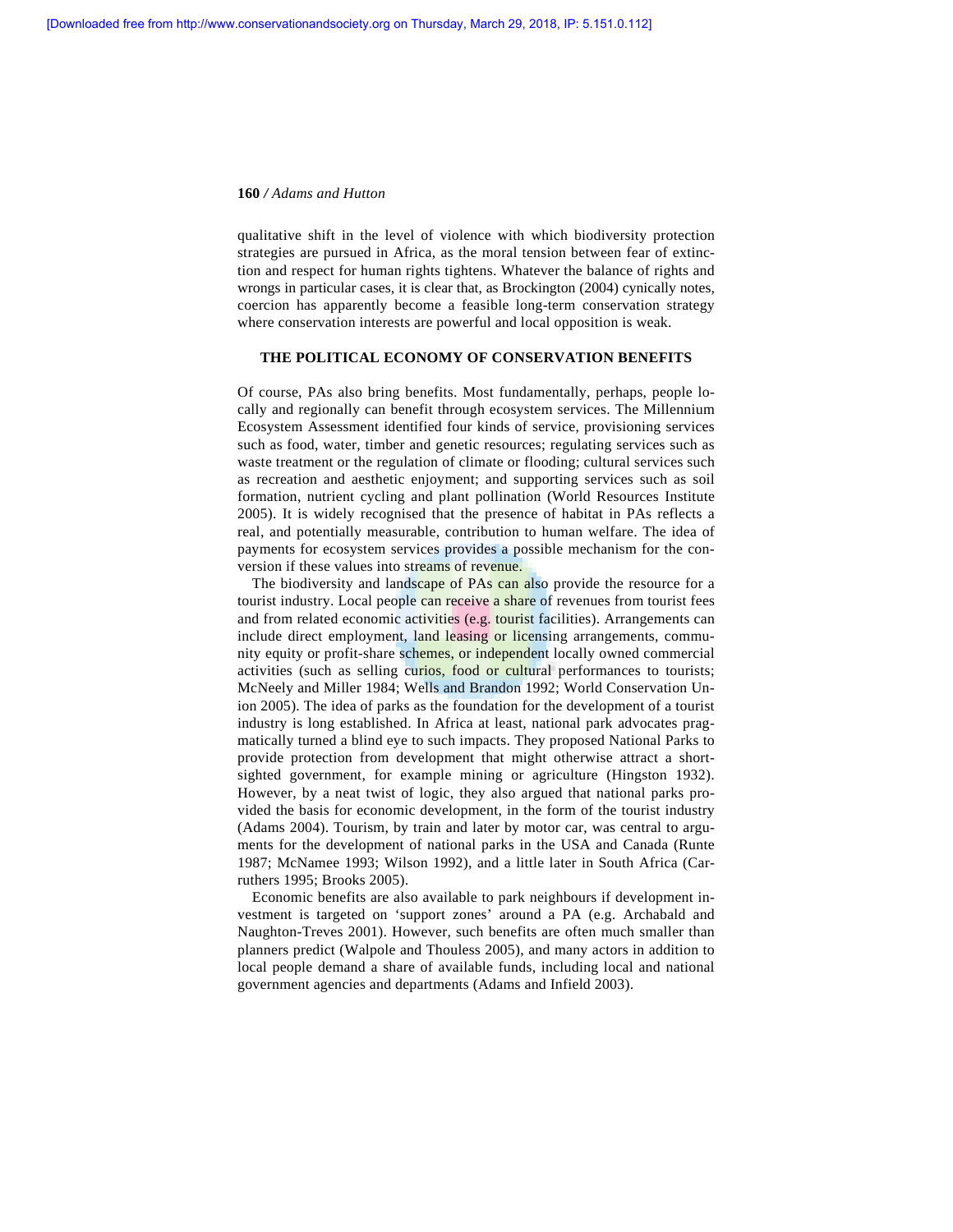Access to benefits from conservation (such as social investment or development funds, or profit sharing from tourist enterprise) is typically in the hands of employees of the state national park authority. It is subject to rules of eligibility (e.g. formalised membership of a selected community in immediate proximity to the park border) and compliance with a range of regulations. In such arrangements, there is ample room for elite capture of revenues. Paudel (2006) analyses the distributional inequities of conservation programmes in Nepal, even those intended to benefit local people. PA staff such as low-paid manual workers employed in and around PAs may themselves face economic hardships (Sodikoff 2007).

 The illegal extraction of economic benefits from PAs can also be significant. Direct illegal benefits for local, communities (or others) come from practices such as hunting, grazing, collecting food or making charcoal. Indirectly, benefits come from corrupt practices associated with the licensing of use or access by state agencies and their employees, or the extraction of illegal rents through granting or overlooking illegal access, or threatening local people with punishment for real or imagined trespass (Brandon et al. 1998; Smith et al. 2003). The conventional strategies to counter such illegal activities are revenue sharing (discussed above), 'community outreach' activities such as education (e.g. Infield and Namara 2001; Holmes 2003), and more intense and effective policing. However, outreach activities are notoriously difficult to focus on those who break the law, and rhetoric is a poor counter to hunger and grievance against injustice. Persuasion of itself does little to outweigh economic incentives to break the law: poaching clearly often pays (Milner-Gulland and Leader-Williams 1992). The cost of intense policing can be large (Leader-Williams and Albon 1988), and the exercise of arbitrary power by conservation agencies is deeply problematic (Neumann 2004b).

 The creation of PAs generates a stream of legal and illegal benefits but both tend to reproduce existing economic inequalities within local communities and wider society (Paudel 2006). There is no reason to expect illegal revenues to be any more equitably distributed than those that are legal, since capacity to hunt and willingness to bear risks vary between and within households. There is also inequality in the less tangible benefits of the existence value of the species and habitats preserved in PAs. A crude distributional logic applies to these benefits, for while in theory they are available to local people, in practice they are chiefly appropriated by remote and relatively wealthy wildlife lovers in developed countries (and to a lesser extent local urban elites), both through surrogate knowledge about species survival and through direct tourist experiences. These beneficiaries provide, of course, the funding for international conservation organisations that advocate the establishment of PAs. Thus the costs of PAs are mostly born locally, while benefits accrue globally (Balmford and Whitten 2003). It is widely argued within conservation that where people living with PAs face economic costs due to the park, they should clearly be fully compensated (Adams and McShane 1992; Tacconi and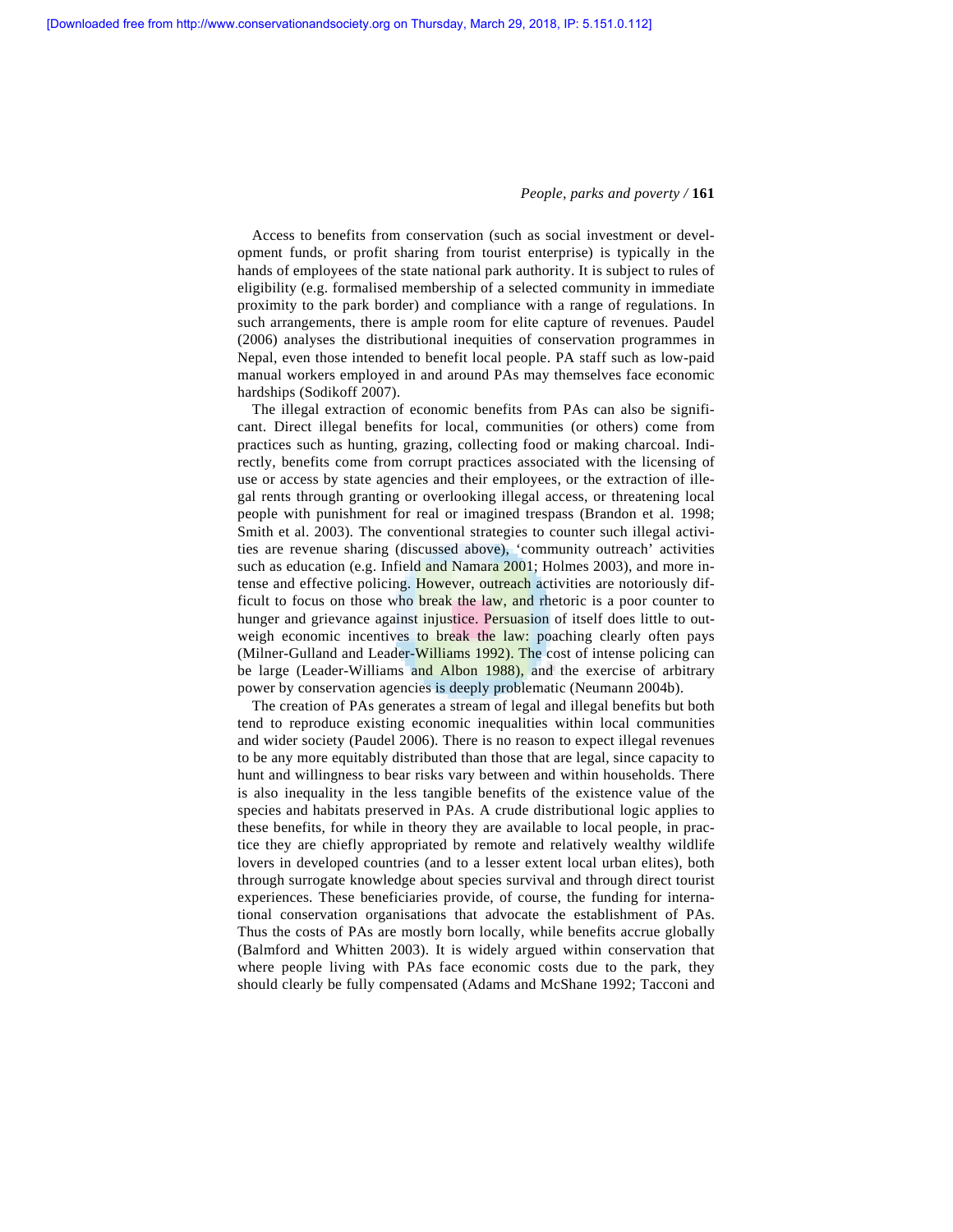Bennett 1995; James *et al.* 1999). Logically, revenue for this purpose needs to be derived in some way from those who enjoy the wider global benefits of parks (Balmford and Whitten 2003). Some argue that payments for ecosystem services may provide a mechanism for such funding, but the necessary institutions have not yet been developed on anything but an experimental scale.

## **INDIGENOUS PEOPLE AND PROTECTED AREAS**

The broadening of international debate about people and conservation from the 1980s transformed (and was transformed by) changes in thinking about the issue of the rights of indigenous people in PAs. This reflects the growing strength of the global indigenous people movement and their arguments about social justice, and growing attention on the social, cultural and economic impacts of parks on indigenous people. In the 1970s and 1980s, experience in Canada and Australia stimulated changes in the way indigenous land title and resource rights were understood globally (Colchester 1997; Langton 2003). In Canada for example, the Berger inquiry into the Mackenzie Delta oil pipeline, and the Inuvialuit Final Agreement in 1984 helped change national park policy with regard to Aboriginal right and title (Berg et al. 1993). In Australia, the Cape York Peninsula Heritage Bill, passed in 2007, provided a basis for indigenous management of land in the region through activities such as aquaculture, grazing and agriculture, while protecting sensitive areas by designating 'areas of international conservation significance'.<sup>15</sup>

 Many have argued that there is substantial common interest between indigenous people, who wish to retain their rights to land (particularly forest land) in the face of competing demands, and conservationists who wish to maintain habitat for its biodiversity (e.g.Gadgil et al. 1993; Kemf 1993). Others point out that such arguments tend to trade on essentialised and romanticised images of the non-Western primitive 'other', the 'ecologically noble savage', living in harmony with nature (Redford 1990; Conklin and Graham 1995). The interests of indigenous people in development even within the broad frame of a forested landscape can be different from those of biodiversity conservationists concerned to promote the survival of all species (Redford and Stearman 1993; Redford and Sanderson 2000). Strategic alliances, based on conservation support for securing indigenous land rights, are therefore possible, but not automatic and not necessarily easy (Redford and Stearman 1993; McSweeny 2004). Attempts to broker partnerships, however, need to start from the recognition of indigenous people as 'equals at the discussion table', not (as so often in the past) as subaltern groups to whom rights might be conditionally ceded by pragmatic conservation proprietors (Alcorn 1993). Moreover, such partnerships must address the widely embedded intolerant and coercive approaches of park planners and managers to indigenous residents in parks (Colchester 1997, 2002).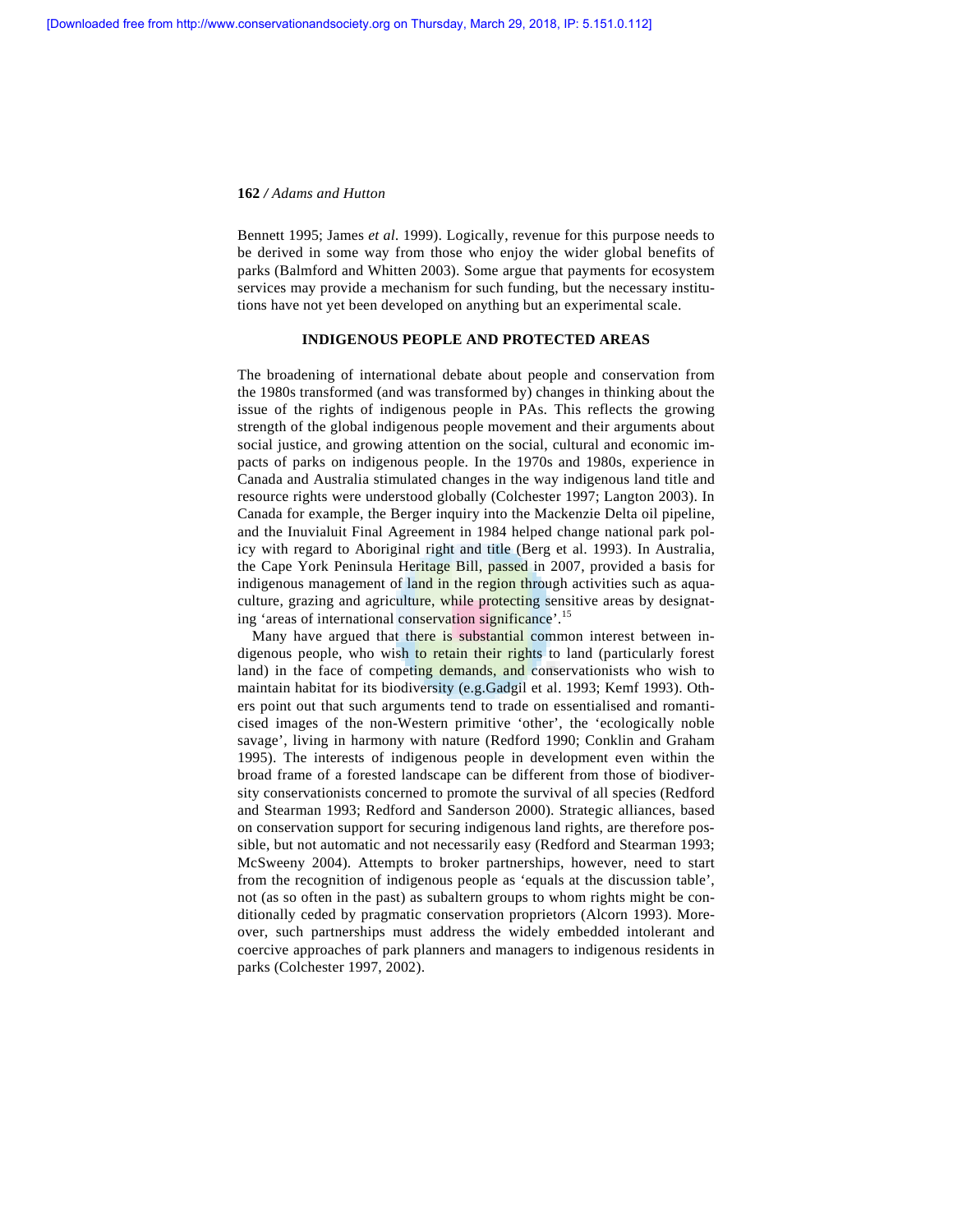While arguments about the rights of indigenous people based on first occupancy are unique, other aspects of their rights and needs are less distinct from those of other long-standing rural residents. Moreover, the concept of indigenous people, which works so well in the Americas where European settlement has been so overwhelming in its impact, is less useful in other areas (e.g. tropical Africa), where many disputes about land rights between people of different ethnic identity can be less clear-cut. While indigenous people have been the primary focus of campaigns, increasingly policy debate has broadened to embrace the rights and needs of other local communities, whether resident (e.g. in forests), or mobile (e.g. pastoral people).

 The World Parks Congress in Durban in 2003 represented a major step forwards in this debate. In 2000 the IUCN World Commission on PAs and the Commission on Environmental, Economic and Social Policy created TILCEPA, the Theme on Indigenous and Local Communities, Equity, and PAs.<sup>16</sup> At the Durban Congress in 2003, TILCEPA organised a cross cutting theme on communities, equity and PAs, with various workshops and panel discussions that ensured that this theme was represented in the various discussions at the Congress. An 'Indigenous Peoples Ad-Hoc Working Group' was established in January 2003, 120 indigenous participants were sponsored to attend the conference, and various consciousness-raising events were held, including an open discussion meeting between leaders of some of the major international conservation NGOs and indigenous representatives (Brosius 2004).

 As a result of this engagement, one of the ten outcomes of the Durban Action Plan was that: 'the rights of indigenous peoples, including mobile indigenous peoples, and local communities should be secured in relation to natural resources and biodiversity conservation' (World Conservation Union 2005). There are numerous provisions here long demanded by non-governmental organisations representing indigenous people, including Key Target 10, which calls for participatory mechanisms for the restitution of lands incorporated into PAs without 'free and informed prior consent'. There is also recognition of a diversity of forms of PA governance, including co-managed and community-managed PAs (community-conserved areas).17 The indigenous peoples' initiative at Durban was pursued at the Conference of the Parties of the Convention on Biological Diversity in Kuala Lumpur in February 2004, and the World Conservation Congress in Bangkok in November 2004.

 Issues of indigenousness, and ethnicity and identity more generally, add a complex and important dimension to wider debates about the legitimacy and impacts of PAs. The question of the rights of indigenous people has become a central element in debates about the political ecology of conservation (Brockington 2002; Chatty and Colchester 2002; Hecht et al. 2006)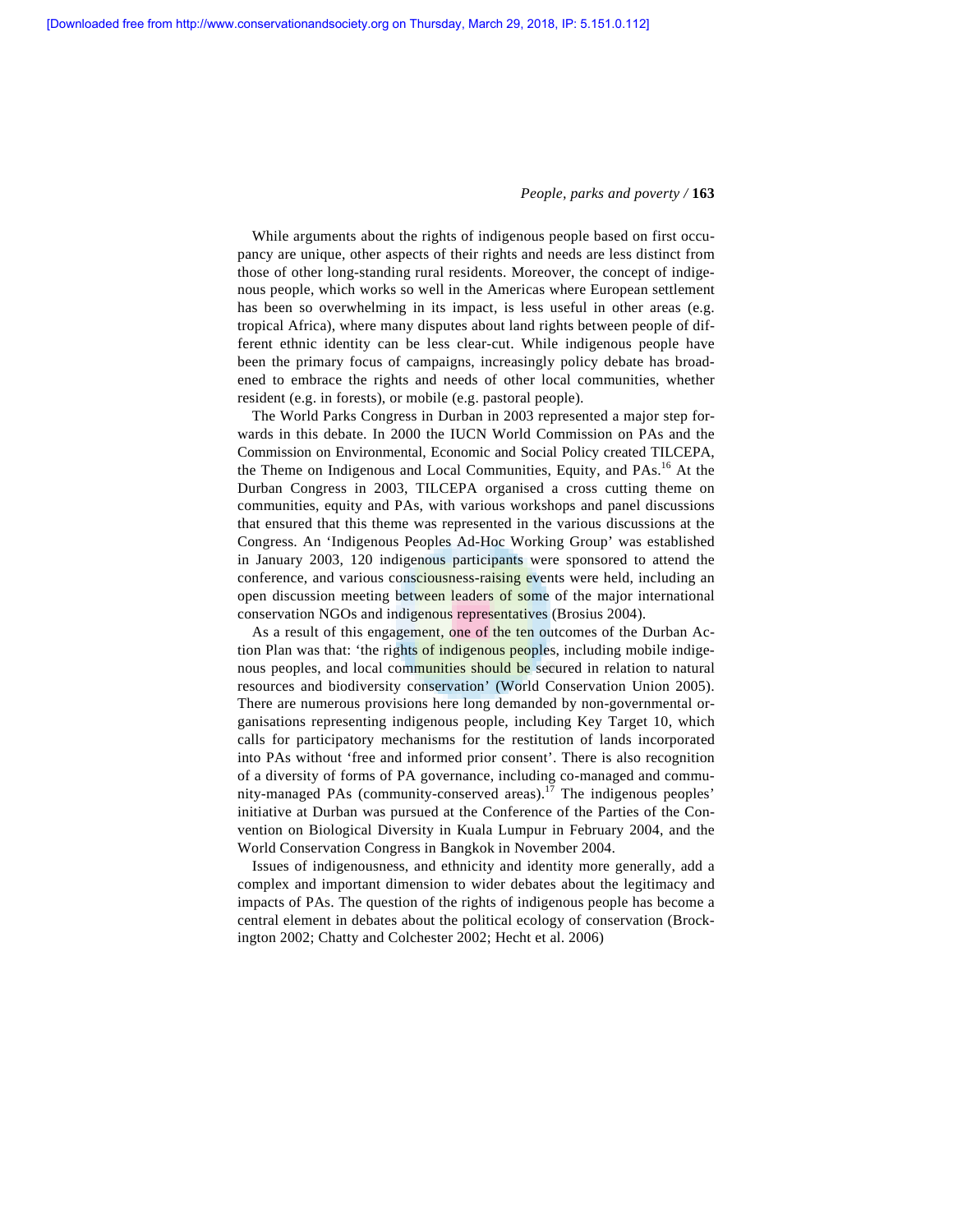## **POVERTY AND CONSERVATION**

Rights-based thinking has influenced debate about conservation more broadly through consideration of global poverty. Ideas about the social dimensions of conservation policy changed in the 1990s in response to the new international agenda for the elimination of poverty, reflected in the Millennium Development Goals and the concept of National Poverty Reduction Strategies.<sup>18</sup> At the World Summit on Sustainable Development in Johannesburg in 2002 the issue of poverty took prominence, and the previously obvious links between conservation to poverty alleviation began to be questioned (Roe and Elliott 2004). There was widespread engagement with the idea that there were 'win-win' solutions that could achieve conservation and poverty-alleviation goals simultaneously (e.g. Timmer and Juma 2005).

 Broad arguments continue to be made that the conservation of biodiversity can and should contribute to poverty alleviation (e.g. Koziell and Saunders 2001; Roe et al. 2003; Brockington and Schmidt-Soltau 2004). Major programmes such as the United Nations Development Programme's Equator Initiative $19$  aim precisely to reduce poverty through the conservation and sustainable use of biodiversity (Timmer and Juma 2005). In September 2005, a statement from the Secretariats of the five biodiversity conventions argued that biodiversity underpinned all MDGs. Biodiversity could, they suggested, help alleviate hunger and poverty, promote good human health and 'be the basis for ensuring freedom and equity for all  $\cdot$ <sup>20</sup> One such argument, that ecosystem services underpinning welfare and livelihoods, particularly (although not exclusively) of the poor was central to the Millennium Ecosystem Assessment (World Resources Institute 2005).

 On the other hand, some argue that conservation and poverty are quite different problems and that parks and those who manage them should not be held responsible for tackling the global human challenge of poverty. Brandon (1998) suggests that parks were unfairly being made responsible for curing structural problems such as poverty, unequal land and resource allocation, corruption, injustice and market failure. Sanderson and Redford (2003b: 246) note that 'as conservationists we have neither the legitimacy nor the power to redress the distributive inequalities nor the damages of development in our work'. Some conservationists have expressed concern that the momentum of the development agenda has been such that biodiversity conservation has been forgotten (Sanderson and Redford 2003a) or even that conservation has 'fallen off the bandwagon' (Sanderson 2005: 326).

 Indeed, the environment was reflected in the MDGs only in Goal 7, which referred broadly to the need 'to ensure environmental sustainability'. However, the indicator selected for this goal (the ratio of area protected to maintain biological diversity to surface area) was conservative, reflecting only the conventional PA approach.<sup>21</sup> Without evidence that PAs contribute to the livelihoods of the poor, this sets up biodiversity conservation as a constraint on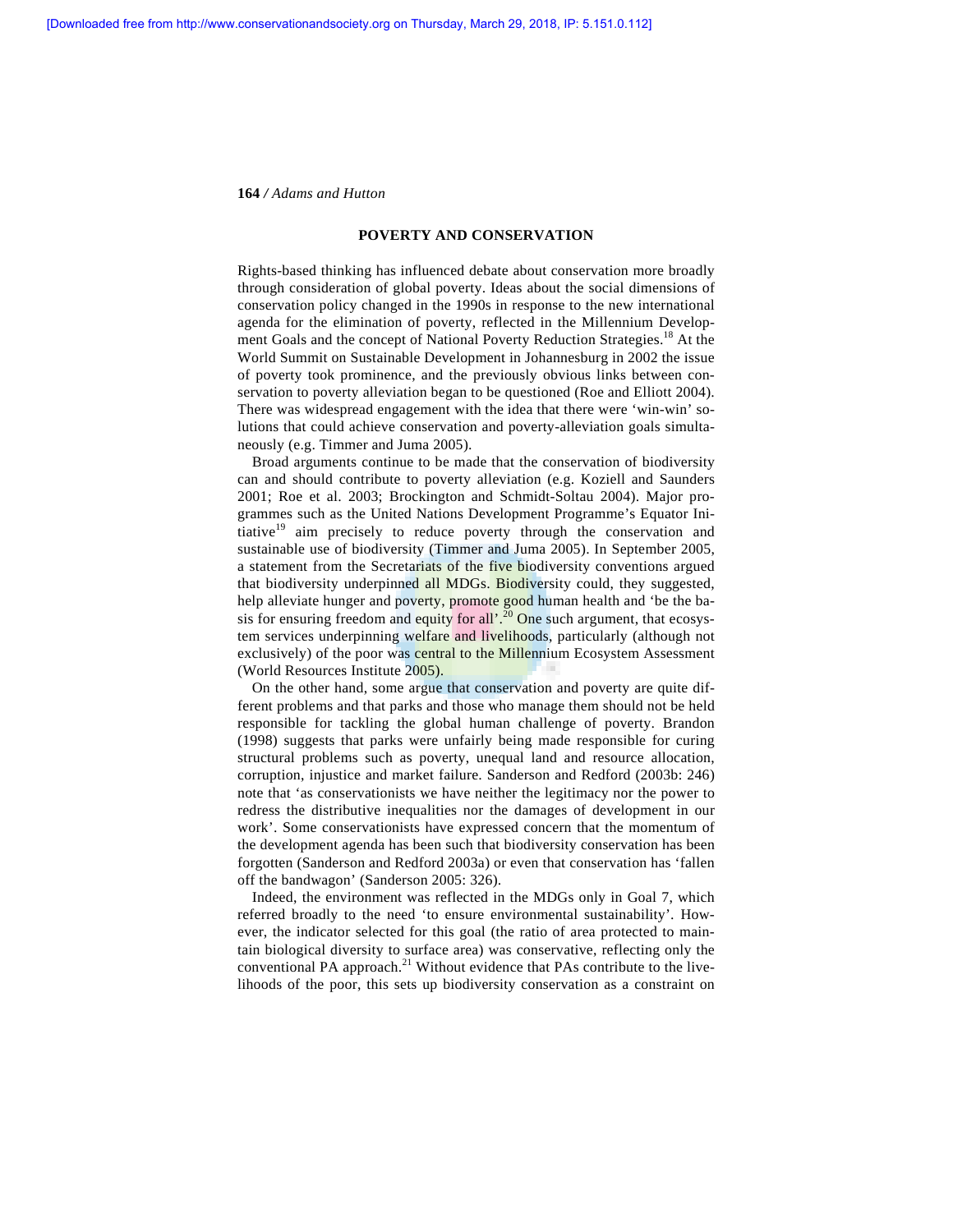poverty alleviation, not a means to achieve it. The Strategic Plan of the Convention on Biological Diversity, adopted in 2002, also focused strongly on PAs. A key element in its aim to achieve a significant reduction of the current rate of biodiversity loss at the global, regional and national level by 2010 was the completion of a world system of PAs. The first of twenty targets agreed was that at least 10% of each of the world's ecological regions should be effectively conserved.

 The debate on poverty and conservation has become more sophisticated as well as more complex (Adams et al. 2004). Sanderson and Redford argue that development has failed the truly poor, and there is ample room for conservation organisations (practicing 'human-orientated small-scale conservation') to work with 'small-scale low-output producers on the ecological frontier' (Sanderson and Redford 2003a: 390). There are calls for new approaches to PAs, and alternatives to PAs (Roe and Elliott 2004), and there is recognition of the complexity of the linkages between biodiversity and poverty (Agrawal and Redford 2006). These are dynamic and context specific, reflecting social and political factors and issues of geography and scale (Kepe et al. 2004). Globally, the political challenge of conservation is increasingly being framed in terms of the environmental claims of the rich *vs* the subsistence needs of the poor. Global discourses of extinction bear directly on local issues of rights and human welfare, a cross-scale engagement that political ecology is well placed to explore (Stott and Sullivan 2000; Neumann 2004c).

## **NEW PARKS ADVOCATES**

While some strands of thinking about people and parks are increasingly open to the idea of people (especially but not exclusively) living within or profiting from PAs, others are strongly opposed to this approach. In the 1990s, in a deliberate reversal of community-based approaches to conservation then current, arguments for traditional socially exclusive parks were renewed (e.g. Kramer et al. 1997; Brandon et al. 1998; Oates 1999; Struhsaker 1999; Terborgh 1999). This 'resurgence of the protectionist paradigm' (Wilshusen et al. 2002) has been variously described by its critics as a 'back to the barriers' movement (Hutton et al. 2005), and as 'reinventing the square wheel' (Wilshusen et al. 2002).

 Advocates of strictly protected 'people-free parks' (cf. Redford et al. 1998; Schwartzman et al. 2000) or 'hard parks' (Terborgh 2004) reflect the longstanding conservation conviction that the preservation of biodiversity is an overwhelming moral imperative (Kramer et al. 1997; Terborgh 1999). They draw on critiques (largely by social scientists) of community conservation and the numerous attempts to combine conservation and development that dominated conservation thinking in the 1980s and 1990s (Brandon and Wells 1992; Barrett and Arcese 1995; Gibson and Marks 1995; Brosius et al. 1998; Wainwright and Wehrmeyer 1998; Adams and Hulme 2001b; Jeanrenaud 2002).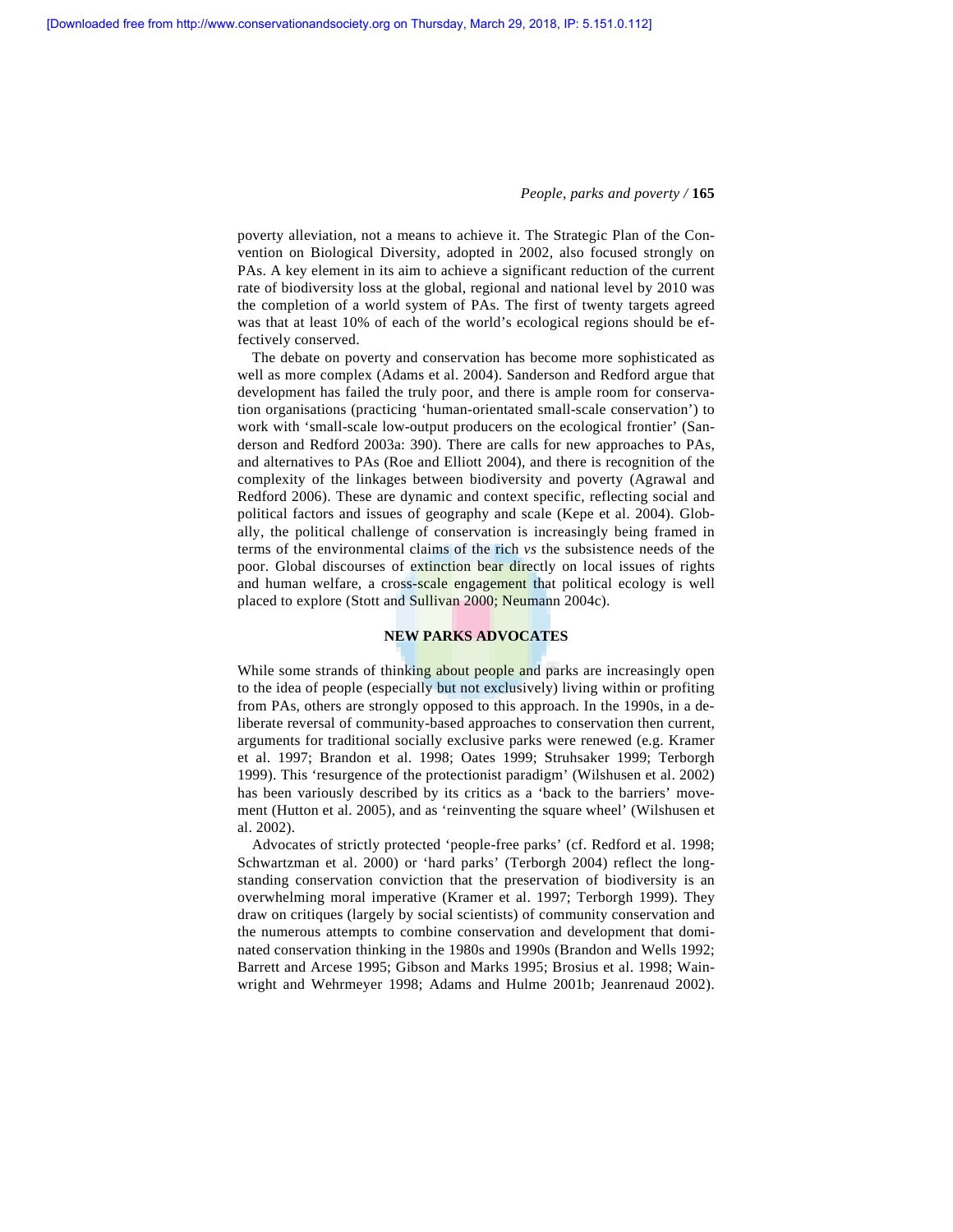Advocates of strict parks suggest that while community approaches to conservation waste scarce conservation resources, PAs work if they are strictly protected (Brandon et al. 1998; Bruner et al. 2001; Naughton-Treves et al. 2005), well resourced and properly managed (Balmford et al. 2002).

 An important factor underlying this renewed enthusiasm for PAs is the question of the role and authority of natural science in conservation. The context is the rapid advance in the competence, ambition and authority of conservation science in recent years. Conservation scientists recognise that PAs have in the past been selected in an ad hoc way. Some are poorly placed to represent biodiversity globally, and a new sophistication has developed in conservation planning and the design of PA systems (e.g. Margules and Pressey 2000). In response to greater understanding of the biogeographic implications of isolation and small reserve size for the survival of species (especially under conditions of rapid climatic change), there has been an expansion of scale in conservation planning, with park systems being analysed at the landscape scale and in terms of global conservation priorities (e.g. Duffy 1997; Wolmer 2003; Fonseca et al. 2005). Conservation scientists have disputed the easy assumption that people and non-human biodiversity can be accommodated together without conflict. Thus, Redford and Stearman (1993) argued that the full range of biological diversity (genetic, species and ecosystem diversity) was impossible if there was prevented by 'virtually any significant activity by humans' (p. 252). Struhsaker (1999) offers a similar vision to Redford's 'empty forest' (1992), noting of Ugandan forests that 'in terms of conserving biological diversity within intact and viable ecosystems, there is no substitute for large areas that are protected against invasive and destructive human activities' (p. 329).

 Perhaps unsurprisingly, some conservation enthusiasts appear to see social critiques of parks as an attack on newly developed and newly influential conservation science and deplore the influence of non-scientific reasoning in thinking about parks. Terborgh (1999) speaks of sustainable use as 'a gray zone', one where 'politics, economics, and social pressures, not science, decide what is good for humans, with scarcely a nod to nature' (p. 140). He found the workshops on poverty alleviation, social injustice and indigenous peoples' rights at the World Parks Congress at Durban in 2003 'a culture shock and a reality check' (Terborgh 2004: 619). The way these issues were discussed at Durban seemed to relegate science to a footnote in PA planning.

 Fears for the authority of science in conservation relate to more general concerns about the politics behind critiques of conservation from a social perspective. Spinage (1998), in the course of an extended and critical review of the book *Social Change and Conservation* (Ghimire and Pimbert 1997), argued rather wildly that its authors variously exhibited 'the left-wing radicalism of the opposition to the practice of traditional conservation', and were 'cloaked in Marxist and neo-populist dogma' (p. 265). He argued that if change is to come in conservation, 'it should be based on ecological criteria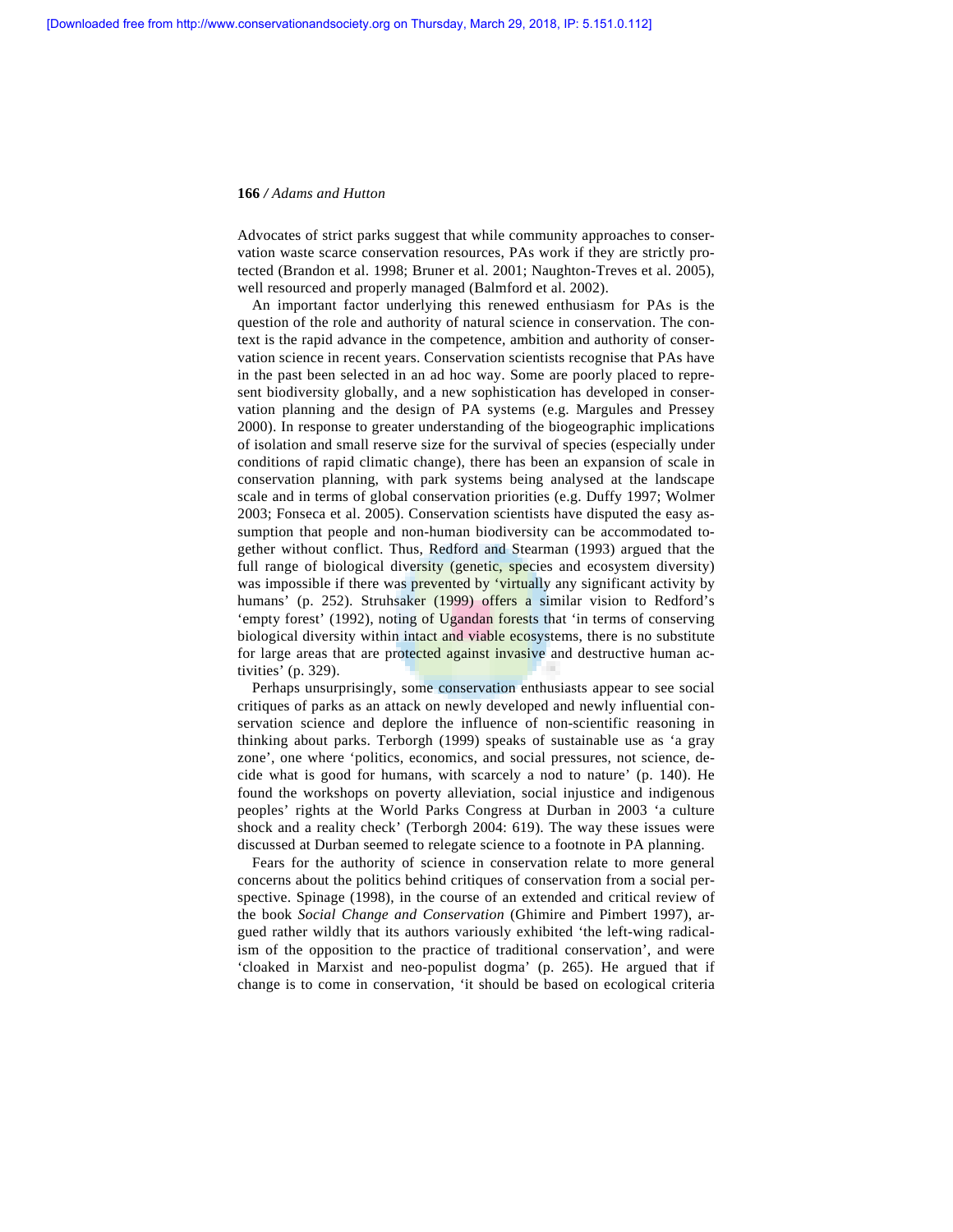and not political ideology' (p. 274). Such views ignore the way mainstream thinking about parks had already changed to consider social issues (Colchester 1998), but they are not unique: Attwell and Cotterill (2000) link the move away from traditional preservationist conservation to 'postmodernist influences', unhappily lumping under that umbrella everything they dislike about social and political analysis of conservation practice. Soulé (1995) describes the rise of social constructivism as part of 'a cultural or social siege of nature' (p. 147). Such comments reflect a lack of understanding of social science theory as much as a coherent view of critiques of the social and political dimensions of parks. Conservation planning is dominated by people trained in the natural sciences, and who draw fairly exclusively on science-based paradigms in their thinking. They are often not well placed to understand and respond to social critiques of their ideas and methods. The influence of scientific ideas, and the wider frame of reference it offers to conservation planners, is a key issue in the political ecology of conservation (Bryant 2002; Fairhead and Leach 2003; Brosius 2006a).

## **THE POLITICAL ECOLOGY OF CONSERVATION**

The political ecology of conservation is highly complex and diverse. Whether in the work of contemporary scientific conservation planners, identifying and lobbying for the preservation of hotspots, or the work of their colonial forbears, certain ideas of nature are formulated, purified and harnessed to social action in ways that reveal profound differences in the power of different actors. Ideas of nature are laid out on the ground in PAs, and the needs, rights and interests of people are bent to fit the resulting conservation landscape. All this takes place against the backdrop of a wider social assault on nature through processes of industrialisation, urbanisation, pollution, and the conversion of terrestrial and marine ecosystems to industrial purposes.

 Several current issues and trends can be identified. The first is the power of conservation science as a strategy for analysing and understanding nature, and for prioritising action. Meine et al. (2006) emphasise the hybrid, applied 'mission-driven' character of the discipline of conservation biology, and Mascia et al. (2003) argue coherently that conservation must reach out beyond its traditional base in the natural science and generate conservations with all kinds of other disciplines and actors. However, these are still minority views. Notwithstanding the proliferation of often-incompatible proposals for conservation action (Brooks et al. 2006), natural science analysis is still almost universally accepted with conservation as the starting point for the analysis of conservation need and for the prescription of priorities for action.

 The second trend that can be discerned relates to the growing scale and scope of criticism of conservation. Notwithstanding the arguments of strict park advocates, there is widespread international policy recognition that biodiversity conservation can and does have significant social impacts, and that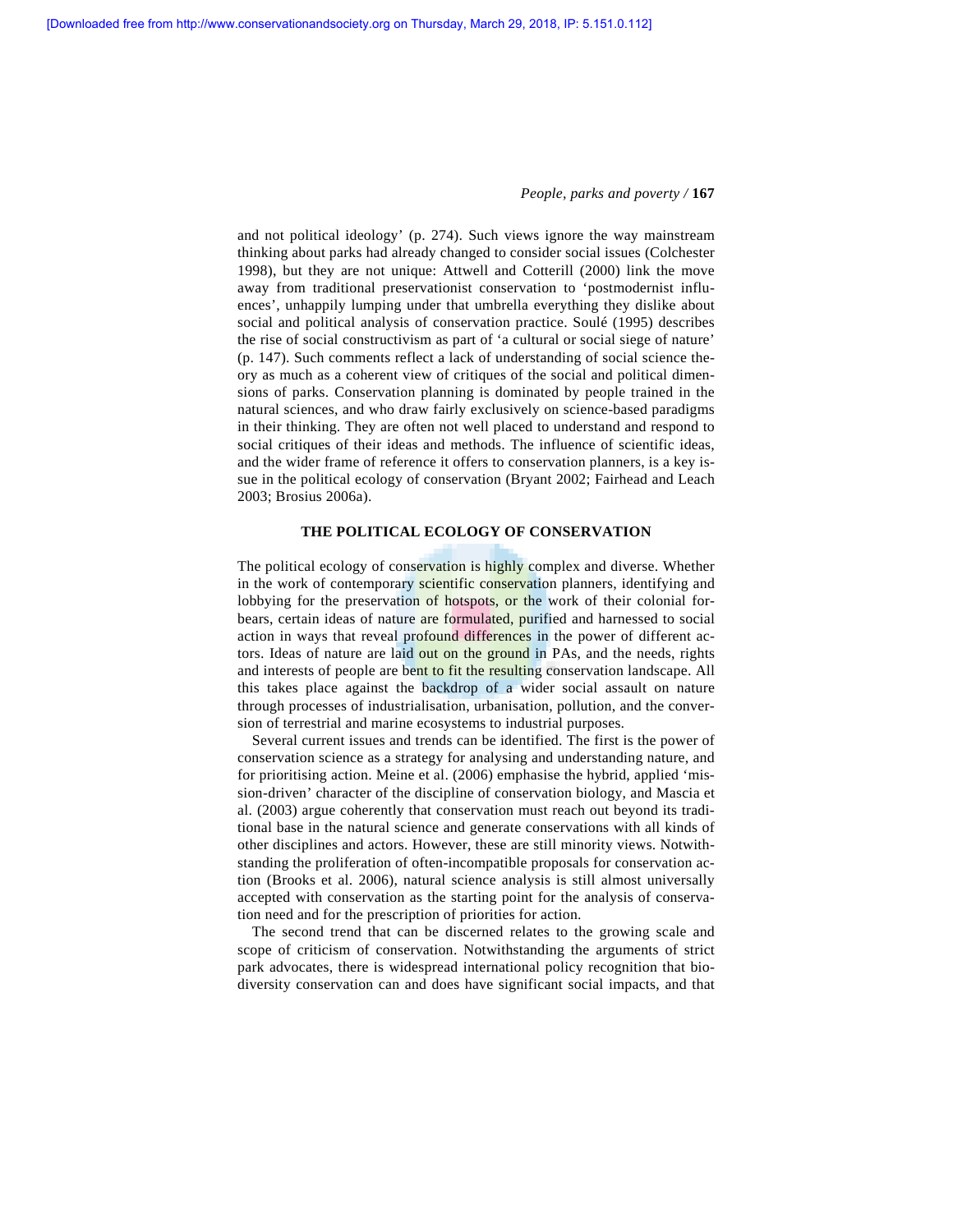these need to be addressed. The importance and complexity of the trade-offs between conservation and poverty are being widely recognised (Brockington and Schmidt-Soltau 2004; Sanderson and Redford 2003a; Adams et al. 2004; Agrawal and Redford 2006). Benign but uninformed hopes about common interests need to be replaced by research-based understanding of the conditions under which different outcomes can be expected (Gjertsen 2005; Sunderlin et al. 2005). Furthermore, it is acknowledged that the whole range of social impacts of conservation needs to be recognised and dealt with by those proposing and managing PAs (Tacconi and Bennett 1995).

 Third, conservation is undergoing a process of self-criticism and reform as it seeks technical improvement and tighter self-regulation with respect to its social policies and procedures. This process matches technically orientated and regulation-based responses to wider environmental problems defined by analysts as 'ecological modernisation' (Hajer 1995). Conservation planners in governments and non-governmental organizations are urged to adopt established methods such as Social Impact Assessment in search of more socially equitable and effective conservation planning (Geisler 2003b). PAs share with other major projects imposed by the state in partnership with international actors (notably large dams, Scudder 2005), the capacity to deliver significant public goals but also to impose significant local costs. Those who plan and manage PAs lag seriously behind in their response to these issues. A broad constituency supports an end to forced displacement for conservation. Planning for resettlement must involve a serious commitment to equity and finance for the complex and challenging task of reconstruction (Cernea 1997). In the central African case studies reviewed by Cernea and Schmidt-Soltau (2003), no compensation was paid, or planning done to help those displaced re-establish livelihoods elsewhere, or to help the communities that received them. It is an obvious argument that standards for responsible resettlement established by organisations like the World Bank need to be adopted by conservation NGOs. Interestingly, in 2004 the Convention on Biological Diversity (CBD) agreed, under its Programme of Work on PAs, that resettlement of indigenous communities should only take place with full prior informed consent. $^{22}$ 

 The fourth trend that can be identified is the continuing power of international conservation organisations, particularly the largest non-governmental organisations (Brosius 1999b, 2006a; Bryant 2002; Chapin 2004). However desirable the improvements in the techniques of conservation practice, they do not change the fundamental politics of global conservation. These organisations, and the scientists, intellectuals and supporters from whom they draw their vision and strength, have remarkable power to define and delineate nature, to determine who can engage with it and under what rules, and to divide landscapes into zones that structure rights and access.

 The trend towards ecological modernisation is certainly tending to contribute to the regulation of that power. Fortwangler (2003) argues that a commit-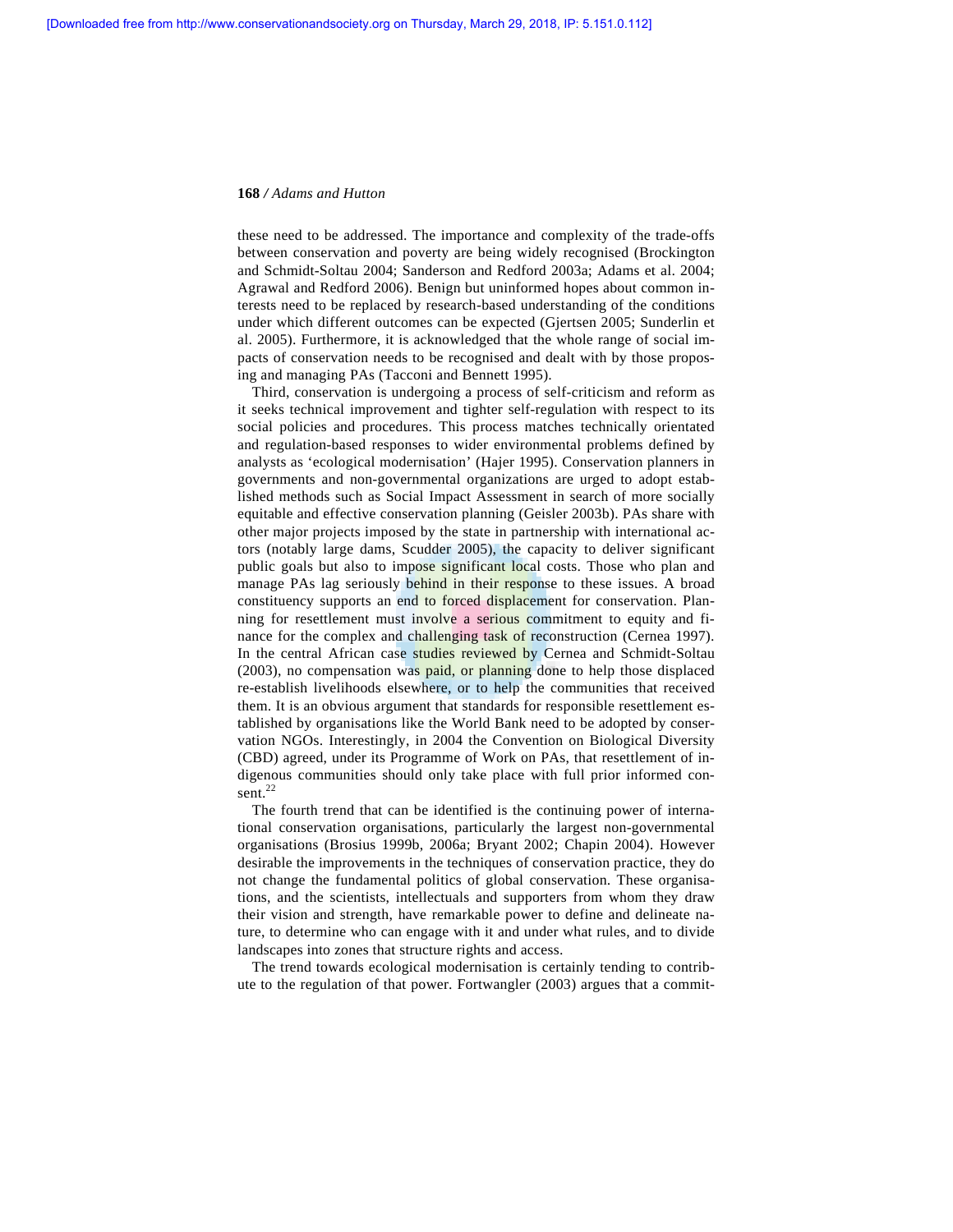ment to social justice and human rights is a necessary element in a legitimate social mandate for conservation. It is argued that the strictures of corporate social responsibility and transparency that have become a familiar trope for international corporations equally applicable to non-governmental corporations, which are increasingly corporate in their structure and trans-national in their scope (Brosius 1999b; Chapin 2004). Recognition is growing of the need for a new understanding of conservation as a social and political process (e.g. Brechin et al. 2002, 2003; O'Riordan and Stoll-Kleeman 2002b; Brosius et al. 2005). Conservation planning and management needs the kinds of 'inversions' much debated in development planning in recent decades, from a topdown expert-driven blueprint approach, towards participatory and inclusive social learning (e.g. Pretty 2002) and towards shared governance and deliberative democracy (O'Riordan and Stoll-Kleeman 2002b).

 A fifth emerging trend in the political ecology of international biodiversity conservation is the growing influence of neoliberal thinking. This takes several forms. One is simply the increasingly corporate organisational structures and cultures of conservation NGOs (Brosius 1999b, 2006a; Chapin 2004). There is significant competition, for membership, grant income from trusts and aid donors, and particularly for corporate funds (Chapin 2004). The rise of conservation planning and the science-based solutions-orientated prioritisation strategies reviewed above reflects the desire to present conservation goals in terms corporate sponsors will appreciate. The rapid diversification of biodiversity mapping algorithms (Brooks et al. 2006) to an extent reflects the desire of each NGO to create its own classification (Redford et al. 2003). Thus, for example, the definition of 'hotspots' by Conservation International was not simply a contribution to scientific knowledge and the improvement of conservation planning in general, it was also statement of the brand of the organisation and its capacity for leading-edge strategic thinking.

 One consequence of the growing importance of neoliberal approaches to conservation is the growing involvement of the private sector in the tenure and management of PAs, raising complex issues of rights, ownership, governance and legitimacy. The concept of private parks, or parks managed by corporate non-state actors, is of increasing salience in conservation (Langholz and Krug 2004). The increasing engagement of the private sector in conservation landholding has been driven in part by growing dissatisfaction with the effectiveness of tropical PAs (Kramer et al. 2002), and the fact that most biodiversity exists outside formally protected land, much of it private (Langholz and Krug 2004). Policies to promote the conservation value of private land have been widely developed, for example in the USA (Newburn *et al*. 2005; Sanford 2006), in Europe (Kleijn and Sutherland 2003) and in southern Africa, in the game ranching and safari industries (Duffy 2000; Suzuki 2001; Wels 2004).

 The 2003 World Parks Congress recommended revision of IUCN PA categories to include co-managed, privately managed and community-managed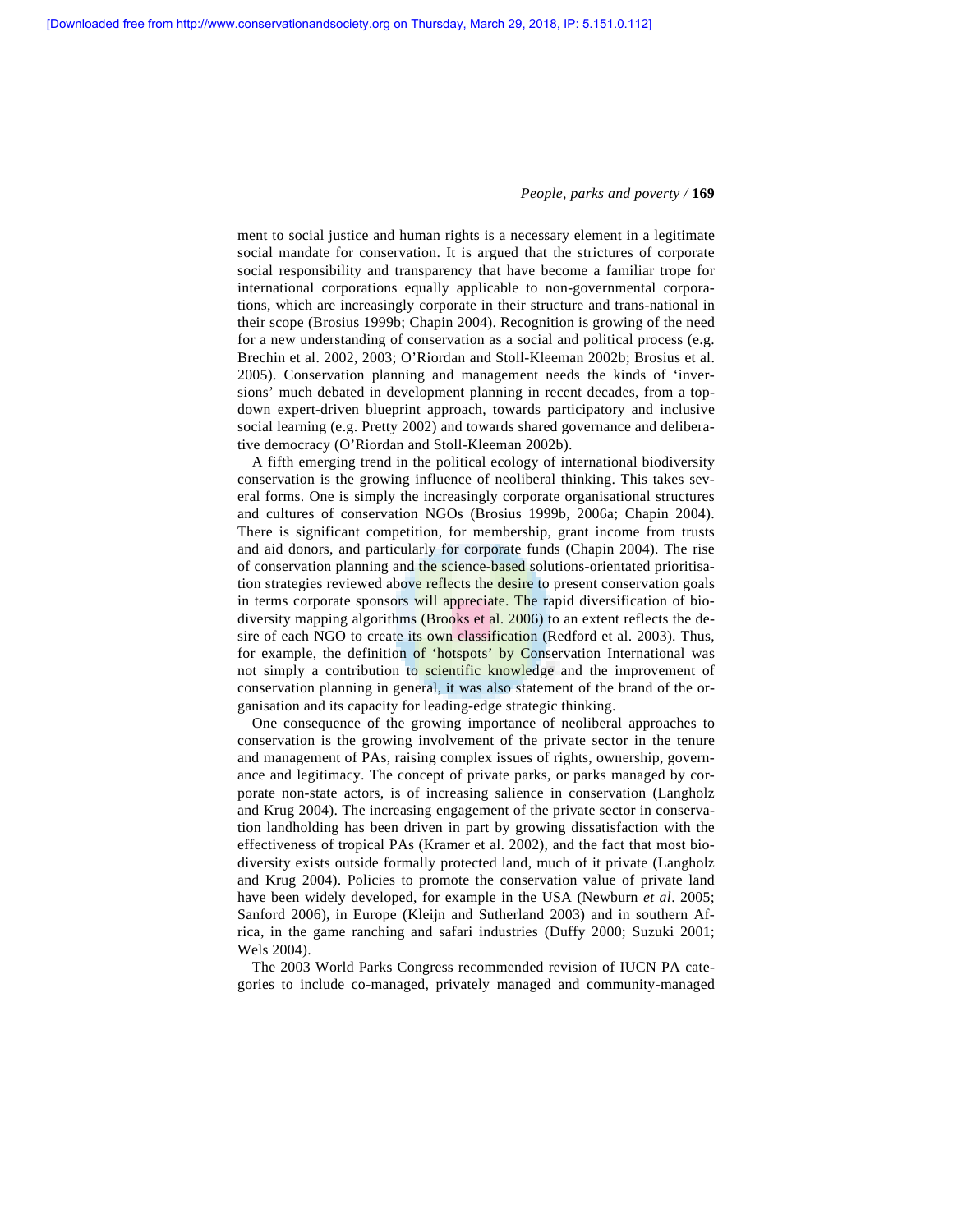PAs (World Conservation Union 2005, Recommendation V17) as well as community-conserved areas (Recommendation V 26). The private sector was recognised as one of the partners (with government bodies and agencies, indigenous and local communities and NGOs) who could share management authority, responsibility and accountability in co-managed PAs (Recommendation V 25). However efficient such semi-privatised management may be at some levels, it is clearly no guarantee of improved social policies or reduced impacts. In Ethiopia, the clash between the rights and interests of Mursi people and the desire of conservationists and the state to create national parks has been recognised in the international literature for two decades (Turton 1987, 2002). Yet in 2004, when the APF signed an agreement with the government to manage the Nechasar National Park, 463 houses of Guji people were burned by Ethiopian park officials and local police to force them to leave.<sup>23</sup> The APF has also taken over the Omo National Park in Southern Ethiopia, inhabited by up to 50,000 people from various ethnic groups (Hurd 2006), among others elsewhere in the continent. $24$  Informed commentators see little in such private enterprise parks to still their fears for the rural poor.

 There is increasing number of examples of conservation NGOs (and wealthy individuals) purchasing or leasing land and resource rights from governments, for example leasing logging concessions for sustainable conservation enterprise development rather than clear-cutting (Ellison 2003; Romero and Andrade 2004). Neoliberal thinking is also behind the rise of experiments with 'direct payments' for conservation (Ferraro and Kiss 2002; Balmford and Whitten 2003). In these developments towards the 'privatisation of nature', biodiversity conservation is simply reflecting wider neoliberal trends in global environmental governance (Wolmer 2003; McCarthy 2006; Christiansen et al. 2005).

 Despite the hopeful rhetoric of the 2003 World Parks Congress in Durban about a new way of understanding and managing national parks, and its recommendation that all involuntary resettlement and expulsions of indigenous peoples from their lands for PAs cease, population displacement and injustice are still a feature of many PAs in the developing world (Colchester 2004; Dowie  $2005$ .<sup>25</sup> In the Congo basin, for example, the creation of national parks has awakened concern about the rights of indigenous hunters, amidst fears of evictions (Nelson 2003), and the issue of the rights of indigenous people in several Ethiopian parks remains hotly disputed, even if the case of the Central Kalahari Game Reserve in Botswana has been resolved.<sup>26</sup>

 Analysis of the social dimensions of conservation has begun to develop rapidly in recent years. Anthropologists in particular have made significant strides in explaining the nature of knowledge and power to conservation planners (e.g. Brosius 1999a, 2006b). However, the debate between conservation and much social and cultural anthropology, like that with political science and indeed the social sciences more generally, is too often still a dialogue of the deaf (Agrawal and Ostrom 2006). Like environmental anthropology, the em-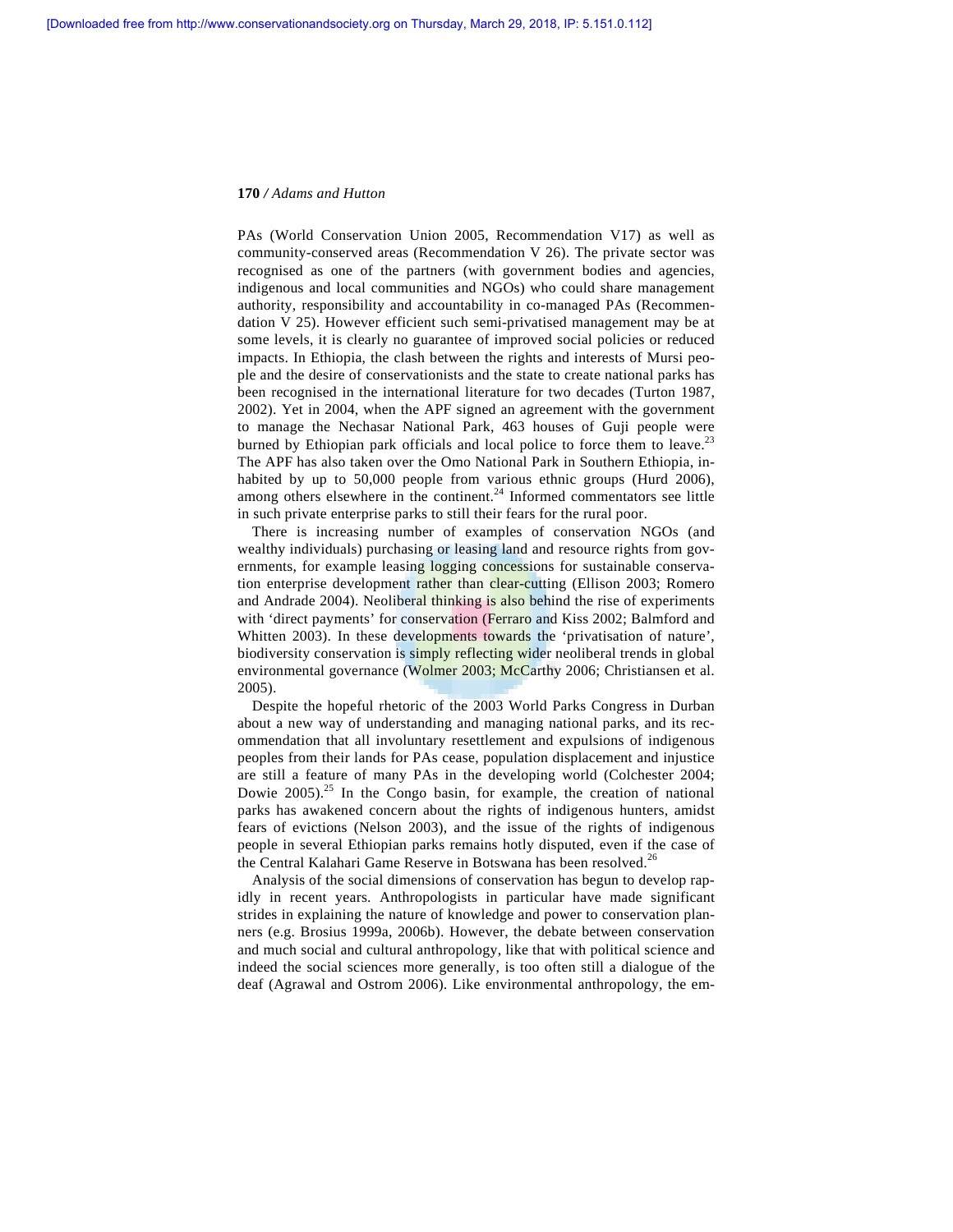phasis of political ecology on the links between political economy and the actual state of the environment (Page 2003; Walker 2005) offers some potential to open dialogue between social science-trained critics of conservation and natural science-trained advocates. Communication across that divide is critical if policy is to be made equitable and effective, and if conservationists and their critics are ever to join forces to address, explain and engage the structures and processes driving the social and environmental changes they regard as deleterious. Conservation biologists increasingly recognise the need to address questions of the survival of non-human nature in landscapes substantially dominated by human projects (Western 1989; Robinson 2006; Sarukhán 2006) and are being urged to seek to break down their traditional conceptual distinctions between humans and nature (Folke 2006). Such ideas offer some promise of a future for conservation planning that moves beyond exclusion to imagine a conceptual and material place for human society within, and not outside, nature.

## **Acknowledgements**

The authors are grateful for ideas and inspiration to Pete Brosius, Tom McShane, Kent Redford, Michael Wright and other members of the MacArthur ACSC group, to Bhaskar Vira, Dan Brockington and other members of the UK Poverty and Conservation Working group, to Nigel Leader-Williams, Eleanor Carter, Sarah Milne and Simon Batterbury. Paul Dickson, Liz Watson and Noel Castree made helpful comments on earlier drafts. The comments of two anonymous referees are appreciated. The opinions in this paper do not represent those of our employers or any other organisation.

#### **Notes**

- 1. http://www.africanparks-conservation.com/ (15 November 2005).
- 2. Refugees International (http://www.refugeesinternational.org/) and Survival International http://survival-international.org/. See also http://www.iucn.org/themes/ceesp/alert.htm (29 November 2005).
- 3. http://www.survival-international.org/news.php?id=2128, accessed 14 December 2006. The identity 'bushmen' is highly complex (Suzman 2000).
- 4. There is no universal term for the things that conservationists wish to protect. In this paper 'nature' is used to refer to all non-human life and the physical contexts in which they exist. The term 'biodiversity' is widely used but problematic (Takacs 1996), as is the term 'wildlife'.
- 5. http://www.africanparks-conservation.com/peopleparks\_localprotect.html (31 October 2005).
- 6. Leading this exploration is the Social Science Working Group of the Society for Conservation Biology, www.conbio.org/workinggroups/SSWG/Activities.CFM (8 January 2007).
- 7. In this paper the terms 'parks', 'protected areas' and the acronym 'PAs' are used interchangeably to refer to the whole range of protected areas which suit the flow of language. 'National parks' refer specifically to IUCN Category 2 protected areas, or lands described in this way by national legislation that fit other categories.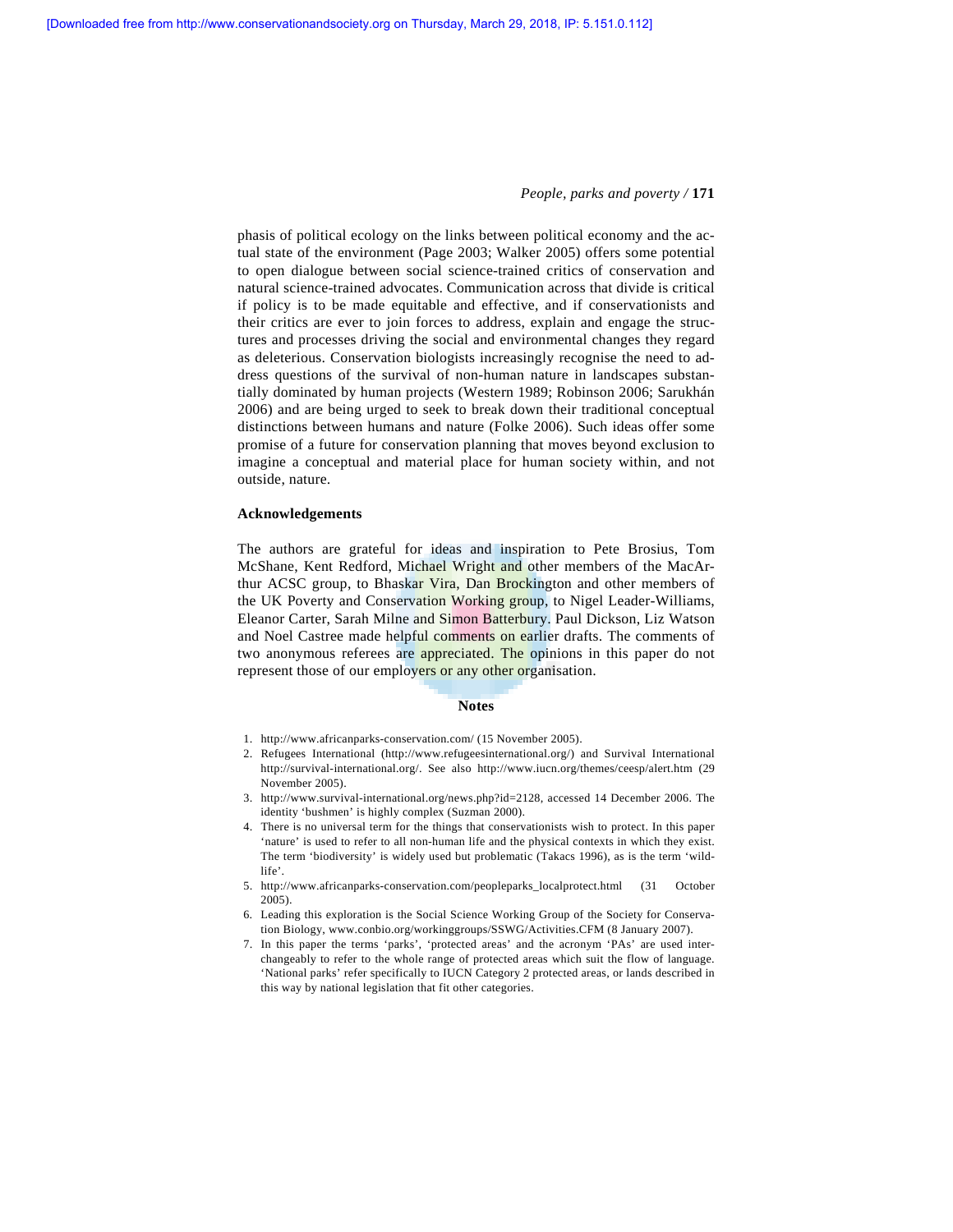- 8. www.iucn.org/themes/wcpa (28 November 2005).
- 9. www.wcmc.org.uk/protected\_areas/data/cnppa.html (28 November 2005).
- 10. http://www.iucn.org/themes/wcpa/theme/categories/what.html (24 July 2007). The categories were reviewed at a summit in May 2007, http://www.iucn.org/themes/wcpa/theme/ categories/summit/summit.html (24 July 2007).
- 11. Rhys Williams to the Secretary of State for the Colonies, 9 June 1906, *Journal of the Society for the Preservation of the Wild Fauna of the Empire* 3: 14-19 (p. 15).
- 12. http://www.nationalparks.nsw.gov.au/npws.nsf/content/media\_260404\_royal (12 July 2007).
- 13. See the World Bank's 2004 Operation Policy 4.12: http://wbln0018.worldbank.org/Institutional/Manuals/OpManual.nsf/0/CA2D01A4D1BDF58085256B19008197F6?OpenDocument #foot (2 November 2005).
- 14. www.africa-rainforest.org/expeditions.html, 24 October 2004.
- 15. http://www.legislation.qld.gov.au/Bills/52PDF/2007/CapeYorkPHB07.pdf (23 July 2007).
- 16. http://www.tilcepa.org/ (23 November 2005).
- 17. World Parks Congress recommendation V.17, see www.iucn.org/themes/wcpa/wpc2003/ english/outputs/durban.htm#daa (23 November 2005).
- 18. www.developmentgoals.org and www.worldbank.org/poverty/strategies/index.htm.
- 19. http://www.undp.org/equatorinitiative/ (25 November 2005).
- 20. Text of the statement available at: http://www.biodiv.org/programmes/outreach/press/ default.aspx. The five biodiversity-related conventions are The Convention on Biological Diversity (CBD); the Convention on International Trade in Endangered Species of Wild Fauna and Flora (CITES); the Convention on the Conservation of Migratory Species of Wild Animals (CMS, or the Bonn Convention) Convention on Wetlands (popularly known as the Ramsar Convention); the World Heritage Convention (WHC). They have a joint website at: http://www.biodiv.org/cooperation/joint.shtml (25 November 2005).
- 21. MDG Indicator 26: http://unstats.un.org/unsd/mi/mi\_goals.asp (18 November 2005).
- 22. The Convention on Biological diversity COP VII 2004 (Kuala Lumpur). Decision VII/28 on Protected areas**,** paragraph 22 notes 'that the establishment, management and monitoring of protected areas should take place with the full and effective participation of, and full respect for the rights of, indigenous and local communities consistent with national law and applicable international obligations'. Source: http://www.biodiv.org/decisions/default.aspx?m= COP-07&id=7765&lg=0 (28 November 2005).
- 23. See www.conservationrefugees.org/threatened.html (26 July 2006). See also sources at: www.iucn.org/themes/ceesp/alert.htm (11 August 2006).
- 24. See: http://survival-international.org/news.php?id=943 (25 November 2005).
- 25. IUCN's 'Theme on Indigenous and Local Communities, Equity, and Protected Areas' (TILCEPA), led discussion of communities, equity and protected areas at the Durban Congress in 2003, and continues to seek to open up debate on these issues http://www.tilcepa. org/ (23 November 2005).
- 26. For information on Ethiopia see http://www.iucn.org/themes/ceesp/alert.htm (29 November 2005).

## **REFERENCES**

- Adams, J.S. and T.O. McShane. 1992. *The Myth of Wild Africa: Conservation Without Illusion*. W.W. Norton and Co., New York.
- Adams, W.M. 2001. *Green Development: Environment and Sustainability in the Third World*. 2nd edition. Routledge, London.

Adams, W.M. 1996. *Future Nature: A Vision for Conservation*. Earthscan, London.

Adams, W.M. 2003. Nature and the colonial mind. In: *Decolonizing Nature: Strategies for Conservation in a Post-Colonial Era* (eds. W.M. Adams and M. Mulligan), pp. 16-50. Earthscan, London.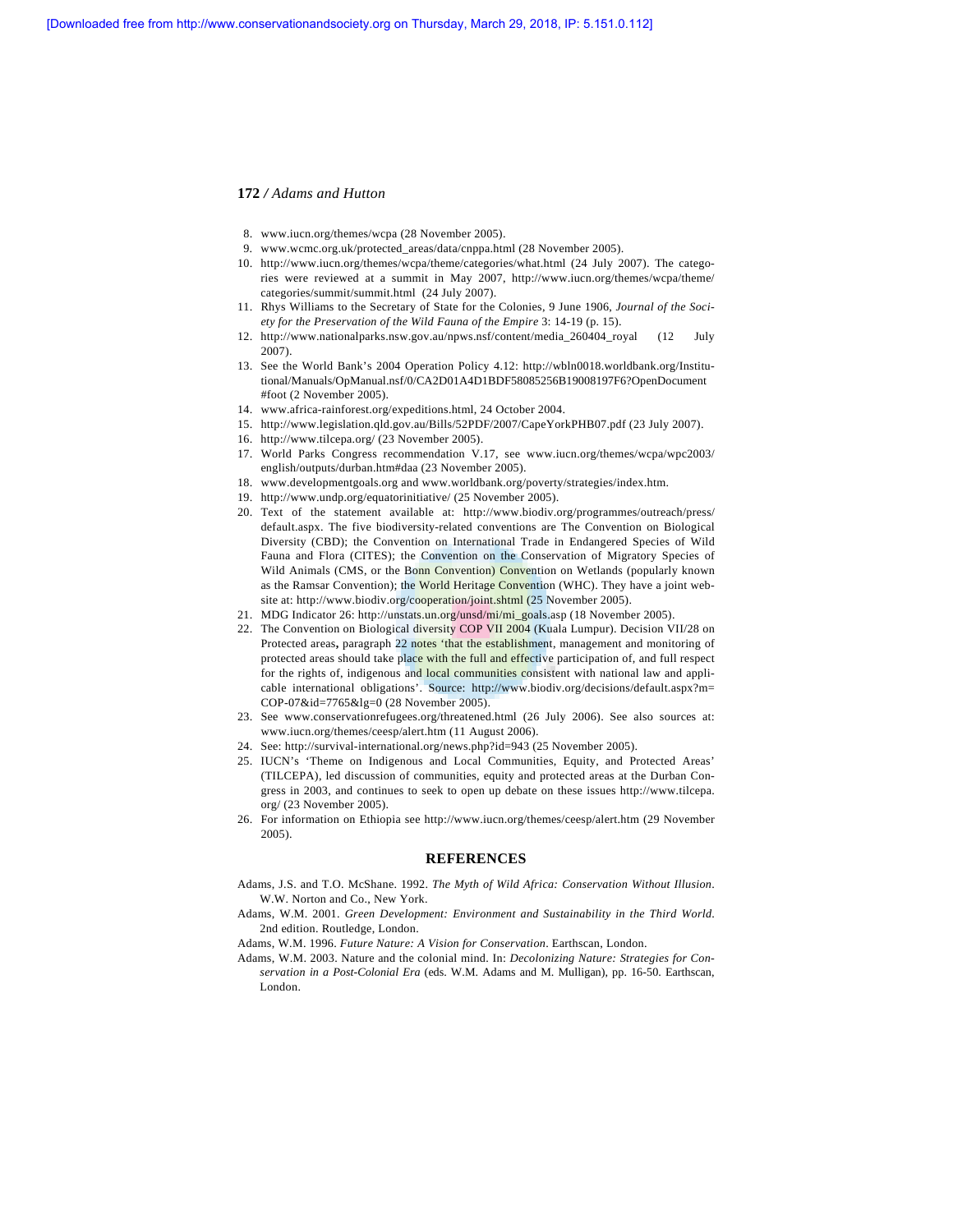Adams, W.M. 2004. *Against Extinction: The Story of Conservation*. Earthscan, London.

- Adams, W.M. and D. Hulme. 2001a. Conservation and communities: Changing narratives, policies and practices in African conservation. In: *African Wildlife and Livelihoods: The Promise and Performance of Community Conservation* (eds. D. Hulme and M. Murphree) pp. 9-23. James Currey, London.
- Adams, W.M. and D. Hulme. 2001b. If community conservation is the answer, what is the question? *Oryx* 35: 193-200.
- Adams, W.M. and M. Infield. 2003. Who is on the gorilla's payroll? Claims on tourist revenue from a Ugandan National Park. *World Development* 31: 177-190.
- Adams, W.M., R. Aveling, D. Brockington, et al. 2004. Biodiversity conservation and the eradication of poverty. *Science* 306: 1146-1149.
- Agrawal, A. and E. Ostrom. 2006. Political science and conservation biology: A dialog of the deaf. *Conservation Biology* 20: 681-682.
- Agrawal, A. and K. Redford. 2006. *Poverty, Development, and Biodiversity Conservation: Shooting in the Dark?* Wildlife Conservation Society, New York (WCS Working Paper 26).
- Agrawal, A. and K. Redford. 2007. Conservation and displacement: An overview. In: *Protected Areas and Human Displacement: A Conservation Perspective* (eds. K.H. Redford and E. Fearn), pp. 4-15, Wildlife Conservation Society, New York (Working Paper No. 29).
- Alcorn, J. B. 1993. Indigenous peoples and conservation. *Conservation Biology* 7: 424-426.
- Anderson, D. and R. Grove. 1987. The scramble for Eden: Past, present and future in African conservation. In *Conservation in Africa: People, Policies and Practice* (eds. D. Anderson and R. Grove), pp. 1-12. Cambridge University Press, Cambridge.
- Archabald, K. and L. Naughton-Treves. 2001. Tourism revenue-sharing around national parks in Western Uganda: Early efforts to identify and reward local communities. *Environmental Conservation* 28: 135-149.
- Attwell C.A.M. and F.P.D. Cotterill. 2000. Postmodernism and African conservation science. *Biodiversity Conservation* 9: 559-577
- Balmford, A. and T. Whitten. 2003. Who should pay for tropical conservation, and how could the costs be met? *Oryx* 37: 238-250
- Balmford, A., A. Bruner, P. Cooper, et al. 2002. Why conserving wild nature makes economic sense. *Science* 297: 950-953.
- Barrett, C .B. and P. Arcese. 1995. Are Integrated Conservation-Development Projects (ICDPs) Sustainable? On the conservation of large mammals in sub-Saharan Africa. *World Development* 23: 1073-1084
- Barton, G.A. 2002. *Empire Forestry and the Origins of Environmentalism*. Cambridge University Press, Cambridge.
- Berg, L., T. Fenge and P. Dearden. 1993. The role of aboriginal peoples in national park designation, planning and management in Canada. In: *Parks and Protected Areas in Canada* (eds. P. Dearden and R. Rollins), pp. 225-252. Oxford University Press, Oxford.
- Blaikie, P. 1985. *The Political Economy of Soil Erosion in Developing Countries*. Longman, London. Blaikie, P. and H. Brookfield. 1987. *Land Degradation and Society.* Methuen, London and New York.
- Brandon, K. 1998. Perils to parks: The social context of threats. In: *Parks in Peril: People, Politics and Protected Area*s (eds. K. Brandon, K.H. Redford and S.E. Sanderson), pp. 415-439. Island Press, for the Nature Conservancy, Washington.
- Brandon, K., K.H. Redford and S.E. Sanderson. 1998. *Parks in Peril: People, Politics and Protected Areas*. Island Press, for the Nature Conservancy, Washington.
- Brandon, K.E. and M. Wells. 1992. Planning for people and parks: Design dilemmas. *World Development* 20: 557.
- Brechin S.R., P.R. Wilhusen, C.L. Fortwangler and P.C. West (eds.). 2003. *Contested Nature: Promoting International Biodiversity with Social Justice in the Twenty-first Century*. State University of New York Press, New York.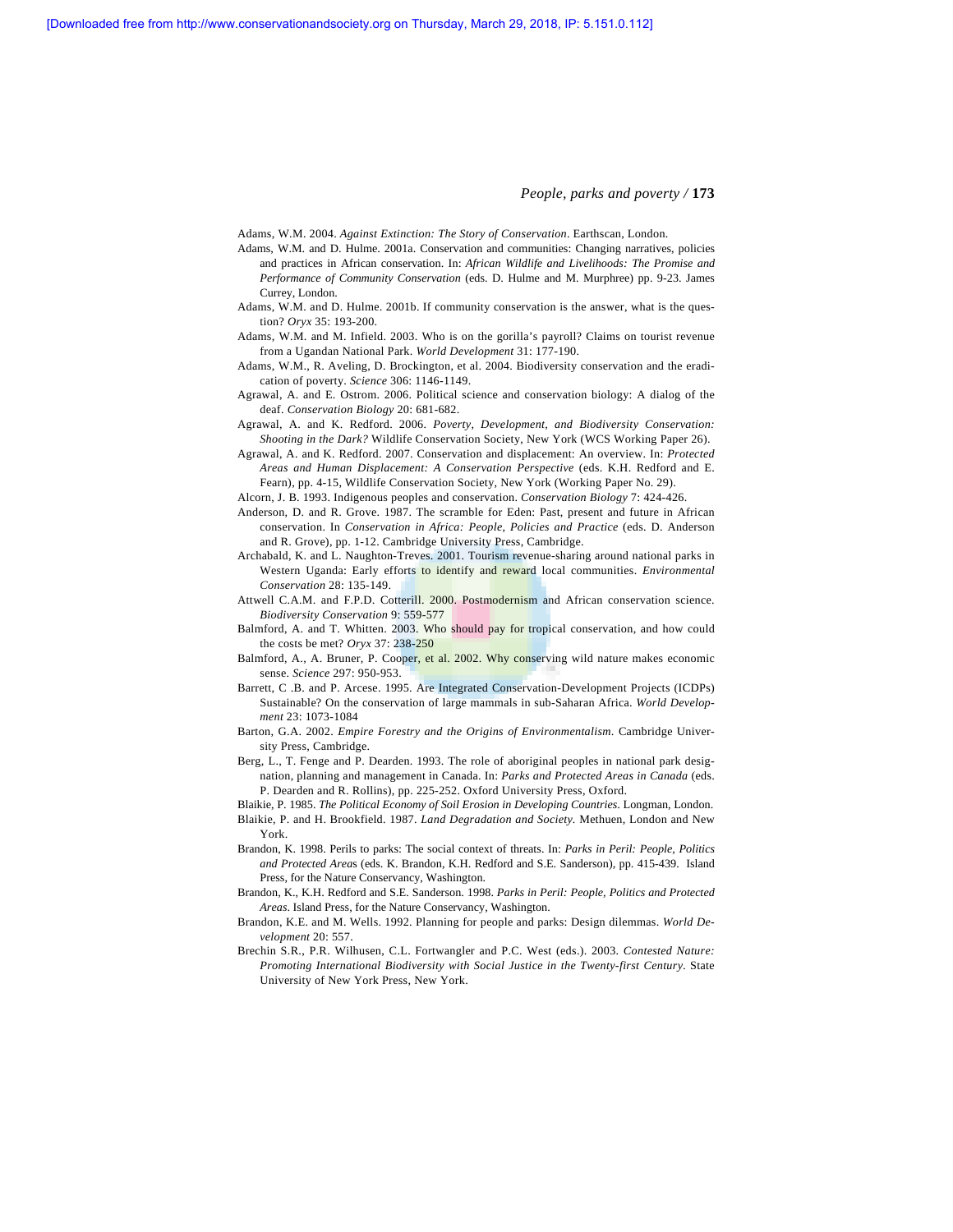- Brechin S.R., P.R. Wilhusen, C.L. Fortwangler and P.C. West 2002. Beyond the square wheel: Toward a more comprehensive understanding of biodiversity conservation as social and political process. *Society and Natural Resources* 15: 41-64.
- Brockington, D. 2002. *Fortress Conservation: The Preservation of the Mkomazi Game Reserve, Tanzania*. James Currey, Oxford.
- Brockington, D. 2004. Community conservation, inequality and injustice: Myths of power in protected area management. *Conservation and Society* 2: 411-432.
- Brockington, D. and J. Igoe. 2006. Eviction for conservation: A global overview. *Conservation and Society* 4: 424-470.
- Brockington, D. and K. Schmidt-Soltau 2004. The social and environmental impacts of wilderness and development. *Oryx* 38: 140-142.
- Brooks, S. 2005. Images of 'Wild Africa': Nature tourism and the (Re)Creation of Hluhluwe Game Reserve, 1930-1945. *Journal of Historical Geography* 31: 220-249.
- Brooks, T.M., R.A. Mittermeier, G.A.B. da Fonseca, et al . 2006. Global biodiversity conservation priorities. *Science* 313: 58-60.
- Brosius, J.P. 1999a. Anthropological engagements with environmentalism. *Current Anthropology* 40: 27-309.
- Brosius, J.P. 1999b. Green dots, pink hearts: displacing politics from the Malaysian rain forest. *American Anthropologist* 101: 36-57
- Brosius, J.P. 2004. Indigenous peoples and protected areas at the World Parks Congress. *Conservation Biology* 18: 609-612.
- Brosius, J.P. 2006a. Seeing communities: Technologies of visualization in conservation. In: *The Seductions of Community: Emancipations, Oppressions, Quandaries*. (ed. G.W. Creed) SAR Press, Santa Fe NM.
- Brosius, J.P. 2006b. Common ground between anthropology and conservation biology, *Conservation Biology* 20: 683-685
- Brosius, J.P., A.L. Tsing and C. Zerner. 1998. Representing communities: Histories and politics of community-based natural resource management. *Society and Natural Resources* 11: 157-168
- Brosius, J.P., A.L. Tsing and C. Zerner. 2005. *Communities and Conservation: Histories and Politics of Community-Based Natural Resource Management*. Altamira Press, Walnut Creek, CA, USA.
- Bruner, A.G., R.E. Gullison, R.E. Rice and A.B. da Fonesca. 2001. Effectiveness of parks in protecting tropical biodiversity. *Science* 291: 125-128.
- Bryant, R. and S. Bailey. 1997. *Third World Political Ecology*. Routledge, London.
- Bryant, R.L. 2002. Non-governmental organizations and governmentality: 'Consuming' biodiversity and indigenous people in the Philippines. *Political Studies* 50: 268-292.
- Campbell, L.M. 2005. Overcoming obstacles to interdisciplinary research. *Conservation Biology* 19: 574-577.
- Carruthers, J. 1995. *The Kruger National Park: A Social and Political History*. Natal University Press, Durban.
- Cernea, M.M. 1997. The risks and reconstruction model for resettling displaced populations. *World Development* 25: 1569-1589.
- Cernea, M. M. 2006. Population displacement inside protected areas: A redefinition of concepts in conservation politics. *Policy Matters* 14: 8-26.
- Cernea, M.M. and C. McDowell (eds.). 2000. *Risks and Reconstruction Experiences of Resettlers and Refugees*. World Bank, Washington.
- Cernea, M.M. and K. Schmidt-Soltau. 2003. The end of forcible displacement? Conservation must not impoverish people. *Policy Matters* 12: 42-51.
- Cernea, M.M. and K. Schmidt-Soltau. 2006. Poverty risks and national parks: Policy issues in conservation and resettlement. *World Development* 34: 1808-1830.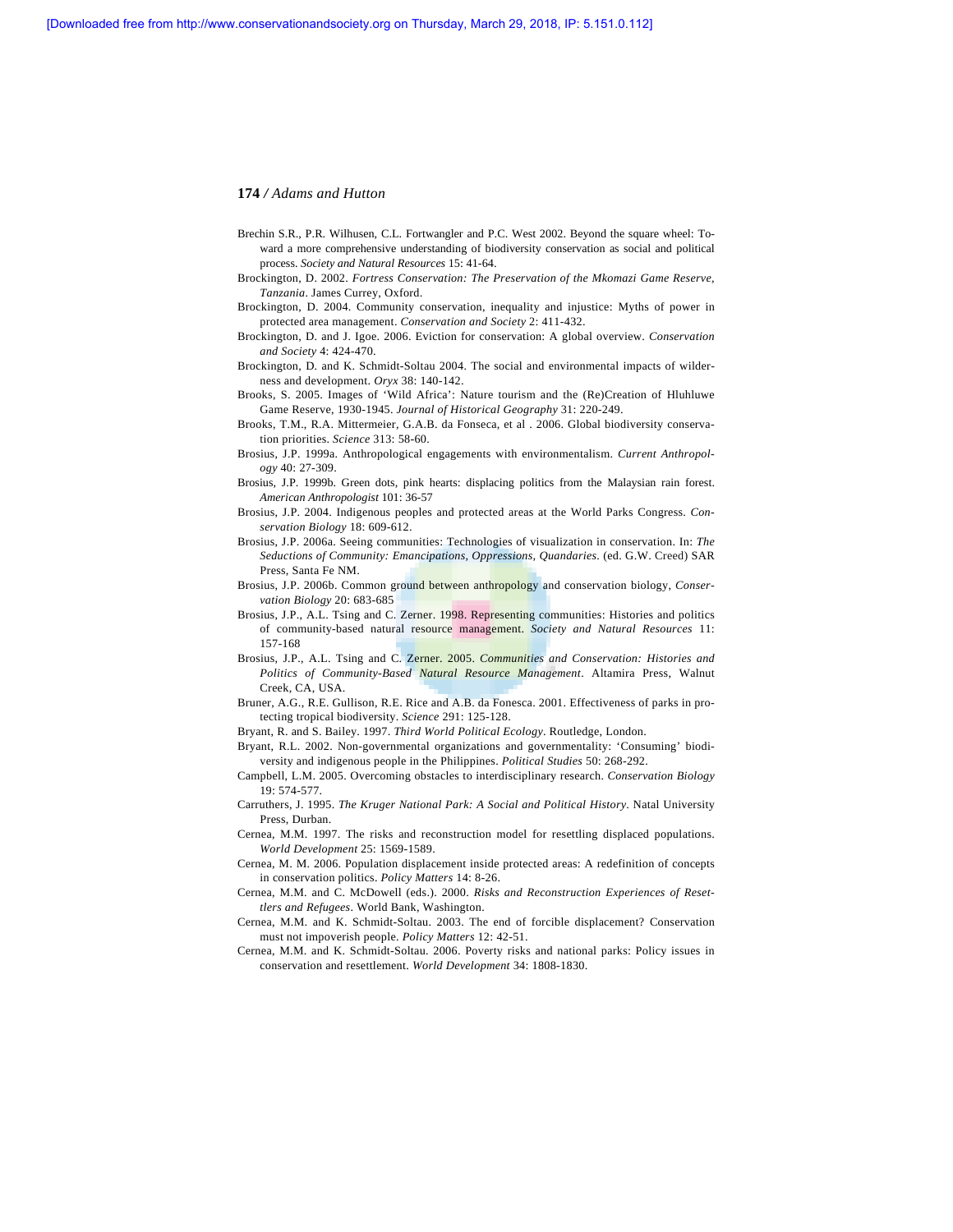- Chape, S., J. Harrison, M. Spalding and I. Lysenko. 2005. Measuring the extent and effectiveness of protected areas as an indicator for meeting global biodiversity target. *Philosophical Transactions of the Royal Society* B 360: 443-455.
- Chapin, M. 2004. A challenge to conservationists. *World Watch* 17(6): 17-31.
- Chatty, D. and M. Colchester (eds.). 2002. *Conservation and Mobile Indigenous Peoples: Displacement, Forced Resettlement and Sustainable Development*. Berghahn Press, New York.
- Christiansen, J., R. Hall, H. Chandler, et al. (eds.) 2005. *Privatisation; Nature for Sale: the Impacts of Privatizing Water and Biodiversity*. Friends of the Earth, Amsterdam.
- Clynes, T. 2002. They shoot poachers, don't they? *Observer Magazine* 24 November 2004, pp. 34-47.
- Colchester, M. 1997. Salvaging nature: indigenous peoples and protected Areas. In *Social Change and Conservation: Environmental Politics and Impacts of National Parks and Protected Areas* (eds. K. Ghimire and M. Pimbert), pp. 97-130. Earthscan, London.
- Colchester, M. 1998. Who will garrison the fortress? A reply to Spinage. *Oryx* 32: 245-248.
- Colchester, M. 2002. *Salvaging Nature: Indigenous Peoples, Protected Areas and Biodiversity Conservation.* World Rainforest Movement, Montevideo.
- Colchester, M. 2004. Conservation policy and indigenous peoples. *Cultural Survival Quarterly* 281: 17-22
- Conklin, B.A. and L.R. Graham. 1995. The shifting middle ground: Amazonian Indians and ecopolitics. *American Anthropologist* 97: 695-710.
- Cronon, W. 1995. The trouble with wilderness, or, getting back to the wrong nature. In: *Uncommon Ground: Toward Reinventing Nature* (ed. W. Cronon), pp. 69-90. W.W. Norton and Co., New York.
- Dasmann, R.F., J.P. Milton and P.H. Freeman. 1973. *Ecological Principles for Economic Development*. Wiley, Chichester.
- Demeritt, D. 2001. Scientific forest conservation and the statistical picturing of nature's limits in the Progressive Era United States. *Environment and Planning D: Society and Space* 19: 431-459.
- Denevan, W.M. 1992. The pristine myth: The landscape of North America in 1492. *Annals of the Association of American Geographers* 82: 269-85.
- Dowie, M. 2005. Conservation refugees: When protecting nature means kicking people out. *Orion* November/December 2005 (http://www.oriononline.org/pages/om/05-6om/Dowie.html).
- Drayton, R. 2000. *Nature's Government: Science, Imperial Britain and the 'Improvement' of the World.* Yale University Press, New Haven.
- Duffy, R. 1997. The environmental challenge to the Nation-State: Superparks and National Parks policy in Zimbabwe. *Journal of Southern African Studies* 23: 441-451.
- Duffy, R. 2000. *Killing for Conservation: Wildlife Policy in Zimbabwe*. James Currey, Oxford.
- Dunlap, T.R. 1999. *Nature and the English Diaspora: Environment and History in the United States, Canada, Australia and New Zealand*. Cambridge University Press, Cambridge.
- Ellison, K. 2003. Renting biodiversity: The conservation concessions approach. *Conservation in Practice* 4: 20-29
- Emerton, L. 2001. The nature of benefits and the benefits of nature: Why wildlife conservation has not economically benefited communities in Africa. In: *African Wildlife and Livelihoods: The Promise and Performance of Community Conservation* (eds. D. Hulme and M. Murphree), pp. 208-226. James Currey, London.
- Escobar, A. 1999. After nature: Steps to an antiessentialist political ecology. *Current Anthropology* 40: 1-30.
- Fairhead, J. and M. Leach. 2000. The Nature Lords. *Times Literary Supplement* 5 May 2000, pp. 3-4.
- Fairhead, J. and M. Leach. 2003. *Science, Society and Power: Environmental Knowledge and Policy in West Africa and the Caribbean*. Cambridge University Press, Cambridge.
- Feeny, P. 1999. *Accountable Aid: Local Participation in Major Projects*. Oxfam, Oxford.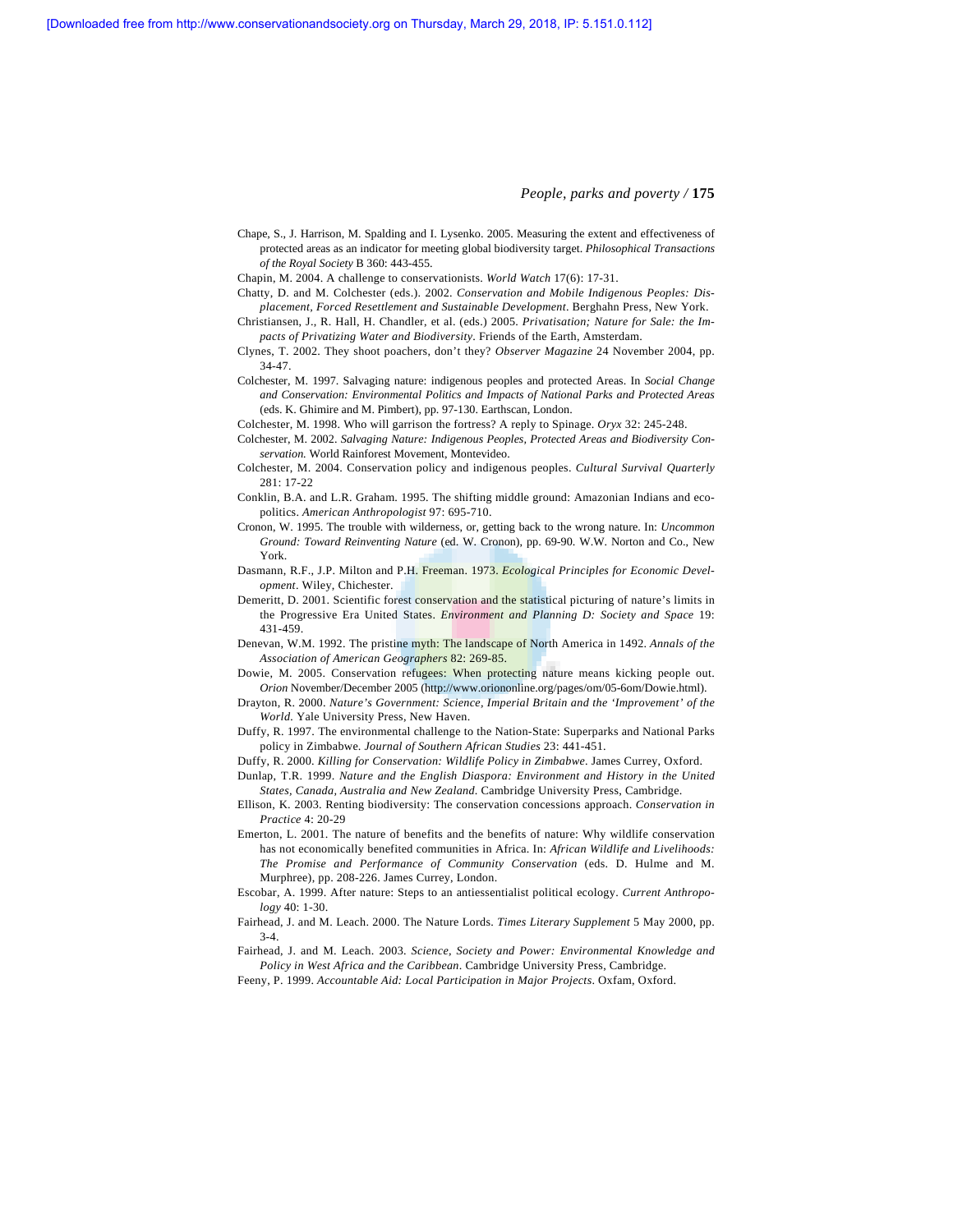Ferraro, P.J. and A. Kiss. 2002. Direct payments to conserve biodiversity. *Science* 298: 1718-1719.

- Fitter, R. and P. Scott. 1974. *The Penitent Butchers: 75 Years of Wildlife Conservation*. Fauna Preservation Society, London.
- Folke, C. 2006. The economic perspective; conservation against development versus conservation for development. *Conservation Biology* 20: 686-688
- Fonseca, G.A.B. da, A. Bruner, R.A. Mittermeier, et al. 2005. On defying nature's end: the case for landscape-scale conservation. *The George Wright Forum* 221: 46-60.
- Forsyth, T. 2003. *Critical Political Ecology: The Politics of Environmental Science*. Routledge, London.
- Fortwangler, C.L. 2003. The winding road: Incorporating social justice and human rights into protected areas policies. In *Contested Nature: Promoting International Biodiversity with Social Justice in the Twenty-first Century* (eds. S.R. Brechin, P.R. Wilhusen, C.L. Fortwangler and P.C. West), pp. 25-39. State University of New York Press, New York.
- Foucault, M. 1975. *Discipline and Punish: The Birth of the Prison*. Gallimard, Paris (in translation 1997 Allen Lane, London).
- Gadgil, M., F. Berkes and C. Folke. 1993. Indigenous knowledge for biodiversity conservation. *Ambio* 22: 151-156.
- Geisler, C. 2003a. A new kind of trouble: evictions in Eden. *International Social Science Journal* 55: 67-78.
- Geisler, C. 2003b. Your park, my poverty: Using impact assessment to counter the displacement effects of environmental greenlining. In: *Contested Nature: Promoting International Biodiversity with Social Justice in the Twenty-first Century* (eds. S.R. Brechin, P.R. Wilhusen, C.L. Fortwangler and P.C. West), pp. 217-229. State University of New York Press, New York.
- Geisler, C. and R. de Sousa. 2001. From refuge to refugee: The African case. *Public Administration and Development* 21: 159-170.
- Ghimire, K. and M. Pimbert (eds.). 1997. *Social Change and Conservation: Environmental Politics and Impacts of National Parks and Protected Areas*. Earthscan, London.
- Gibson, C.C. and S.A. Marks. 1995. Transforming rural hunters into conservationists: An assessment of community-based wildlife management programs in Africa. *World Development* 23: 941-57
- Gjertsen, H. 2005. Can habitat protection lead to improvements in human well-being? evidence from marine protected areas in the Philippines. *World Development* 33(2): 199-217.
- Graham-Rowe, D. 2005. Under the gun. *Nature* 435: 870-872.
- Grove, R.H. 1992. Origins of western environmentalism. *Scientific American* 267: 42-47.
- Grove, R.H. 1995. *Green Imperialism: Colonial Expansion, Tropical Island Edens and the Origins of Environmentalism, 1600-1800*. Cambridge University Press, Cambridge.
- Hajer, M.A. 1995. *The Politics of Environmental Discourse: Ecological Modernization and the Policy Process*. Oxford University Press, Oxford.
- Harrison J., K. Miller and J. McNeely. 1982. The world coverage of protected areas: Development goals and environmental needs. *Ambio* 11: 239-245.
- Hays, S.P. 1959. *Conservation and the Gospel of Efficiency: The Progressive Conservation Movement 1890-1920*. Harvard University Press, Cambridge, MA.
- Hecht, S.B., S. Kandel, I. Gomes, N. Cuellar and H. Rosa. 2006. Globalization, forest resurgence and environmental politics in El Salvador. *World Development* 34: 308-323.
- Heine, B. 1985. The mountain people: The Ik of north-eastern Uganda. *Africa* 55: 3-16.
- Hingston, R.W.G. 1932. Proposed British National Parks for Africa. *Geographical Journal* 76: 1-24.
- Holdgate, M. 1999. *The Green Web: A Union for Conservation*. Earthscan, London.
- Holmes, C.M. 2003. The influence of protected area outreach on conservation attitudes and resource use patterns: A case study from western Tanzania. *Oryx* 37: 305-315.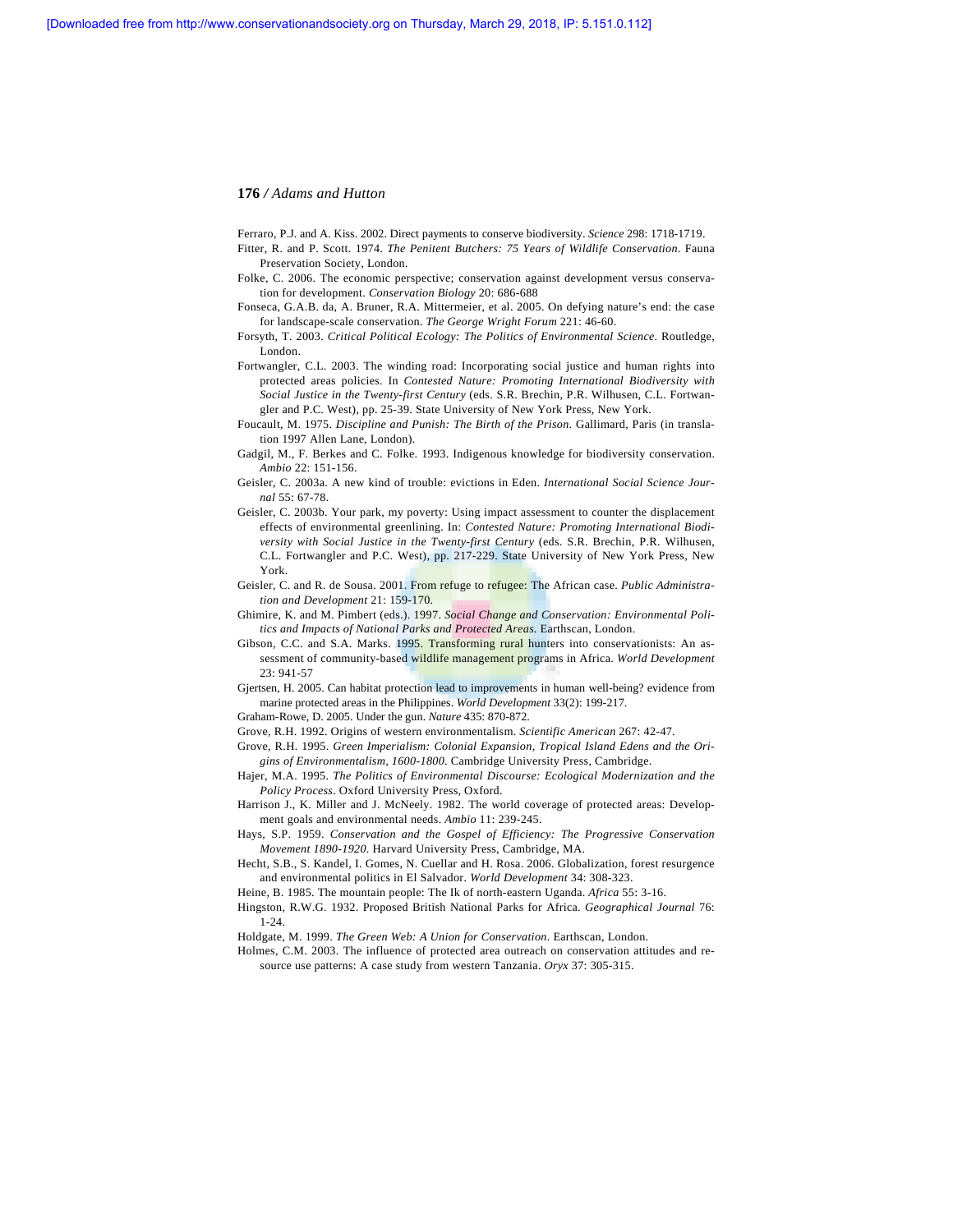**[Downloaded free from http://www.conservationandsociety.org on Thursday, March 29, 2018, IP: 5.151.0.112]**

*People, parks and poverty /* **177** 

- Homewood, K.M. and W.A. Rodgers. 1991. *Maasailand Ecology: Pastoralist Development and Wildlife Conservation in Ngorogoro, Tanzania*. Cambridge University Press, Cambridge.
- Howarth, D. 1961. *The Shadow of the Dam*. Collins, London.
- Hulme D. and M. Murphree (eds.). 2001. *African Wildlife and Livelihoods: The Promise and Performance of Community Conservation*. James Currey, Oxford.
- Hulme, D. and M. Murphree. 1999. Communities, wildlife and the 'new conservation' in Africa. *Journal of International Development* 11: 277-286.
- Hurd, W. 2006. Rangers by Birth. *Cultural Survival Quarterly* 32 (available at: http://209.200.101.189/publications/CSQ/csq-article.cfm?id=1910).
- Hutton, J., W.M.Adams and J.C. Murombedzi. 2005. Back to the barriers? Changing narratives in biodiversity conservation. *Forum for Development Studies* 32: 341-370.
- Hutton, J.M and N. Leader-Williams. 2003. Sustainable use and incentive-driven conservation: Realigning human and conservation interests. *Oryx* 37:215-226.
- Igoe, J. 2006. Measuring the costs and benefits of conservation to local communities. *Journal of Ecological Anthropology* 10: 72-77.
- Infield, M. and A. Namara. 2001. Community attitudes and behaviour towards conservation: An assessment of a community conservation programme around Lake Mburo National Park, Uganda. *Oryx* 35: 48-60.
- IUCN. 1980. *The World Conservation Strategy.* International Union for Conservation of Nature and Natural Resources, United Nations Environment Programme, World Wildlife Fund, Geneva.
- Jacoby, K. 2001. *Crimes Against Nature: Squatters, Poachers, Thieves, and the Hidden History of American Conservation.* California University Press, Berkeley.
- James, A.N., K.J.Gaston and A. Balmford. 1999. Balancing the Earth's accounts. *Nature* 401, 323-324.
- Jeanrenaud, S. 2002. *People-Oriented Approaches in Global Conservation: Is The Leopard Changing its Spots?* International Institute for Environment and Development, and Institute for Development Studies, London.
- Jepson, P. and R.J. Whittaker. 2002. Histories of protected areas: Internationalisation of conservationist values and their adoption in the Netherlands Indies (Indonesia). *Environment and History* 8: 129-172.
- Kaimowitz, D., A. Faure and R. Mendoza. 2003. Your biosphere is my backyard: The story of Bosowas in Nicaragua. *Policy Matters* 12: 6-15.
- Kemf, E. (ed.). 1993. *The Law of the Mother: Protecting Indigenous Peoples in Protected Areas*. Sierra Club Books, San Francisco.
- Kepe,T., Saruchera M. and W. Whande. 2004. Poverty alleviation and biodiversity conservation: A South African perspective. *Oryx* 38: 143-145.
- Kleijn, D. and W.J. Sutherland. 2003. How effective are European agri-environment schemes in conserving and promoting biodiversity? *Journal of Applied Ecology* 4: 947-969.
- Koziell, I. and J. Saunders (eds.). 2001. *Living Off Biodiversity: Exploring Livelihoods and Biodiversity Issues in Natural Resource Management*. International Institute for Environment and Development, London.
- Kramer, R.A., C.P. van Schaik and J. Johnson (eds.). 1997. *The Last Stand: Protected Areas and the Defense of Tropical Biodiversity*. Oxford University Press, New York.
- Kramer, R.A., J. Langholz and N. Salafsky. 2002. The role of the private sector in protected area establishment and management. In: *Making Parks Work: Strategies for Preserving Tropical Forests* (eds. J. Terborgh, C. van Schaik, L. Davenport and M. Rao). Island Press, Covelo, CA, USA.
- Kremen, C., J.O. Niles, M.G. Dalton, et al. 2000. Economic incentives for rain forest conservation across scales. *Science* 288: 1828-1832.
- Langholz, J. and W. Krug. 2004. New forms of biodiversity governance: Non-state actors and the private protected area plan. *Journal of International Wildlife Law and Policy* 7: 1-21.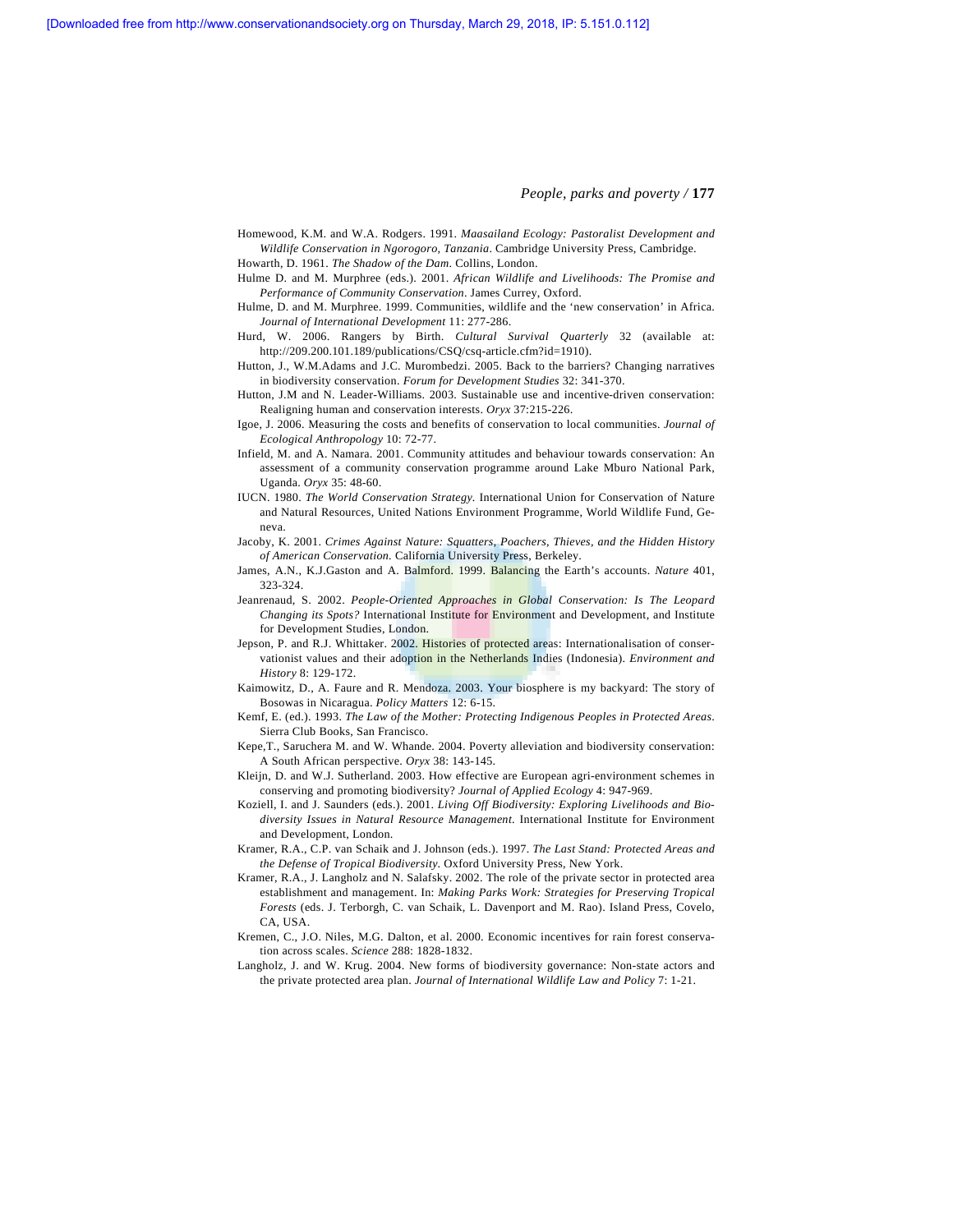- Langton, M. 2003. The 'wild', the market and the native: Indigenous people face new forms of global colonization. In: *Decolonizing Nature: Strategies for Conservation in a Post-Colonial Era* (eds. W.M. Adams and M. Mulligan), pp. 79-107. Earthscan, London.
- Leader-Williams, N. and S.D.Albon. 1988. Allocation of resources for conservation. *Nature* 336: 533-535.
- Leakey, R. and V. Morell. 2001. *Wildlife wars: My Battle to Save Kenya's Elephants*. MacMillan, London.
- Lyons, M. 1985. From 'death camps' to *cordon sanitaire*: The development of sleeping sickness policy in the Uele District of the Belgian Congo, 1903-1914. *Journal of African History* 26: 69-91.
- Mace, G.M., A. Balmford, L.Boitani, et al. 2000. It's time to work together and stop duplicating conservation efforts. *Nature* 405: 393.
- MacEwen, A. and M. MacEwen. 1982. *National Parks: Conservation or Cosmetics*? Allen and Unwin, London.
- Mackenzie, A.F.D. 2000. Contested ground: Colonial narratives and the Kenyan environment, 1920-1945. *Journal of Southern African Studies* 26: 697-718.
- MacKenzie, J.M. 1988. *The Empire of Nature: Hunting, Conservation and British Imperialism*. Manchester University Press, Manchester.
- Maisles, F,. T. Sunderland, B. Curran, et al. 2007. Central Africa's protected areas and the purported displacement of people: A first critical review of existing data. In: *Protected Areas and Human Displacement: A Conservation Perspective* (eds. K.H. Redford and E. Fearn), pp. 75-89, Wildlife Conservation Society, New York (Working Paper No. 29).
- Margules, C.R. and R.L. Pressey. 2000. Systematic conservation planning. *Nature* 405: 243-253. Marsh, G.P. 1864. *Man and Nature; or, Physical Geography as Modified by Human Action*.
- Scribners, New York; Sampson Low, London (reprinted Harvard University Press, 1965).
- Mascia, M.B., J.P. Brosius, T. Dobson, et al. 2003. Conservation and the social sciences. *Conservation Biology* 17: 649-650.
- McCarthy, J. 2006. Neoliberalism and the politics of alternatives: Community forestry in British Columbia and the United States. *Annals of the Association of American Geographers* 61: 84-104.
- McElwee, P.D. 2006. Displacement and relocation redux: Stories from southeast Asia. *Conservation and Society* 4: 396-403.
- McGregor, J. 2005. Living with the river: Landscape and memory in the Zambezi Valley, Northwest Zimbabwe. In *Social History and African Environments* (eds. W. Beinart and J. McGregor), pp. 87-105. James Currey, Oxford.
- McNamee, K. 1993. From wild places to endangered spaces: A history of Canadian national Parks. In: *Parks and Protected Areas in Canada: Planning and Management* (eds. P. Dearden and R. Rollins), pp. 17-44. Oxford University Press, Toronto.
- McNay, L. 1996. *Foucault: A Critical Introduction*. Polity Press, Cambridge.
- McNeeley, J.A. 1993. Economic incentives for conserving biodiversity: Lessons for Africa. *Ambio* 22: 144-150.
- McNeely, J.A. and K.R. Miller (eds.). 1984. *National Parks, Conservation and Development: The Role of Protected Areas in Sustaining Society*. Smithsonian Institute Press, Washington, DC, USA.
- McSweeney, K. 2004. Indigenous population growth in the lowland Neotropics: Social science insights for biodiversity conservation. *Conservation Biology* 19: 1357-1384.
- Meine, C., M. Soulé and R.F. Noss. 2006. 'A mission-driven discipline': The growth of conservation biology. *Conservation Biology* 20: 631-51.
- Milner-Gulland, E.J. and N. Leader-Williams. 1992. A model of incentives for the illegal exploitation of black rhinos and elephants: Poaching pays in Luangwa Valley, Zambia. *Journal of Applied Ecology* 29: 388-401.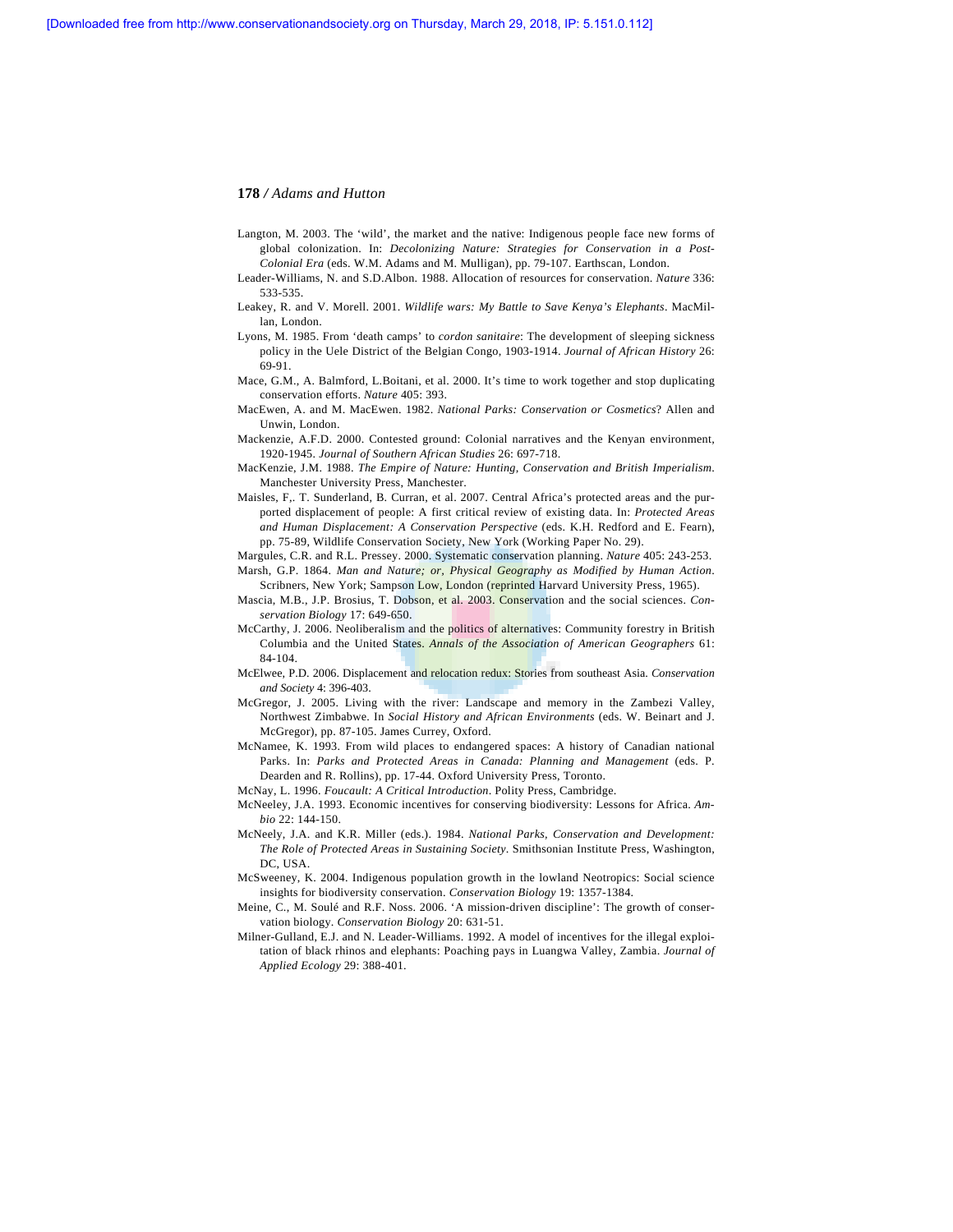- Mittermeier, R.A., P.R. Gil, M. Hoffman, et al. 2005. *Hotspots Revisited: Earth's Biologically Richest and Most Endangered Terrestrial Ecoregions*, Agrupacion Sierra Madre, Mexico, CEMEX, Conservation International.
- Murphy, R., 1994. *Rationality and Nature: A Sociological Inquiry into a Changing Relationship*. Westview Press, Boulder.
- Myers N., R.A. Mittermeier, C.M. Mittermeier, G.A.B. da Fonseca and J. Kent. 2000. Biodiversity hotspots for conservation priorities. *Nature* 403: 853-858.
- Nash, R. 1973. *Wilderness and the American Mind*. Yale University Press, New Haven.
- *Nature*, 2005. Save the people too: Conservationists must pay attention to the needs of local human, as well as animal, populations. *Nature* 435; 855-856.
- Naughton-Treves, L. 1997. Farming the forest edge: Vulnerable places and people around Kibale National Park, Uganda. *The Geographical Review* 87: 27-46.
- Naughton-Treves, L., M.B. Holland and K. Brandon. 2005. The role of protected areas in conserving biodiversity and sustaining local livelihoods. *Annual Review of Environmental Resources* 30: 219-252.
- Nelson, J. 2003. After the World Parks Congress: Rights of indigenous communities still at stake in central Africa. *Indigenous Affairs* 4: 14-19.
- Neumann, R. P. 1992. The political ecology of wildlife conservation in the Mount Meru area, northeast Tanzania. *Land Degradation and Rehabilitation* 3: 85-98.
- Neumann, R.P. 1996. Dukes, Earls and ersatz Edens: Aristocratic nature preservationists in colonial Africa. *Environment and Planning D: Society and Space* 14: 79-98.
- Neumann, R.P. 1998. *Imposing Wilderness: Struggles Over Livelihood and Nature Preservation in Africa.* University of California Press, Berkeley.
- Neumann, R.P. 2001. Africa's 'last wilderness': Reordering space for political and economic control in colonial Tanzania. *Africa* 71: 641-665.
- Neumann, R.P. 2002. The postwar conservation boom in British colonial Africa. *Environmental History* 7: 22-47.
- Neumann, R.P. 2004a. Nature-state-territory: Towards a critical theorization of conservation enclosures. In: *Liberation ecologies: environment, development, social movements* (eds. R. Peet and M. Watts), pp. 195-217. Routledge, London.
- Neumann, R. P. 2004b. Moral and discursive geographies in the war for biodiversity in Africa. *Political Geography* 23: 813-37.
- Neumann, R.P. 2004c. *Making Political Ecology.* Hodder Arnold, London.
- Newburn, D., S. Reed, P. Berck and A. Merenlender. 2005. Economics and land-use change in prioritizing private land conservation. *Conservation Biology* 19: 1411-1420.
- Norton-Griffiths, M. and C. Southey. 1995. The opportunity costs of biodiversity conservation in Kenya. *Ecological Economics* 12: 125-139.
- O'Riordan, T. and S. Stoll-Kleeman, S. (eds.). 2002a. *Biodiversity, Sustainability and Human Communities: Protecting Beyond the Protected*. Cambridge University Press, Cambridge.
- O'Riordan, T. and S. Stoll-Kleeman. 2002b. Deliberative democracy and participatory biodiversity. In: *Biodiversity, Sustainability and Human Communities: Protecting Beyond the Protected* (eds. T.O'Riordan and S. Stoll-Kleeman), pp. 87-112. Cambridge University Press, Cambridge.
- Oates, J. 1999. *Myth and Reality in the Rain Forest*: *How Conservation Strategies are Failing in West Africa*. University of California Press, Berkeley.
- Page, B. 2003. The political ecology of *Prunus africana* in Cameroon. *Area* 35: 357-370.
- Parker, I. 2004. What I Tell You Three Times Is True: Conservation, Ivory, History and Politics. Librario, Elgin.
- Paudel, N.S. 2006. Protected areas and the reproduction of social inequality. *Policy Matters* 14: 155-169.
- Pearce, F. 2005. Humans losing out to Africa's big game industry. *New Scientist* 2495, 21.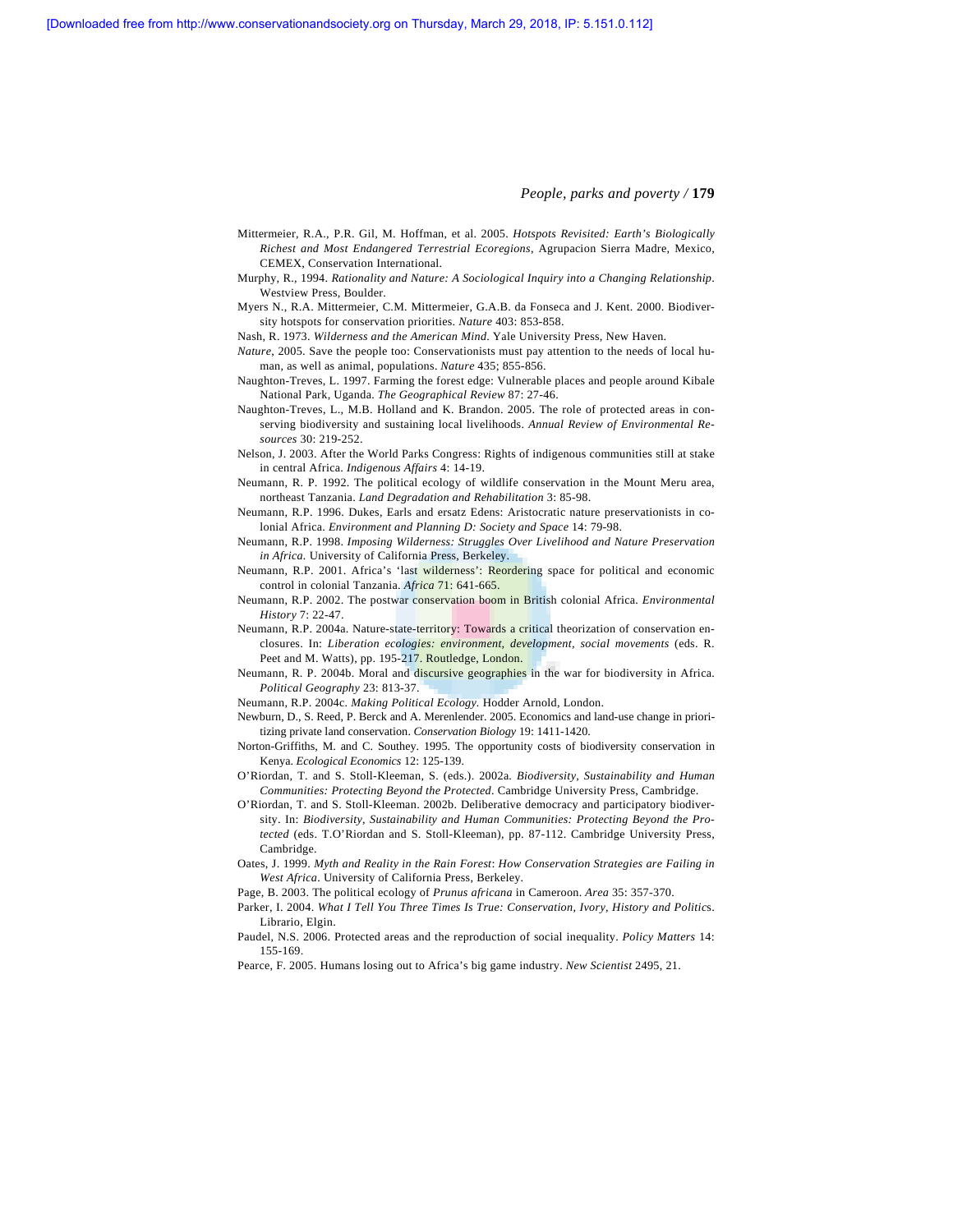- Peet. R. and M. Watts (eds.). 2004. *Liberation Ecologies: Environment, Development, Social Movements*. Routledge, London.
- Peluso, N. 1993. Coercing conservation: The politics of state resource control. *Global Environmental Change* 3: 199-217.
- Poirier R. and D. Ostergren. 2002. Evicting people from nature: Indigenous land rights and national parks in Australia, Russia and the United States. *Natural Resources Journal* 42: 331-351.
- Prendergast, D.K. and W.M. Adams. 2003. Colonial wildlife conservation and the origins of the Society for the Preservation of the Wild Fauna of the Empire 1903-1914). *Oryx* 37: 251-260.
- Pretty, J. 2002. People. Livelihoods and collective action in biodiversity management. In: *Biodiversity, Sustainability and Human Communities: Protecting Beyond the Protected* (eds. T.O'Riordan and S. Stoll-Kleeman), pp. 61-86. Cambridge University Press, Cambridge.
- Pyne, S.J. 1997. Frontiers of fire. In: *Ecology and Empire: Environmental History of Settler Societies* (eds. T. Griffiths and L. Robin), pp. 19-34. Keele University Press, Keele.
- Quammen, D. 2003. Saving Africa's Eden. *National Geographic* 204(3): 48-75.
- Rangarajan, M. and G. Shahabuddin. 2006. Displacement and relocation from protected areas: Towards a biological and historical synthesis. *Conservation and Society* 4: 359-378.
- Ranger, T. 1999. *Voices from the Rocks: Nature, Culture and History in the Matopos Hills of Zimbabwe*. James Currey, Oxford.
- Ravenel, R.M. and K.H. Redford. 2005. Understanding IUCN Protected Area categories. *Natural Areas Journal* 25: 381-389.
- Redford K.H., P. Coppolillo, E.W. Sanderson, et al. 2003. Mapping the conservation landscape. *Conservation Biology*, 17: 116-131.
- Redford, K.H. 1990. The ecologically noble savage. *Orion* 9: 25-29.
- Redford, K.H. 1992. The empty forest. *Bioscience* 42, 412-422.
- Redford, K.H. and A.M. Stearman. 1993. Forest-dwelling native Amazonians and the conservation of biodiversity—interests in common or in collision? *Conservation Biology* 7: 248-255.
- Redford, K.H. and S.E. Sanderson. 2000. Extracting humans from nature. *Conservation Biology* 14: 1362-1364.
- Redford, K., K. Brandon and S. Sanderson. 1998. Holding ground. In: *Parks in Peril: People, Politics and Protected Areas* (eds. K. Brandon, K.H. Redford and S.E. Sanderson), pp. 455-463. Island Press, for the Nature Conservancy, Washington, DC, USA.
- Robbins, P. 2004. *Political Ecology: A Critical Introduction*. Blackwell, Oxford.
- Robinson, J. 2006. Conservation biology and real-world conservation. *Conservation Biology* 20: 658-669.
- Roe, D. and J. Elliott. 2004. Poverty reduction and biodiversity conservation: Rebuilding the bridges. *Oryx* 38: 137-139.
- Roe, D., J. Hutton, J. Elliott, M. Saruchera and K. Chitepo. 2003. In pursuit of pro-poor conservation; changing narratives … or more? *Policy Matters* 12: 87-91.
- Romero, C. and G.I. Andrade. 2004. International conservation organizations and the fate of local tropical forest conservation initiatives. *Conservation Biology* 18: 578-580.
- Runte, A. 1987. *National Parks*: *The American Experience*. University of Nebraska Press, Lincoln.
- Runte, A. 1990. *Yosemite: The Embattled Wilderness*. University of Nebraska Press, Lincoln.
- Sanderson, S. 2005. Poverty and conservation: the new century's "peasant question"?. *World Development* 33: 323-332.
- Sanderson, S. and K. Redford. 2003a. Contested relationships between biodiversity conservation and poverty alleviation. *Oryx* 37: 389-390.
- Sanderson, S. and K. Redford. 2003b. The defence of conservation is not an attack on the poor. *Oryx* 38: 146-147.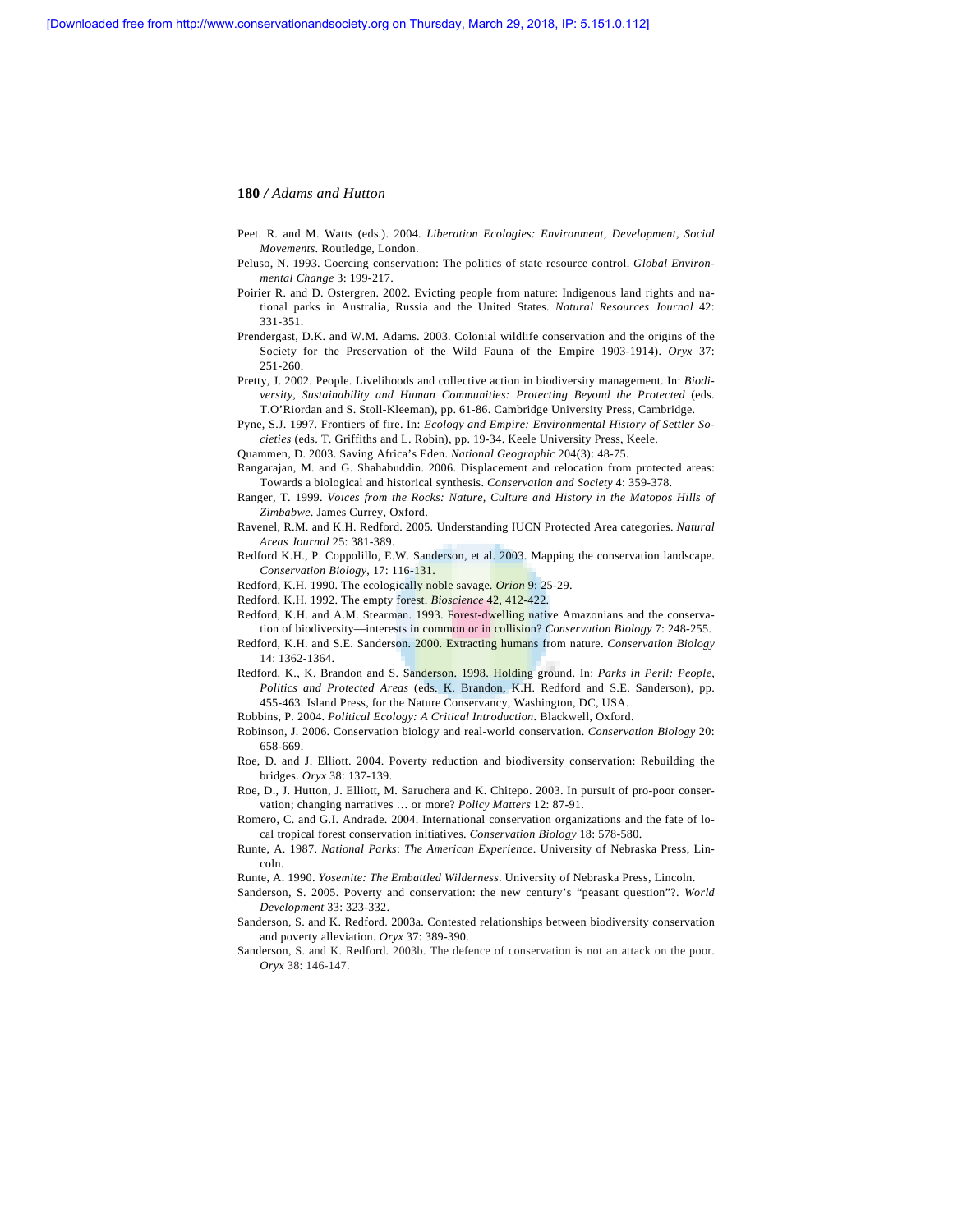- Sanford, M.P. 2006. Extirpating the agriculture versus conservation dichotomy. *Conservation Biology* 20: 253-254.
- Sarukhán, J. 2006. Conservation biology: views from the ecological sciences. *Conservation Biology* 20: 674-676.
- Schama, S. 1995. *Landscape and Memory*. HarperCollins, London.
- Schroeder, R.A. 1999. Geographies of environmental intervention in Africa. *Progress in Human Geography* 23: 359-378.
- Schwartzman, S., A. Moreira and D. Nepstad. 2000. 'Rethinking tropical forest conservation: perils in parks'. *Conservation Biology* 14: 1351-1357.
- Scott, J.C. 1998. *Seeing Like a State: How Certain Schemes to Improve the Human Condition have Failed*. Yale University Press, New Haven.
- Scudder, T. 1993. Development-induced relocation and refugee studies: 37 years of continuity among Zambia's Gwembe Tonga. *Journal of Refugee Studies* 6: 123-152.
- Scudder, T. 2005. *The Future of Large dams: Dealing with the Social, Environmental and Political Costs*. Earthscan, London.
- Sekhar, N.U. 1998. Crop and livestock depredation caused by wild animals in protected areas: The case of Sariska Tiger Reserve, Rajasthan, India. *Environmental Conservation* 25: 160-171.
- Sheail, J. 1975. The concept of national parks in Great Britain 1900-1950. *Transactions of the Institute of British Geographers* 66: 41-56.
- Sheail, J. 1981. *Rural Conservation in Inter-War Britain*. Clarendon Press, Oxford.
- Smith, R., R. Muir, M. Walpole, A. Balmford and N. Leader-Williams. 2003. Governance and the loss of biodiversity. *Nature* 426: 67-70.
- Sodikoff, G. 2007. An exceptional strike: A micro-history of 'people versus park' in Madagascar. *Journal of Political Ecology* 14: 10-33.
- Soulé, M.E. 1995. The social siege of nature. In: *Reinventing Nature? Responses to postmodern deconstruction* (eds. M.E. Soulé and G. Lease), pp. 37-170. Island Press, Washington.
- Spinage, C. 1998. Social change and conservation misrepresentation in Africa. *Oryx* 32: 265-376.
- Stott, P. and S. Sullivan (eds.). 2000. *Political Ecology: Science, Myth and Power*. Arnold, London.
- Struhsaker, T.T. 1999. *Ecology of an African Rain Forest: Logging in Kibale and the Conflict Between Conservation and Exploitation*. University Press of Florida, Gainesville.
- Sunderlin, W. D., A. Angelsen, B. Belcher, et al. 2005. Livelihoods, forests, and conservation in developing countries: An overview. *World Development* 33: 1383-1402.
- Suzuki, Y. 2001. Drifting rhinos and fluid properties; the turn to wildlife production in western Zimbabwe. *Journal of Agrarian Change* 1: 600-625.
- Tacconi, L. and J. Bennett. 1995. Biodiversity conservation: The process of economic assessment and establishment of a protected area in Vanuatu. *Development and Change* 26: 89-110.
- Terborgh, J. 1999. *Requiem for Nature*. Island Press, Washington, DC, USA.
- Terborgh, J. 2004. Reflections of a scientist on the World Parks Congress. *Conservation Biology* 18: 619-620.
- Thornhill, A. 2003. Social scientists and conservation biologists join forces. *Conservation Biology* 17: 1476.
- Timmer, V. and C. Juma. 2005. Taking root: Biodiversity conservation and poverty reduction come together in the tropics. *Environment: Science and Policy for Sustainable Development* 47(4): 24-44.
- Turnbull, C. 1974. *The Mountain People*. Pan Books, London.
- Turton, D. 1987. The Mursi and National Park development in the lower Omo Valley. In: *Conservation in Africa: People, Policies and Practice* (eds. D.M. Anderson and R.H. Grove), pp. 169-186. Cambridge University Press, Cambridge.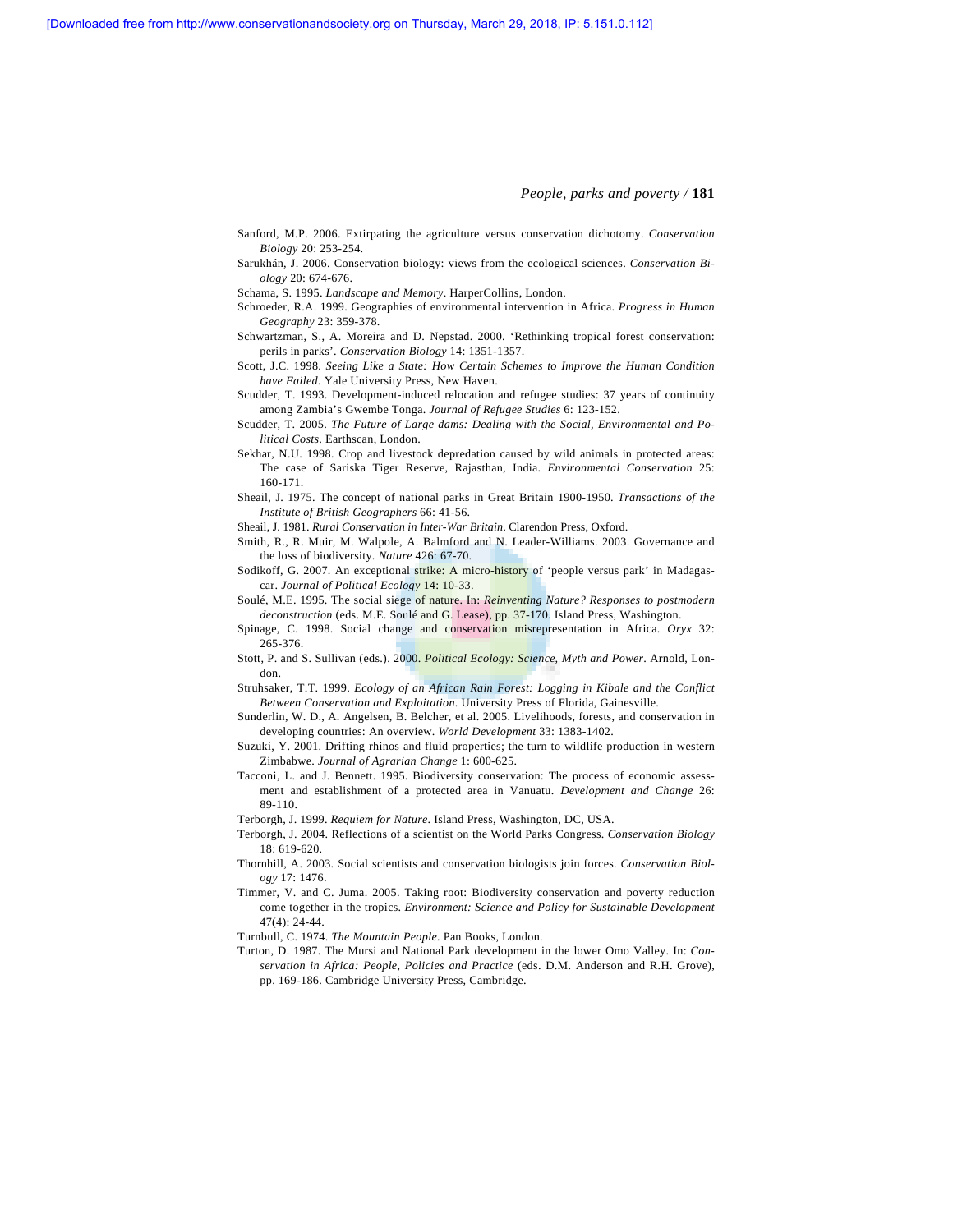- Turton, D. 2002. The Mursi and the elephant question. In: *Conservation and Mobile Indigenous Peoples: Displacement, Forced Resettlement and Sustainable Development* (eds. D. Chatty and M. Colchester), pp. 97-118. Berghahn Press, New York.
- Wainwright, C. and W. Wehrmeyer. 1998. Success in integrating conservation and development? A study from Zambia. *World Development* 26: 933-944.
- Walker, P.A. 2005. Political ecology: Where is the ecology? *Progress in Human Geography* 29: 73-82.
- Walpole, M.J. and C.R. Thouless. 2005. Increasing the value of wildlife though nonconsumptive use: Deconstructing the myths of ecotourism and community-based tourism in the tropics. In: *People and Wildlife: Conflict or Coexistence?* (eds. R. Woodroffe, S. Thirgood and A. Rabinowitz), pp. 122-139. Cambridge University Press, Cambridge.
- Wells, M. and K. Brandon. 1992. *People and Parks: Linking Protected Areas with Local Communities*. World Bank, Washington, DC, USA.
- Wels, H. 2004. *Private Wildlife Conservation in Zimbabwe: Joint Ventures and Reciprocity*. Brill Afrika-Studiecentrum Series vol. 2, Leiden.
- West, P. and S.R. Brechin. 1991. *Resident People and National Parks: Social Dimensions in International Conservation*. University of Arizona Press, Tucson.
- Western, D. 1989. Conservation without parks: Wildlife in the rural landscape. In: *Conservation for the Twenty-first Century* (eds. D. Western and M. Pearl), pp. 158-165. Oxford University Press, New York.
- Western, D., M. Wright and S. Strumm (eds.). 1994. *Natural Connections: Perspectives in Community-based Conservation*. Island Press, Washington, DC, USA.
- Whitney, G.G. 1994. *From Coastal Wilderness to Fruited Plain: A History of Environmental Change in Temperate North America from 1500 to the Present*. Cambridge University Press, Cambridge.
- Whittaker, R.J., M.B. Araújo, P. Jepson, R.J. Ladle, J.E.M. Watson and K.J. Willis. 2005. Conservation biogeography: Assessment and prospect. *Diversity and Distributions* 11: 3-23.
- Willems-Braun, B. 1997. Buried epistemologies: The politics of nature in (post) colonial British Columbia. *Annals of the Association of American Geographers* 87: 3-31.
- Wilshusen, P. R., S.R. Brechin, C.L. Fortwangler and P.C. West. 2002. Reinventing a square wheel: Critique of a resurgent "Protection Paradigm" in international biodiversity conservation. *Society and Natural Resources* 15: 17-40.
- Wilson, A. 1992. *The Culture of Nature: North American Landscape from Disney to Exxon Valdez*. Blackwell, Oxford.
- Wolmer, W. 2003. Transboundary conservation: The politics of ecological integrity in the Great Limpopo Transfrontier Park*. Journal of Southern African Studies* 29(1): 261-278.
- Wolmer, W. 2005. Wilderness gained, wilderness lost: Wildlife management and land occupations in Zimbabwe's southeast lowveld. *Journal of Historical Geography* 31: 260-280.
- Woodroffe, R., S. Thirgood and A. Rabinowitz (eds.). 2005. *People and Wildlife: Conflict or Coexistence?* Cambridge University Press, Cambridge.
- World Bank. 1984. *Tribal People and Economic Development: Human Ecologic Considerations*. World Bank, WA, USA.
- World Conservation Union—IUCN. 2005. *Benefits Beyond boundaries. Proceedings of the fifth World Parks Congress*. World Conservation Union, Cambridge UK.
- World Resource Institute (ed.). 2005. *Ecosystems and Human Well-being: Synthesis Report* (Millennium Ecosystem Assessment). Island Press, Washington, DC, USA.
- Zerner, C. 2000. Toward a broader vision of justice and nature conservation. In: *People, Plants and Justice: The Politics of Nature Conservation* (ed. C. Zerner), pp. 3-20. Columbia University Press, New York.
- Zimmerer, K.S. 2006a. Cultural ecology: At the interface with political ecology—the new geographies of environmental conservation and globalization. *Progress in Human Geography* 30: 63-78.